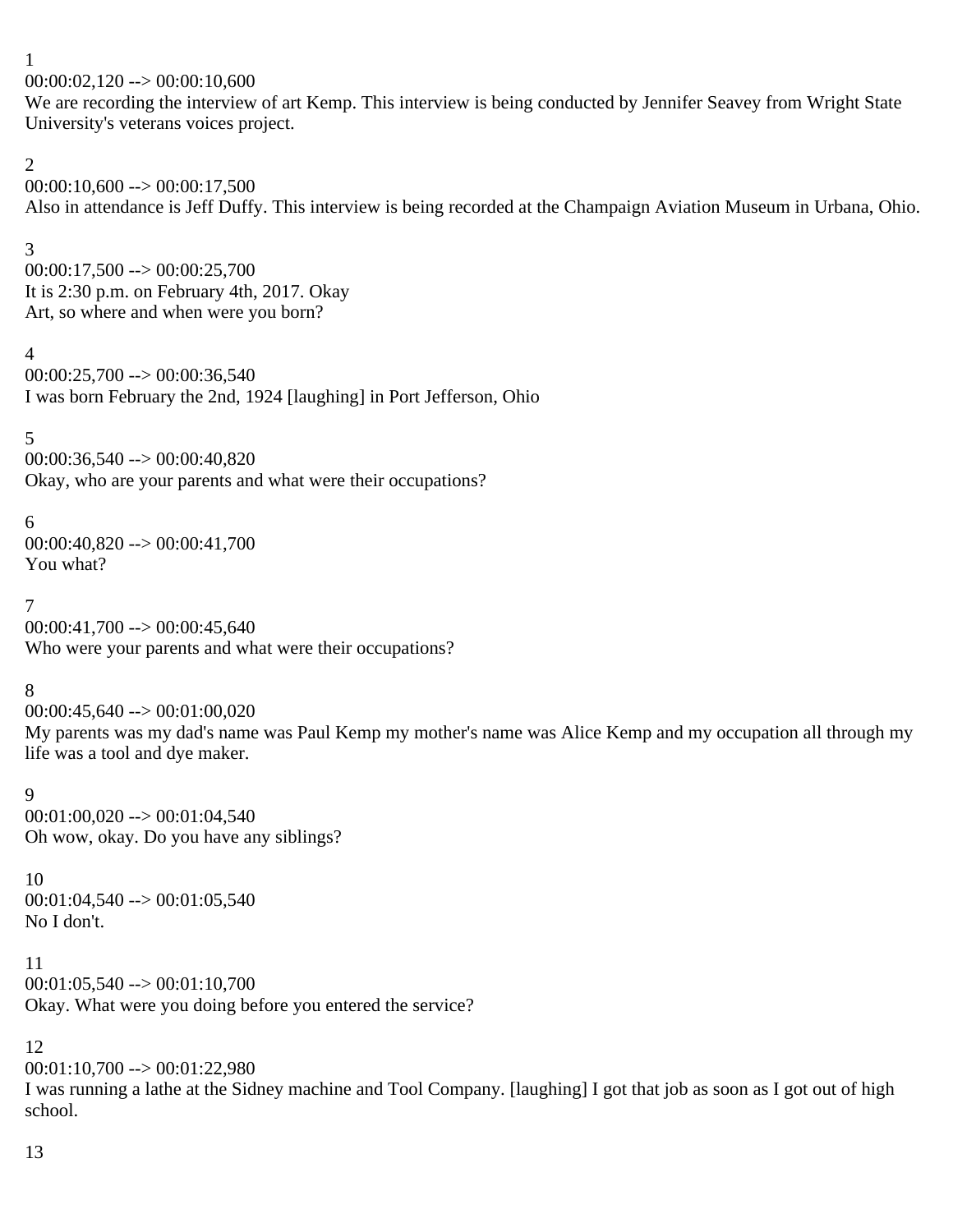$00:01:22,980 \rightarrow 00:01:31,500$ Oh okay. So which branch of military service did you choose?

14  $00:01:31,500 \rightarrow 00:01:40,240$ I was an Air Force and when I was in that is the States I was in the 3rd Air Force, which that's a training Air Force.

15 00:01:40,240 --> 00:01:48,420 Then when I was overseas I was in the 8th Air Force.

16  $00:01:48,420 \rightarrow 00:01:50,130$ Why did you choose the Air Force

17  $00:01:50,130 \rightarrow 00:01:53,800$ I didn't choose Air Force, they chose me. [laughing]

18  $00:01:53,800 \rightarrow 00:01:54,980$ Were you drafted?

19 00:01:54,980 --> 00:01:56,480 Yeah I was drafted

20  $00:01:56,480 \rightarrow 00:02:00,440$ Okay. How did you feel about that?

21 00:02:00,440 --> 00:02:06,220 Well after I found out where I was at I felt real good. [laughing]

22 00:02:06,220 --> 00:02:08,840 Where did you go?

23 00:02:08,840 --> 00:02:09,880 You mean..?

24 00:02:09,880 --> 00:02:14,220 Where was your where was your basic training at?

25  $00:02:14,220 \rightarrow 00:02:25,680$ Oh basic training was in Clearwater, Florida and I was only... when I had basic training only took three weeks of basic training.

26  $00:02:25,680 \rightarrow 00:02:26,420$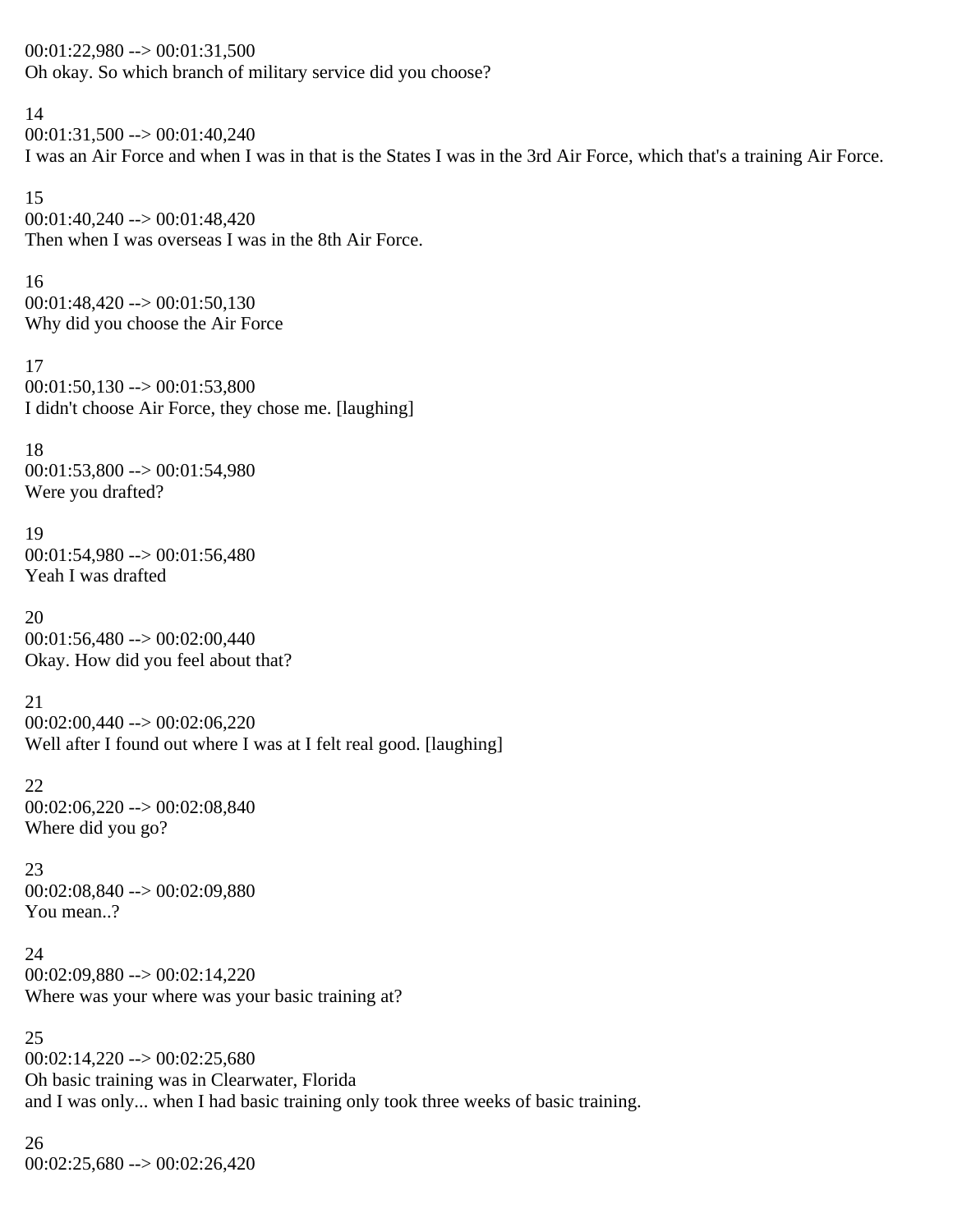Three weeks?

### 27

 $00:02:26,420 \rightarrow 00:02:45,440$ 

Three weeks and we did most that on a golf course [laughing] and we lived in a... like a hotel, it was a hotel we lived in and it was nice facility and everything.

### 28

 $00:02:45,440 \rightarrow 00:02:56,740$ 

And we would go out and march out to the greens on the golf course and then they would read the Articles of War to us and we didn't have really much training,

### 29

 $00:02:56,740 \rightarrow 00:03:04,160$ only it we were in an obstacle course. It was... they wanted to make sure we was physical fit I guess. [laughing]

30 00:03:04,160 --> 00:03:06,900 Do you recall any of your instructors?

31

00:03:06,900 --> 00:03:09,500 No I don't, no I don't

### 32

 $00:03:09.500 \rightarrow 00:03:16.920$ What was your military occupation? What did you do when you were in the military?

33

 $00:03:16,920 \rightarrow 00:03:27,820$ 

Oh well I went to school mostly. I went to radio school and I went to gunnery school then I flew missions. I was over in 8th Air Force in England,

### 34

00:03:27,820 --> 00:03:44,580

Polebrook, England, flew missions. Then when I came back, they sent me to California for R&R and then then they sent me to Goodfellow Field, Texas and sent me to school down there to be a link printer instructor.

### 35

00:03:44,580 --> 00:03:56,760 So I taught pilots instruments and cadets instruments with an elite trainer and then the point system come out and I had a lot of points.

36  $00:03:56,760 \rightarrow 00:03:59,180$ So they discharged me. [laughing]

### 37

 $00:03:59,220 \rightarrow 00:04:10,640$ Oh okay. Did you receive any specialized training? Were you a part of the airborne or did you do anything like that?

### 38

 $00:04:10,640 \rightarrow 00:04:28,080$ 

Well we had specialized training by going up in the pressure chamber and simulate you going up to 32,000 feet and if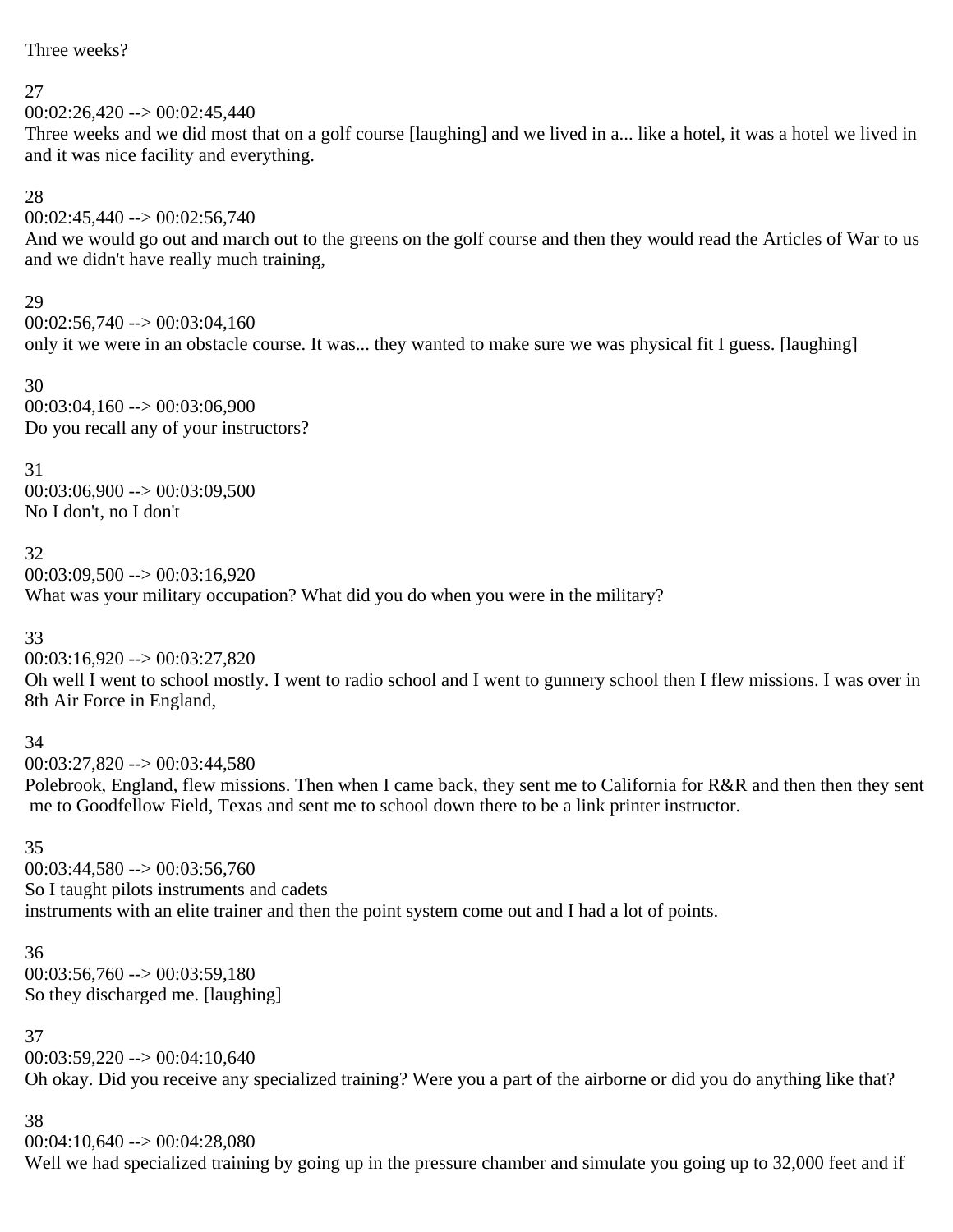you couldn't do it they's wash you out. [laughing]

#### 39

 $00:04:28.080 \rightarrow 00:04:32.880$ Now you see you were a tail gunner?

40 00:04:32,880 --> 00:04:33,960 Yes.

41 00:04:33,960 --> 00:04:38,040 What was it like? What was your duties?

42

00:04:38,040 --> 00:04:51,680 Well my duties was to keep the guns in good shape and watch so enemy fighters wouldn't attack you from... You had --I forget how many degrees is was --

### 43

 $00:04:51,680 \rightarrow 00:04:57,220$ but you had a pretty good visibility back there. had a pretty good visibility back there. You could see pretty good.

### 44

00:04:57,220 --> 00:05:07,000

So we had to watch for enemy aircraft most of time and we also had to tell when other airplanes come up and get in the formation,

### 45

 $00:05:07,000 \rightarrow 00:05:12,760$ because we had the airplanes that come up and try to get your formation I then blow in our formation. [laughing]

### 46

 $00:05:12,760 \rightarrow 00:05:22,540$ And then you made sure that they was in the right position and I today I don't remember what some of that was, but,

### 47

 $00:05:22.540 \rightarrow 00:05:32.960$ because it's been quite a few years ago and so...

# 48

 $00:05:32,960 \rightarrow 00:05:36,760$ It says you shot down a FW-90?

# 49

00:05:36,760 --> 00:05:38,320 An FW-190.

# 50

 $00:05:38,320 \rightarrow 00:05:39,560$ Oh, 190?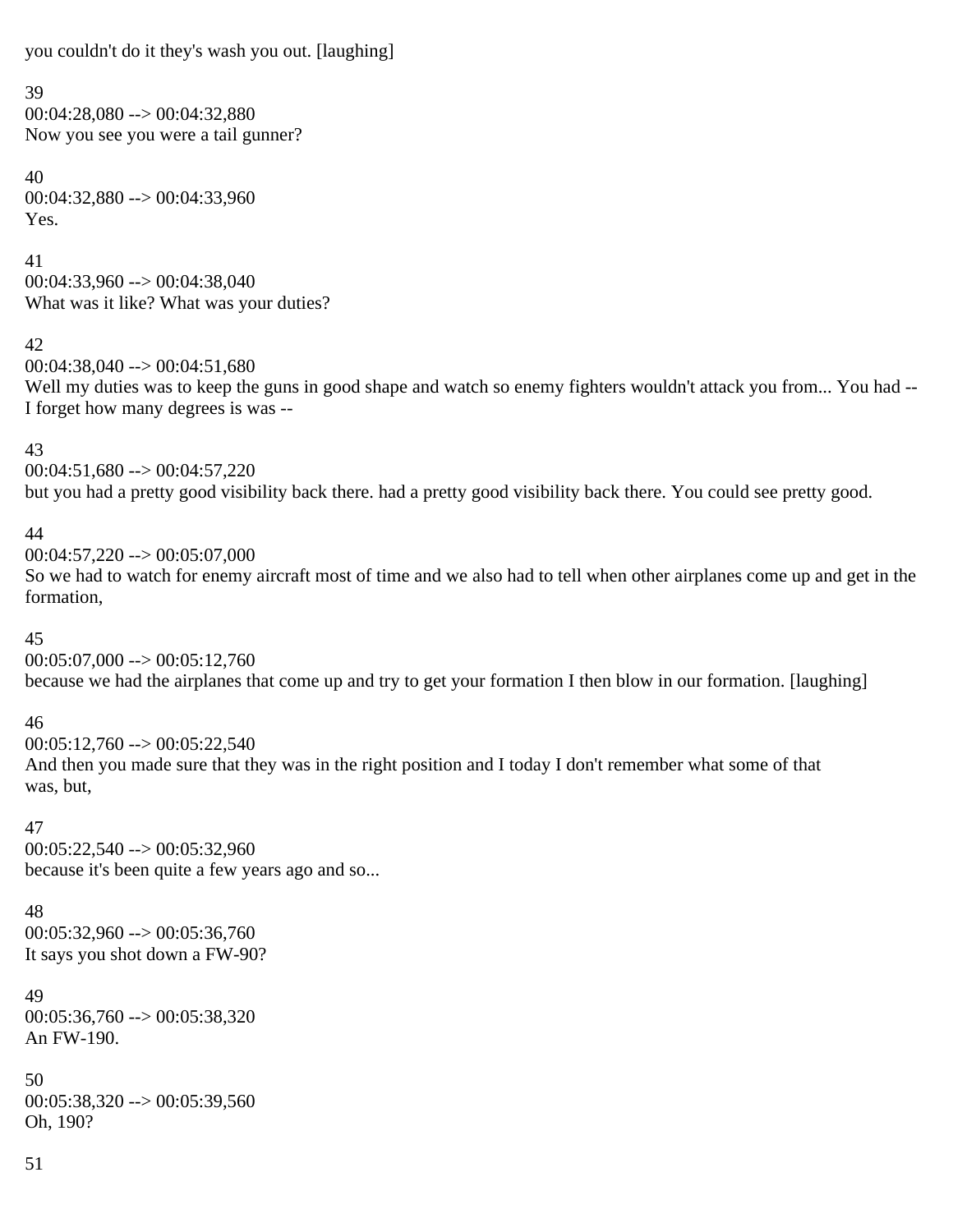### $00:05:39,560 \rightarrow 00:05:42,240$ Yeah it was a Flock Wolf 190.

52  $00:05:42,240 \rightarrow 00:05:45,140$ Was that on one of your missions then?

### $00:05:45,140 \rightarrow 00:05:57,120$ That was on my 11th mission and he was coming into me. His wings looked like neon signs blinking at me and I thought "man, that guy's shooting me".

#### 54

53

 $00:05:57,120 \rightarrow 00:06:10,160$ 

I think I started shooting at him the same time he shot at me. So another thing that I might add, in training they said "shoot three burst then leave up, shoot three bursts".

### 55

 $00:06:10,160 \rightarrow 00:06:18,360$ 

You could do that pretty easy and the idea of that was if you leave up it just cools the gun just a little bit and...

### 56

00:06:18,360 --> 00:06:22,900 but when one's coming at you, you hold the trigger down.

## 57

00:06:22,900 --> 00:06:24,800 [laughing]

### 58

00:06:24,800 --> 00:06:42,020

And then as about I'd say about ten minutes later a ME-109 came up and flew in formation with us. Of course, it blew our ball turret gunner clear out of the airplane.

### 59

 $00:06:42,020 \rightarrow 00:06:51,680$ 

We didn't have no ball turret gunner, killed him, blew him clear out of the airplane, wounded waist gunner, and this 109 come in there

### 60

00:06:51,680 --> 00:07:00,780

and he come down low enough that the top turret gunner couldn't get him and of course, we didn't have no waist gunner and no ball turret gunner and radio operator.

### 61

00:07:00,780 --> 00:07:09,940

We didn't handle radio gun. [laughing] They took those out. He couldn't have got them anyway, because he couldn't have shot down that way.

### 62

 $00:07:09.940 \rightarrow 00:07:17.920$ 

And then the co-pilot, he could look back see him and he said everybody stay off the intercom, but Kempy and I -- he calle me Kempy --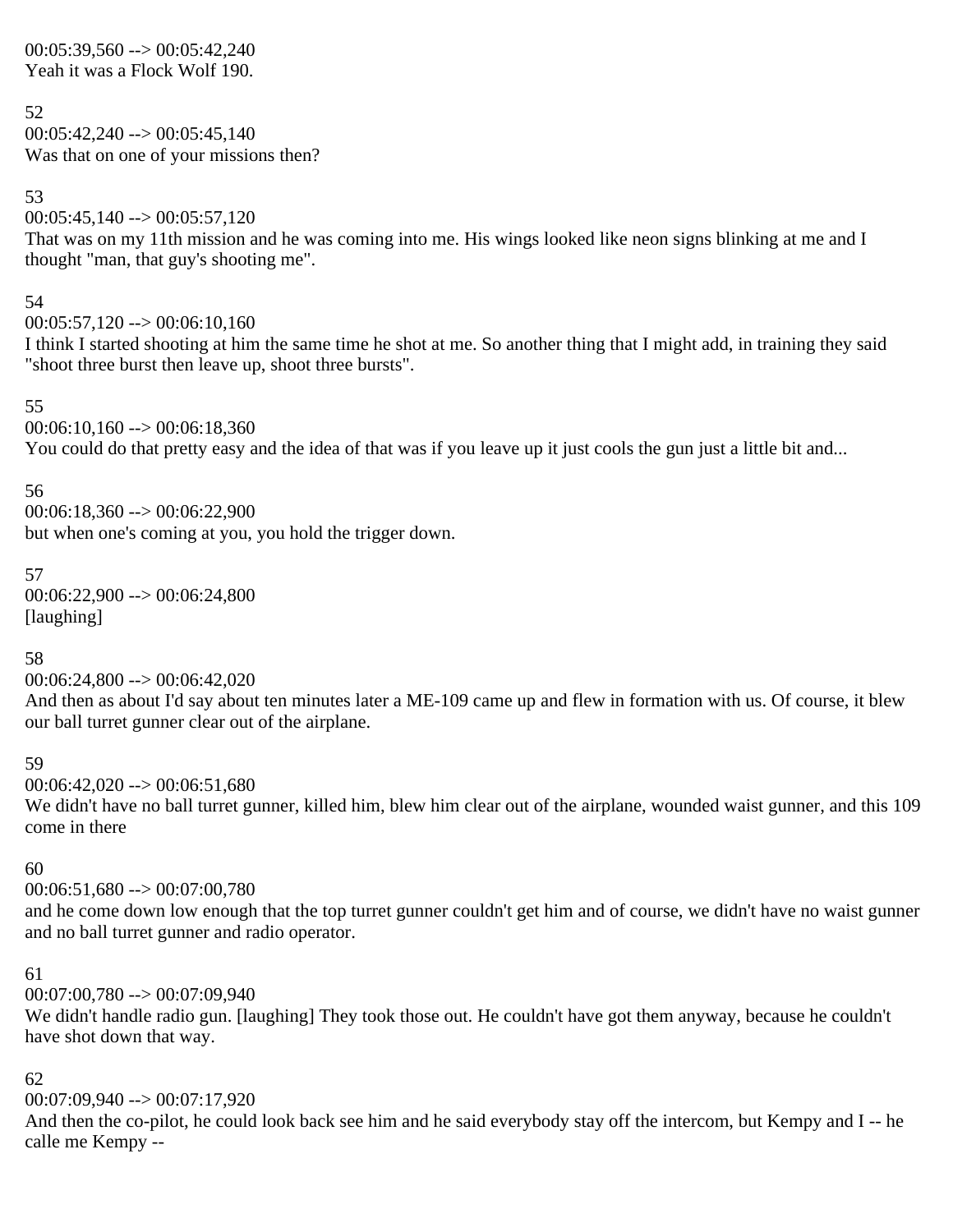### 63

00:07:17,920 --> 00:07:28,920

and anyway, pretty soon he said "watch him, company". He said he's putting his flaps down, but in the meantime I was sitting back here with my hands on my gun.

### 64

 $00:07:28,920 \rightarrow 00:07:36,160$ I was scared to death. I never moved my head, never moved the guns which is the best thing I ever did in my life

### 65

00:07:36,160 --> 00:07:37,760 and I didn't even know that I was doing it.

### 66

00:07:37,760 --> 00:07:39,020 [laughing]

### 67

00:07:39,020 --> 00:07:44,280 Of course he thought... that 109 out there flew in. He thought I was dead, see

### 68

 $00:07:44,280 \rightarrow 00:07:53,860$ 

and so when he came back over ove of the copilots said "watch him, Kempy". I could look out the corner my eye and he looked blurry at first, kind of blurry

### 69

00:07:53,860 --> 00:07:59,460

and then pretty soon he started getting better and when he got out there about 45 degrees I just swung around let him have it.

### 70

 $00:07:59,460 \rightarrow 00:08:04,120$ If it wouldn't been for that I wouldn't been here today or the whole crew wouldn't have been here today.

### 71

00:08:04,120 --> 00:08:04,700 Wow.

### 72

 $00:08:04,700 \rightarrow 00:08:16,500$ So that's the way I got two airplanes with him. I would say roughly, both of them within 15 minutes of each other.

#### 73  $00:08:16,500 \rightarrow 00:08:20,580$ Wow. Now, did that happen in England?

74 00:08:20,580 --> 00:08:23,060 That happened over at German, Marsburg, Germany.

### 75 00:08:23,060 --> 00:08:23,860 Oh wow. [whispering]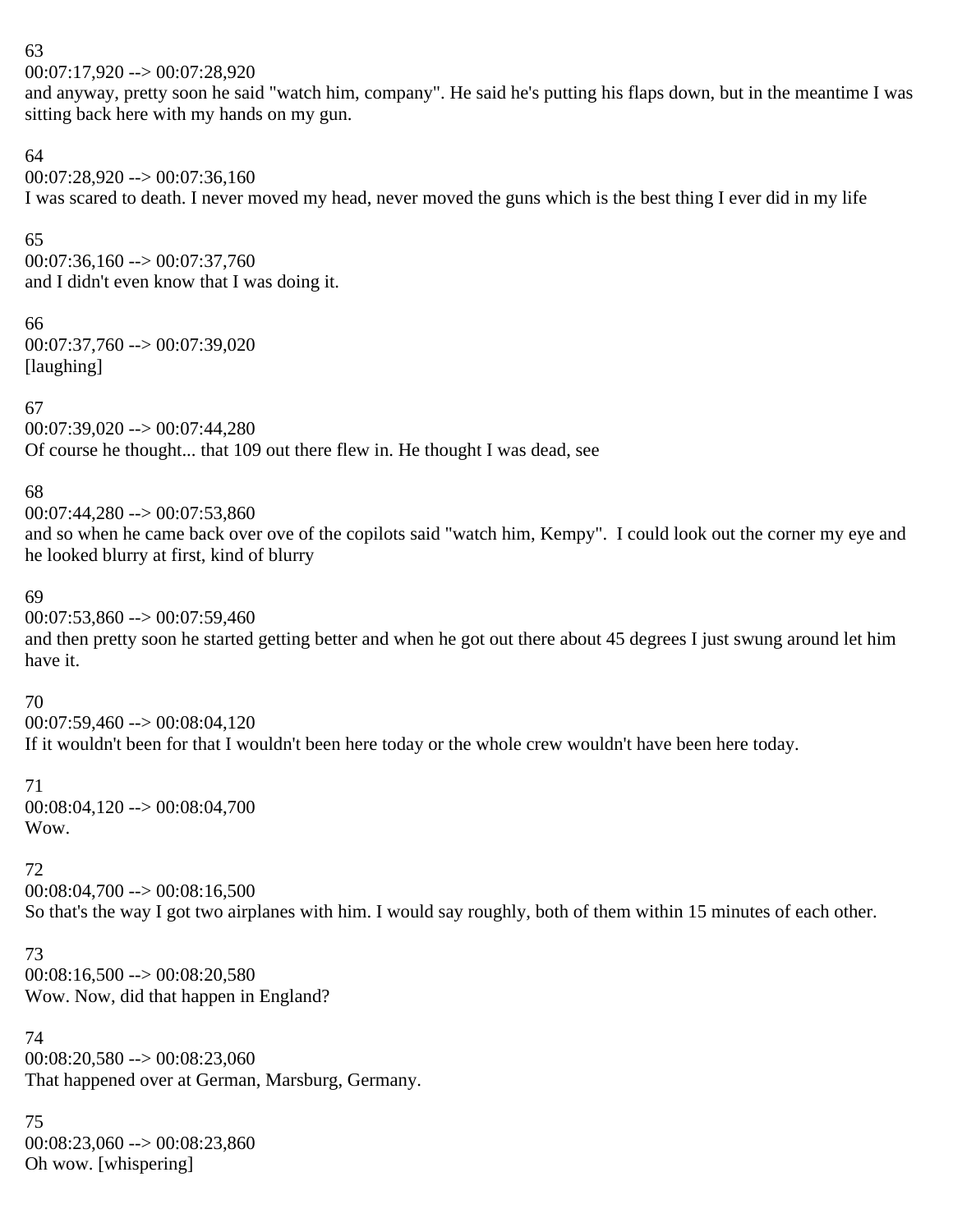76 00:08:23,860 --> 00:08:29,580 Yeah and we agree it's about I'd say about five hundred miles from from our base yet

### 77

00:08:29,580 --> 00:08:45,820

and I'm just guessing that. I don't know for sure where that far, but anyway we were bombing the oil refineries at Marsburg, Germany and this happened right after we had bombs away.

### 78

 $00:08:45.820 \rightarrow 00:08:54.720$ So we were pretty close to Marsburg. I don't know how many miles. We was within 10 or 15 miles probably.

### 79

 $00:08:54,720 \rightarrow 00:09:10,440$ So anyway, that's what happened when I was on my 11th mission. But on my 3rd mission we had a complete crew that we went overseas with

### 80

00:09:10,440 --> 00:09:24,920

and so we were bombing [inaudible] France, if I remember, see... Yeah I got it here. [inaudible] France. It was June the 24th, 1944 and we went over.

### 81

00:09:24,920 --> 00:09:39,580

We just left the English Channel and got over to France and a flack went up. All three bursts were right close to us and the pilot got hit in the leg.

### 82

00:09:39,580 --> 00:09:55,000

One flack piece hit him in the leg, went clear through his leg, come out his knee cap. And so then when we come back.

### 83

00:09:55,000 --> 00:10:04,980

Yeah he lost a lot of blood and but the copilot, we didn't know that, but the copilot, we didn't know at the time, but the copilot never landed the airplane before.

### 84

00:10:04,980 --> 00:10:06,080 [laughing]

### 85

 $00:10:06,080 \rightarrow 00:10:13,860$ 

He was 17 and so, but when he came back I remember him saying "don't worry boys, I'll get you back alright".

### 86

 $00:10:13,860 \rightarrow 00:10:28,620$ 

It's the copilot, he was unconscious. And anyway, we got... flew by. He flew by a thing and over England and of course we had... the copilot was the only one who got hit.

### 87

00:10:28,620 --> 00:10:39,980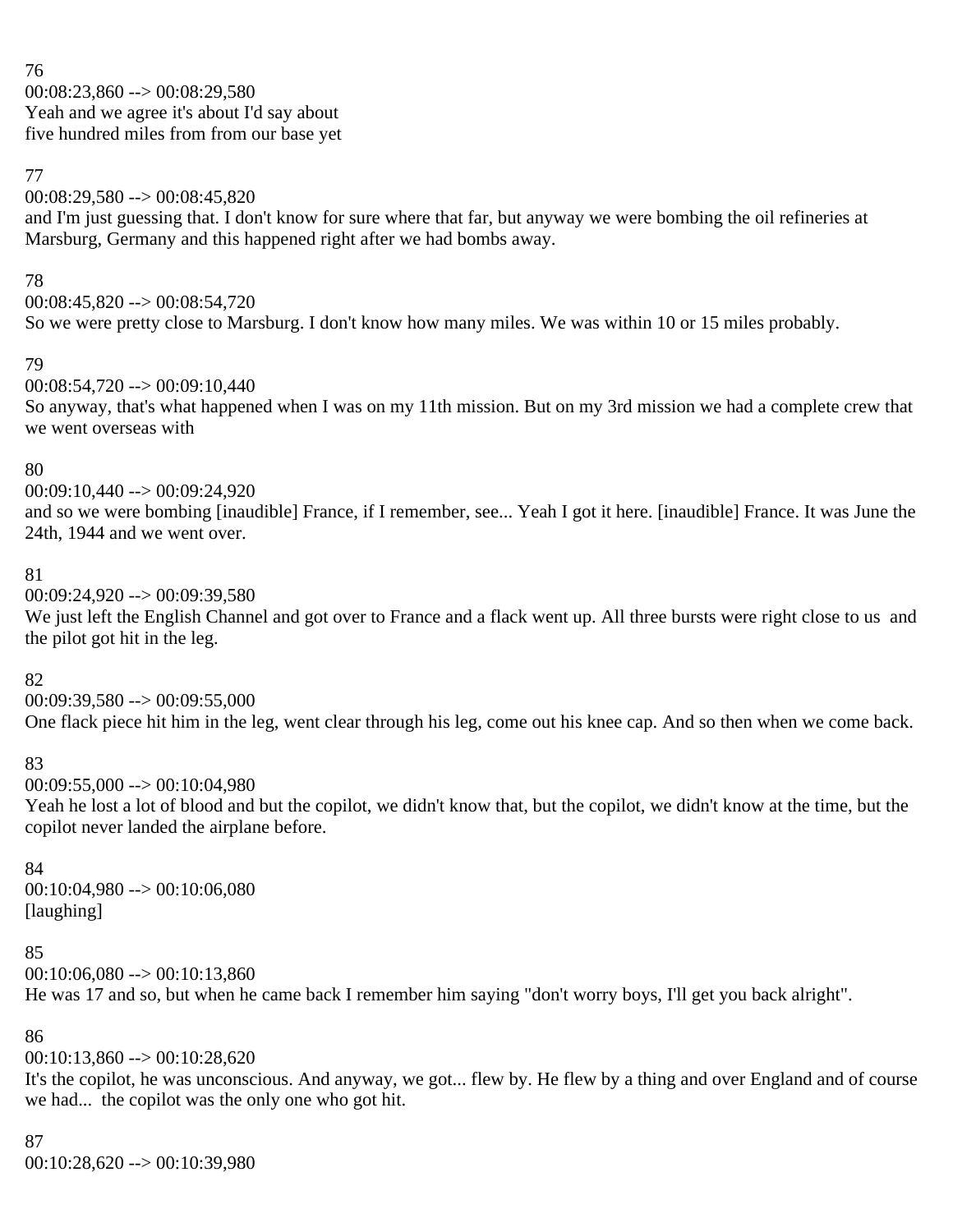Nobody else got hit, but the airplane got a lot of holes in it and so when when we got back ready, the copilot got lined up with him on the final

### 88

00:10:39,980 --> 00:10:51,000

and that pilot knew that and he come to enough to land that airplane. He landed the airplane, brought us in safe and then according to what they said,

### 89

 $00:10:51,000 \rightarrow 00:11:02,200$ 

he, when he hit the runway he passed out again and I remember when we got out the airplane, of course the medics was there

### 90

 $00:11:02,200 \rightarrow 00:11:09,600$ 

and they give him 5 blood transfusions before they ever got him out of the airplane.

#### 91  $00:11:09,600 \rightarrow 00:11:10,540$ Wow.

### 92

00:11:10,540 --> 00:11:17,180 He lost a lot of blood. And I remember one... while we standing out there and waiting for them to bring him out,

### 93

00:11:17,180 --> 00:11:24,000

because we didn't what shape he was in. He was really a nice guy too, really for for an officer, you know. [laughing]

### 94

00:11:24,000 --> 00:11:30,960 Anyway, one of the medics come out there and had his big boot and had a flying boot over there.

### 95

00:11:30,960 --> 00:11:37,260 He went and dumped that and it was clear full of blood dumped it out on the ground out there. I never will forget that.

### 96

 $00:11:37,260 \rightarrow 00:11:47,460$ 

And pretty soon they took him out and took him to the hospital then. They claimed that he was in... that it took him about 45 to get him minutes blood transfusion,

### 97

00:11:47,460 --> 00:11:58,580

to get him out of the airplane, because they had to be careful with him. And so but he never flew again. He finally, they sent him to. He was in a hospital over there

### 98

 $00:11:58,620 \rightarrow 00:12:12,400$ 

and then they sent him to Walter Reed Hospital and he was in there for... well he was in the hospital for over a year and they amputated his leg, finally, so.

# 99

00:12:13,840 --> 00:12:18,000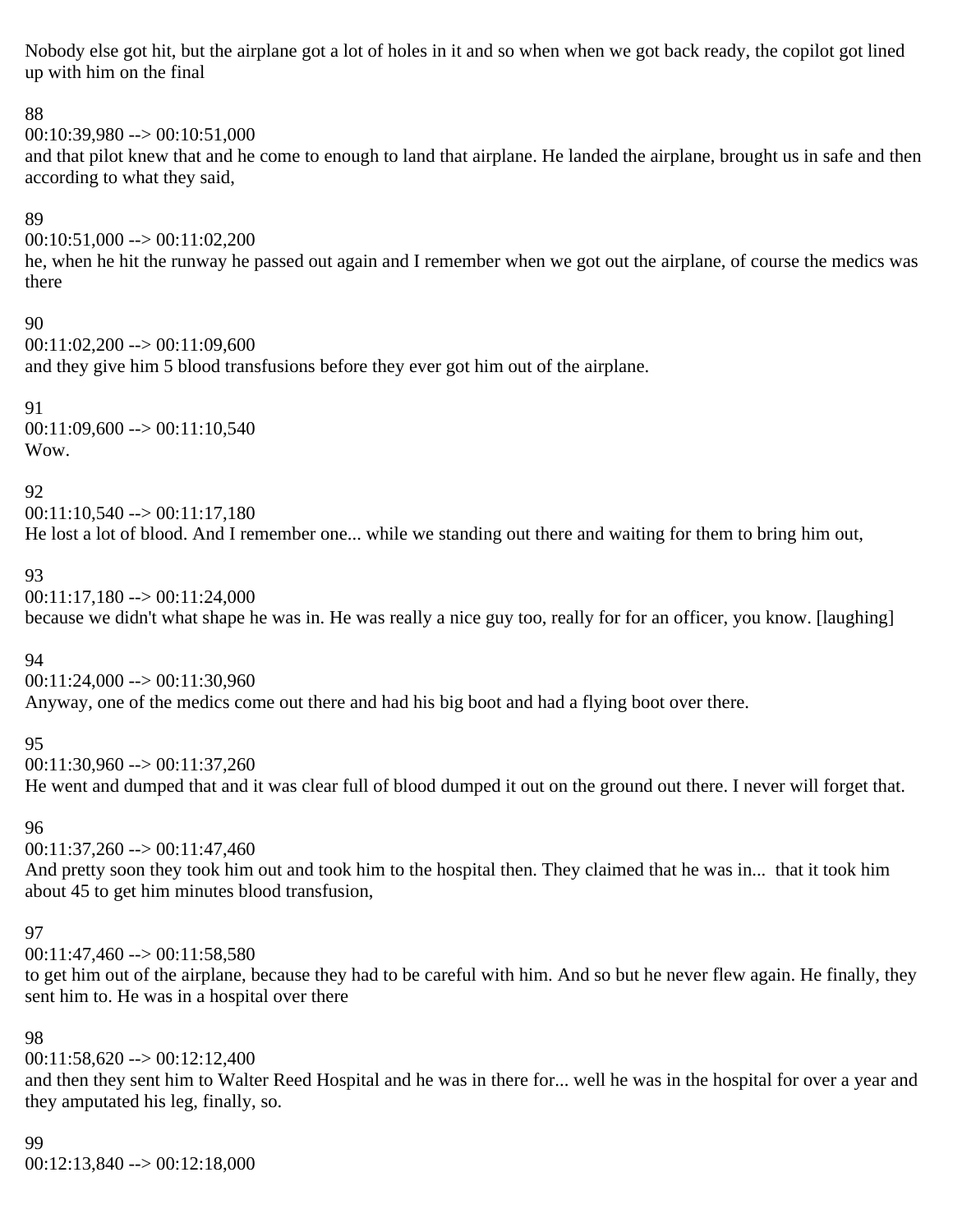And I seen him a couple times afterwards and he was from Dayton.

100  $00:12:18,000 \rightarrow 00:12:20,280$ Oh yeah? 101 00:12:20,280 --> 00:12:31,780 So, but he finally moved to Denver, Colorado and I lost track of him then when he went over there, so. I think he passed away now, of course. 102  $00:12:31.780 \rightarrow 00:12:40.680$ He would have been and see he was 24... he was 2 years older than I was and he was a pilot. He was 22 and I was 20. 103 00:12:40,680 --> 00:12:51,220 Oh, okay. So how did you adapt to military life? 104 00:12:51,220 --> 00:12:51,980 What? 105 00:12:51,980 --> 00:12:54,800 How did you adapt to military life? 106 00:12:54,800 --> 00:13:08,500 Oh I think I adapted to it really well. I really liked it in a way. Some of it I didn't like. The part that I didn't like, I didn't like to salute people, I didn't like that. 107  $00:13:08,500 \rightarrow 00:13:18,880$ and I didn't like to be controlled. I didn't like that too well, but I did like officer of course, when he took the office. I liked that part of it. 108 00:13:18,880 --> 00:13:20,940 And everything connected with Jim, I liked that. 109 00:13:20,940 --> 00:13:22,540 [laughing] 110 00:13:22,540 --> 00:13:23,760 So. 111 00:13:23,760 --> 00:13:29,760 So where all did you serve overseas? Where did you go?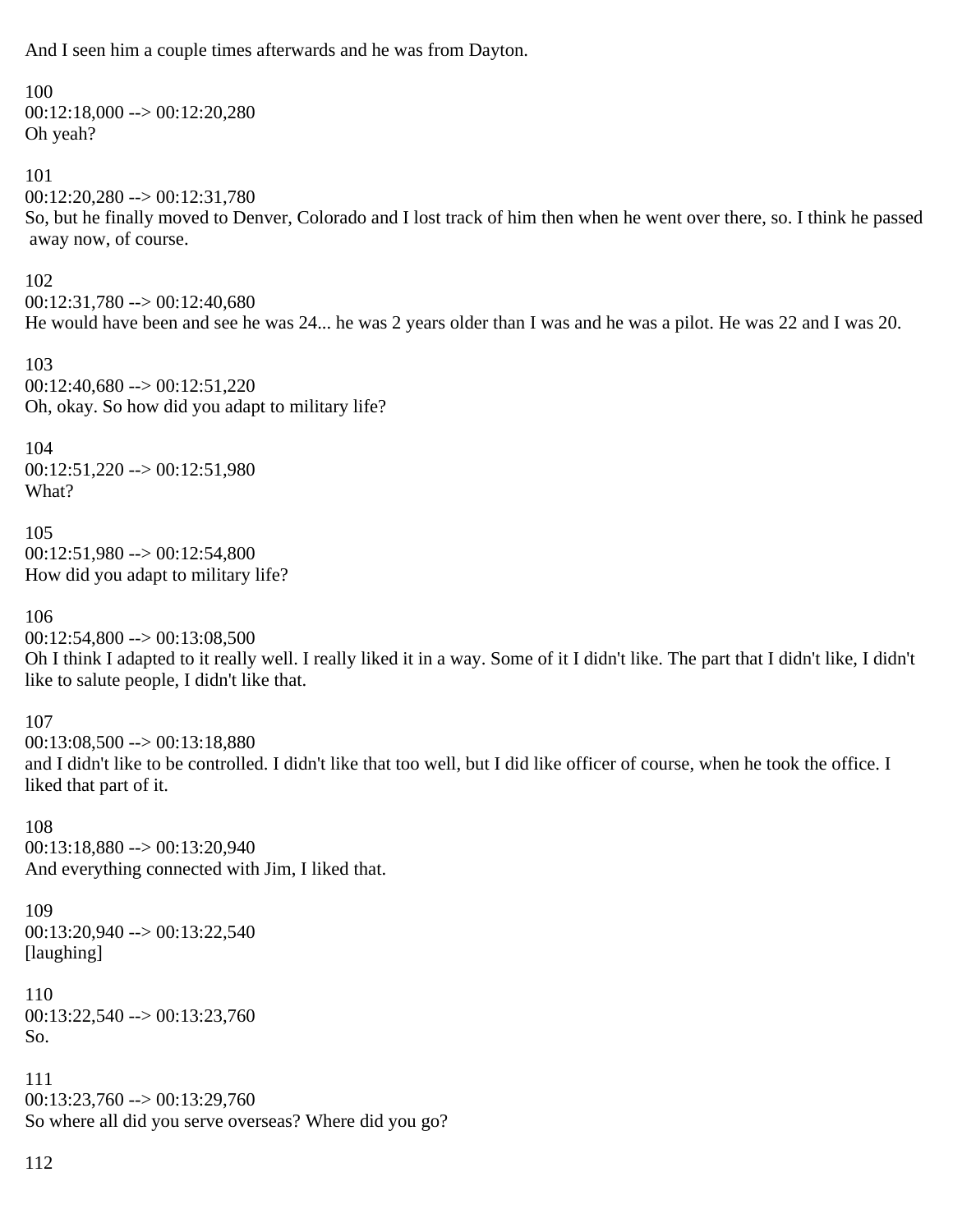### $00:13:29,760 \rightarrow 00:13:46,100$

I served... I was only on one base overseas was Polebrook, England. That was the 351st Bomb Group and but I was at another base called Stone, England,

### 113

 $00:13:46,100 \rightarrow 00:13:51.080$ 

which that was just the processing base to bring you back. I was there when I came back from overseas.

### 114

 $00:13:51,080 \rightarrow 00:14:01,580$ 

That's where we hand our money in, they'd give you shots, and make sure you didn't have no disease when you come back to the United States. [laughing]

### 115

 $00:14:01.580 \rightarrow 00:14:12.740$ 

That was Stone, England. We stayed there only probably about a week, something like that and same way going over. We stayed there at the same place,

### 116

00:14:12,740 --> 00:14:18,900 going over before for you've got sent to your bomb group. So there's a but

### 117

 $00:14:18,900 \rightarrow 00:14:30,140$ 

I stayed nine months at the 351st Bomb Group at Polebrook. Took me nine months to get my missions in and when you got your 35 missions then you've got to come home.

### 118

00:14:30,140 --> 00:14:32,960 So I came home before the war was over.

# 119

00:14:32,960 --> 00:14:34,940 So you flew 35 missions?

### 120 00:14:34,950 --> 00:14:38,020 Yeah, 35 missions.

121  $00:14:38,020 \rightarrow 00:14:47,460$ What... You gave two examples of your missions. What else did you do while you were out flying?

```
122
00:14:47,460 --> 00:14:49,580
You mean what my other duties were?
```

```
123
00:14:49,580 --> 00:14:50,580
Yeah.
```
124  $00:14:50,580 \rightarrow 00:14:53,480$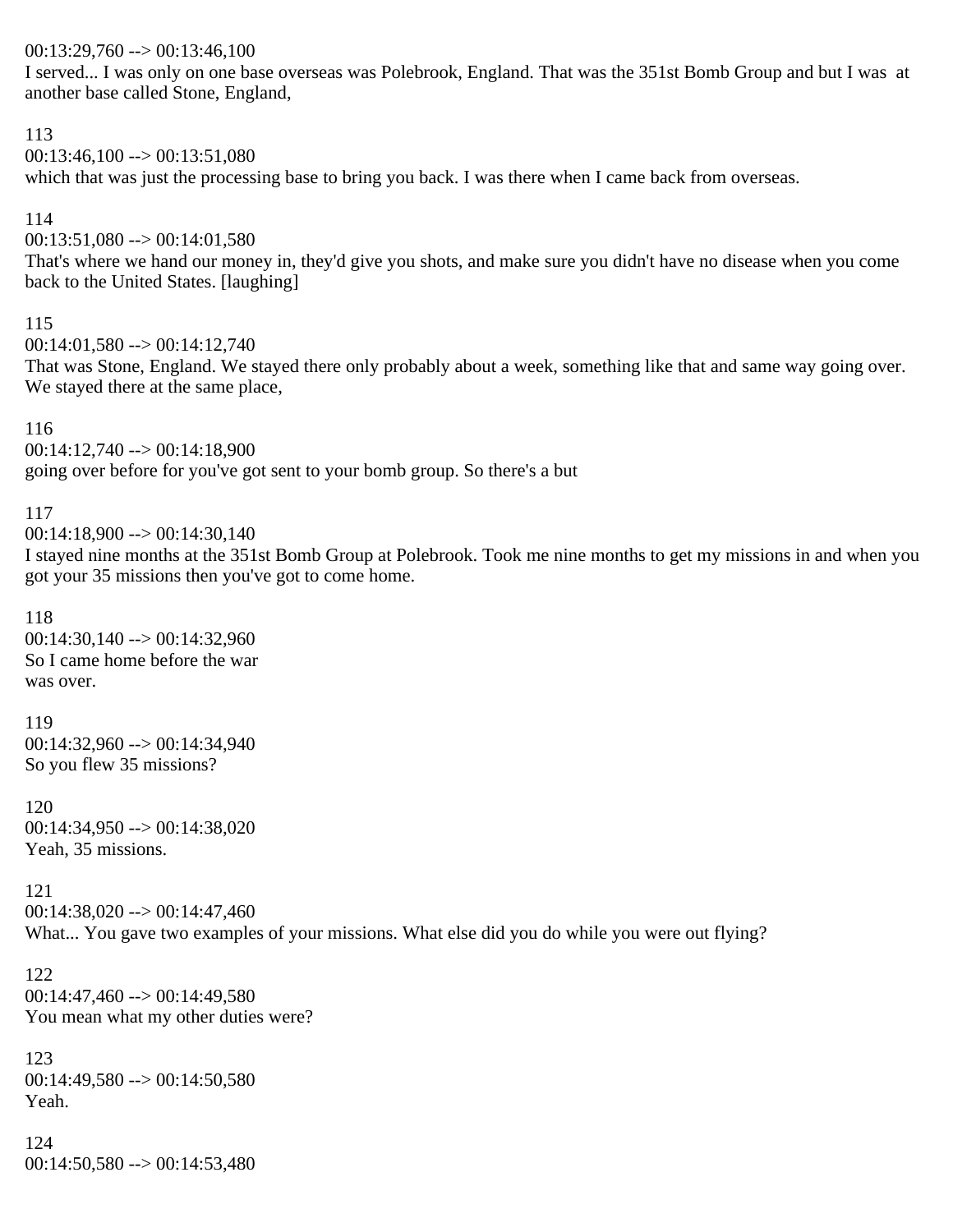We didn't have no other duties. [laughing]

### 125

 $00:14:53,480 \rightarrow 00:14:57,220$ So are all the other missions the same basically for all 35?

# 126

 $00:14:57,220 \rightarrow 00:15:07,540$ 

Well they were different altitude, of course different places. I mean they were all over England and all over France and Belgium, places like and Poland.

### 127

 $00:15:07,540 \rightarrow 00:15:18,740$ And but then the couple that I remember real well was Peenem $\tilde{A}$ <sup>1</sup>/4nde, did you ever hear Peenem $\tilde{A}$ <sup>1</sup>/4nde, Germany? You ever hear of Von Braun?

128  $00:15:18,740 \rightarrow 00:15:19,860$ That sounds familiar.

### 129

 $00:15:19.860 \rightarrow 00:15:31.480$ That's where he was at and he invented the P1 rocket and the B2 rocket and he invented a jet engine for the 163 airplanes they had.

### 130

00:15:31,480 --> 00:15:42,700

And when we went there first they told some briefing. I think that they didn't want us to hit him, but I don't know how you could help it, but they didn't and they never did.

### 131

 $00:15:42,700 \rightarrow 00:15:50.430$ And anyway, they said he at that time he was 27 years old and had invented all that stuff already.

### 132

 $00:15:50,430 \rightarrow 00:15:57,540$ And then after the war we got him back here down the Huntsville, Alabama. Did you know that or..?

133 00:15:57,540 --> 00:15:58,340 No.

134  $00:15:58.340 \rightarrow 00:16:00.960$ [laughing] I bet Jeff did, didn't you?

135  $00:16:00.960 \rightarrow 00:16:06.120$ Yeah, he was a the main engineer on all the Apollo missions to the moon.

136  $00:16:06,120 \rightarrow 00:16:07,360$ Oh wow.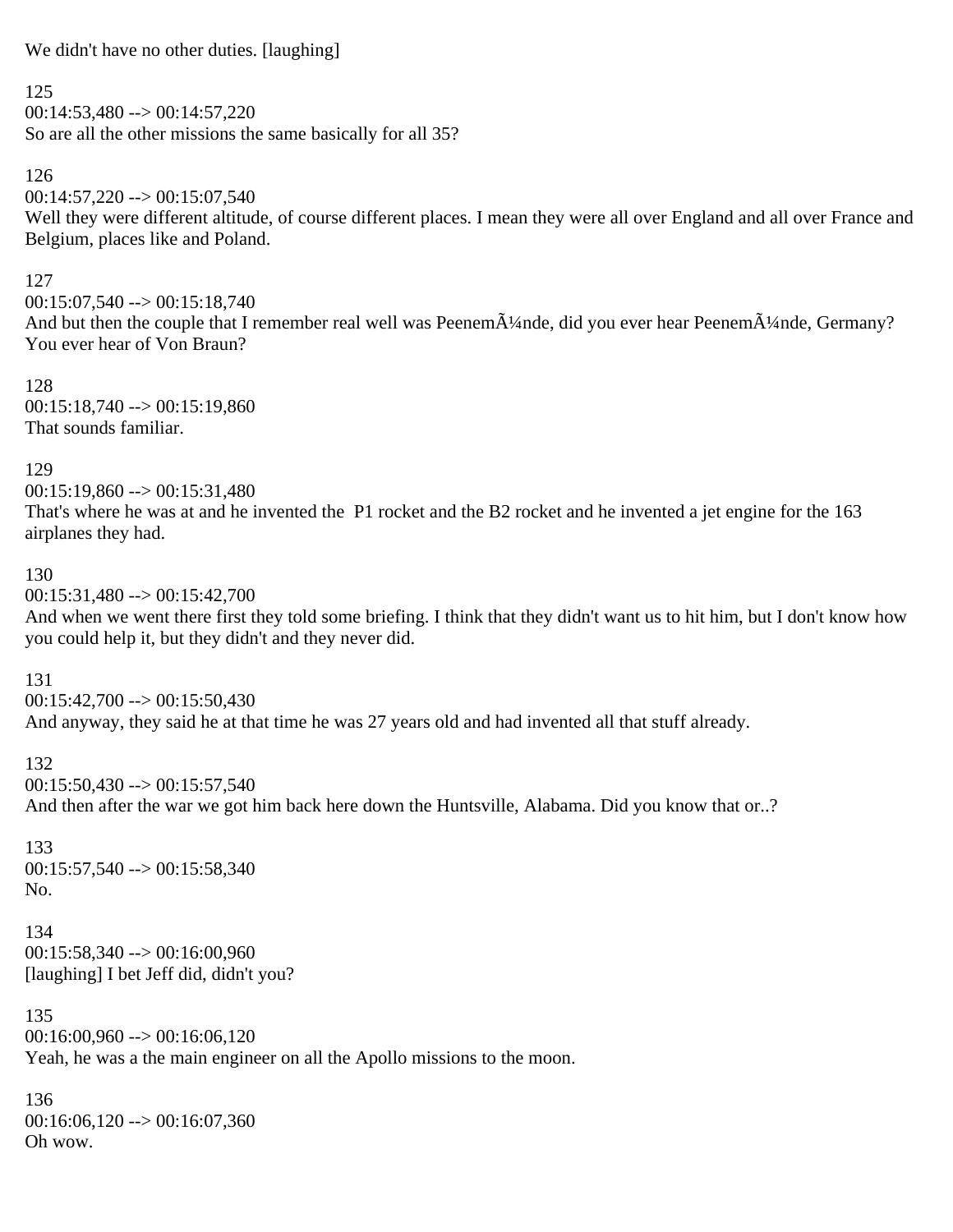137 00:16:07,360 --> 00:16:13,900 You know, Jeff is one of my main men. He really takes care of me.

138  $00:16:13,900 \rightarrow 00:16:17,240$ [laughing] This isn't about me, this is about you.

139  $00:16:17,240 \rightarrow 00:16:27,120$ Yeah, he does all my legal work for me and does a lot of stuff for me. He even mows my grass.

140 00:16:27,120 --> 00:16:29,780 [laughing]

141 00:16:29,780 --> 00:16:32,180 That's great that you have somebody to do that for you.

142

00:16:32,180 --> 00:16:44,100 Boy I tell you, I got my neighbor and Jeff and of course Greg, he does quite a bit too and they couldn't be any better people.

143

 $00:16:44,100 \rightarrow 00:16:59,180$ 

And they really... and they make sure I got stuff to eat. Of course, my wife died, see and they make sure I got stuff to eat and make sure... Jeff even worried about me about the furnace going out. [laughing]

144

00:16:59,180 --> 00:17:01,340 But so far everything's been okay.

145 00:17:01,340 --> 00:17:02,540 Good.

146

00:17:02,540 --> 00:17:11,380

And then since my knees is bad, Jeff put all handrails up in the bathtub and on the doors and he really got it fixed up nice.

147  $00:17:11.380 \rightarrow 00:17:15.680$ We've got you covered. Why don't you tell her by your medals and all that.

148  $00:17:15,680 \rightarrow 00:17:16,440$ Your what?

149  $00:17:16,440 \rightarrow 00:17:23,540$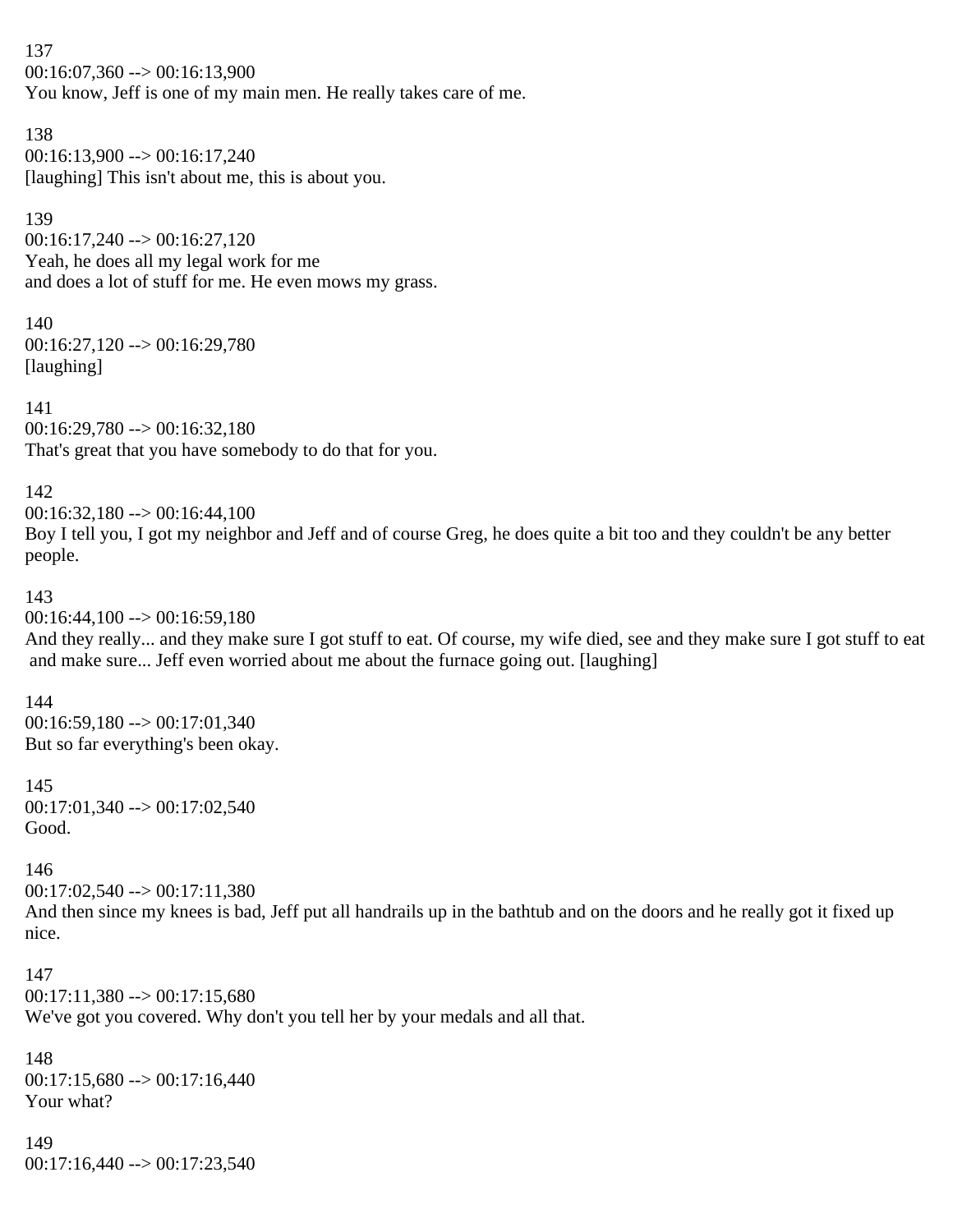Why don't you tell her about your medals and all that? Your medals and awards there, tell her about those and your frame here.

150  $00:17:23,540 \rightarrow 00:17:25,540$ I don't, I can't hardly hear you.

151  $00:17:25,540 \rightarrow 00:17:26,960$ Tell her about all your decorations that you got.

152 00:17:26,960 --> 00:17:34,260 Oh, yeah. Can you see that if I hold it up like that?

153  $00:17:34,260 \rightarrow 00:17:36,360$ Yep.

154

 $00:17:36,360 \rightarrow 00:17:47,420$ 

This here's... and this here's a DFC, Distinguished Flying Cross that I got. This here's an air medal and I got 6 air medals all together.

### 155

 $00:17:47,420 \rightarrow 00:18:01,060$ and this here's a Good Conduct medal there. I was a good boy and this here is for Normandy. This one I got last and these here's the ribbons here

### 156

00:18:01,060 --> 00:18:09,179 and this is my dog tags here and there's my gun. One thing I don't know yet what it is, see this little thing around here, the gold and blue?

### 157

00:18:09,180 --> 00:18:15,800 Where they come out to an order you had to put your wings in that. I still don't know yet today what that was.

### 158

00:18:15,800 --> 00:18:17,460 Huh.

### 159

 $00:18:17,460 \rightarrow 00:18:26,120$ And here's the ribbon you wore, the ribbons here like this. There's an ETO ribbon with 4 battle or I think 5 battle stars.

#### 160

 $00:18:26,120 \rightarrow 00:18:36,340$ There's an Air Medal and there's a DFC and I got another row of ribbons that I could wear, but I never put them on there [laughing].

### 161 00:18:36,340 --> 00:18:47,000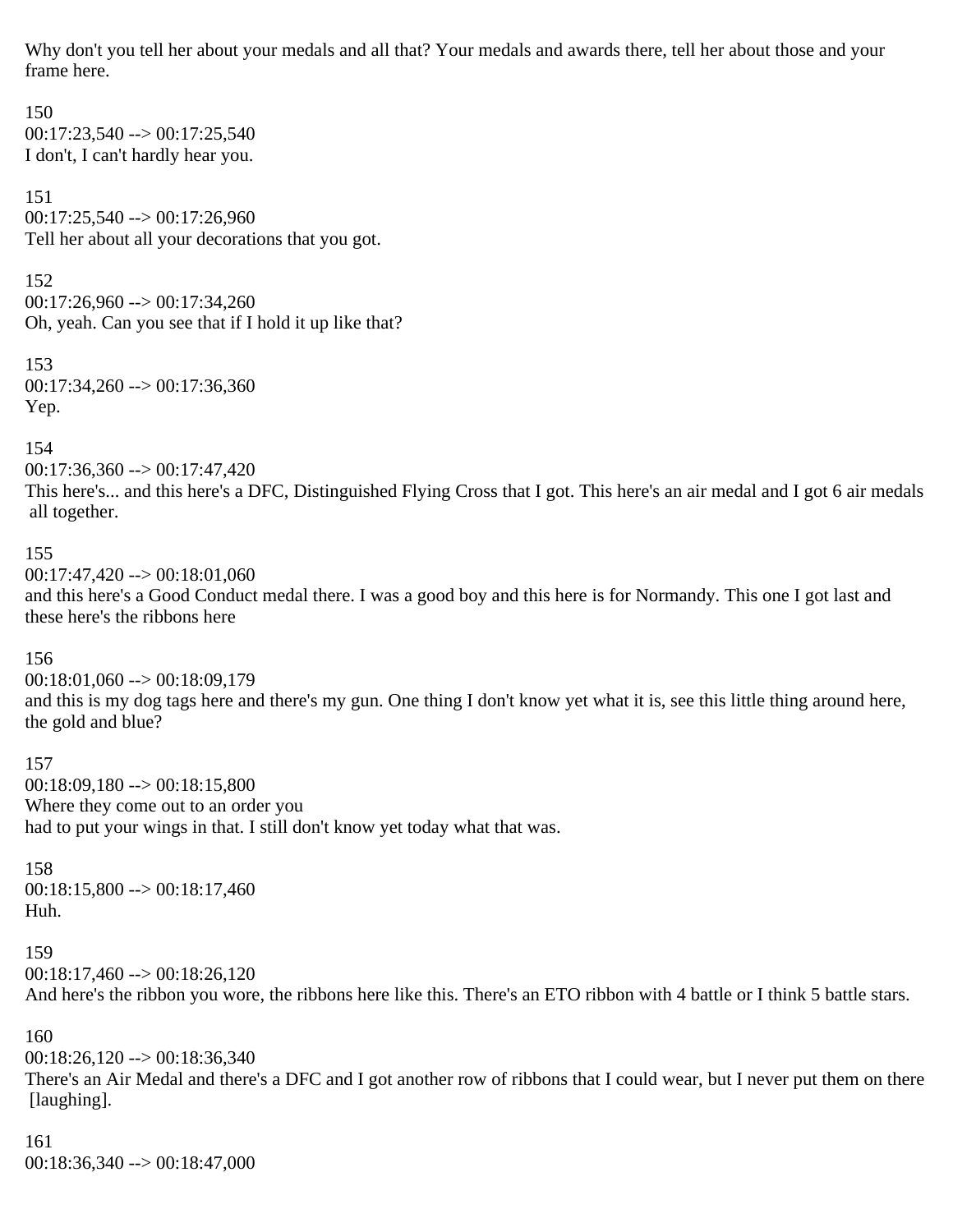So there's my picture. This picture here was taken in London and I remember the date was September the 28th, 1944.

### 162

 $00:18:47,000 \rightarrow 00:18:53,960$ I was 20 years old at that time and I flew... at that time I had about half my missions in.

163  $00:18:53,960 \rightarrow 00:18:55,340$ Oh wow, okay.

### 164

 $00:18:55,340 \rightarrow 00:19:04,020$ So that... I guess that's about all of them on there.

### 165

```
00:19:04,020 \rightarrow 00:19:11,160
```
Now you have some of your writings there. Did you want to share anything from that?

### 166

 $00:19:11,160 \rightarrow 00:19:16,880$ 

You know, I would like to bring out some of the some of the main ones. We already talked about the first one.

### 167

00:19:16,880 --> 00:19:31,280

No wait, we didn't talk about the first mission. The first mission I did was on June the 21st, 1944 and it was eight hours and 50 minutes and it was Berlin, Germany.

### 168

 $00:19:31,280 \rightarrow 00:19:48,880$ 

Man that was ever the rough mission and we flew it 28,000 feet and the target was headquarters building. They called it the Gestapo headquarters and that was out target.

### 169

00:19:48,880 --> 00:19:57,170 So then I'm just going to go through. The second mission was Rouen, France and then the third mission I already told you about,

### 170

00:19:57,170 --> 00:20:06,890

[inaudible] France where my pilot got hit and the fourth mission was Vallejo in France and

### 171

00:20:06,890 --> 00:20:20,180

at 25,800 feet and the target was an airfield we'd bombed an airfield and let's see if I... I'm just going to try to...

### 172

00:20:20,180 --> 00:20:32,700

Here's one here that I remember right here it was on July the 4th 1944. We was at 25,000 feet. The target was a railroad bridge, was 4,500 feet long

### 173

00:20:32,700 --> 00:20:46,780

and it was at Sommore, France and we only had two bombs in the plane and they was 2,000 pound bombs and we had one on each side of the bomb bay.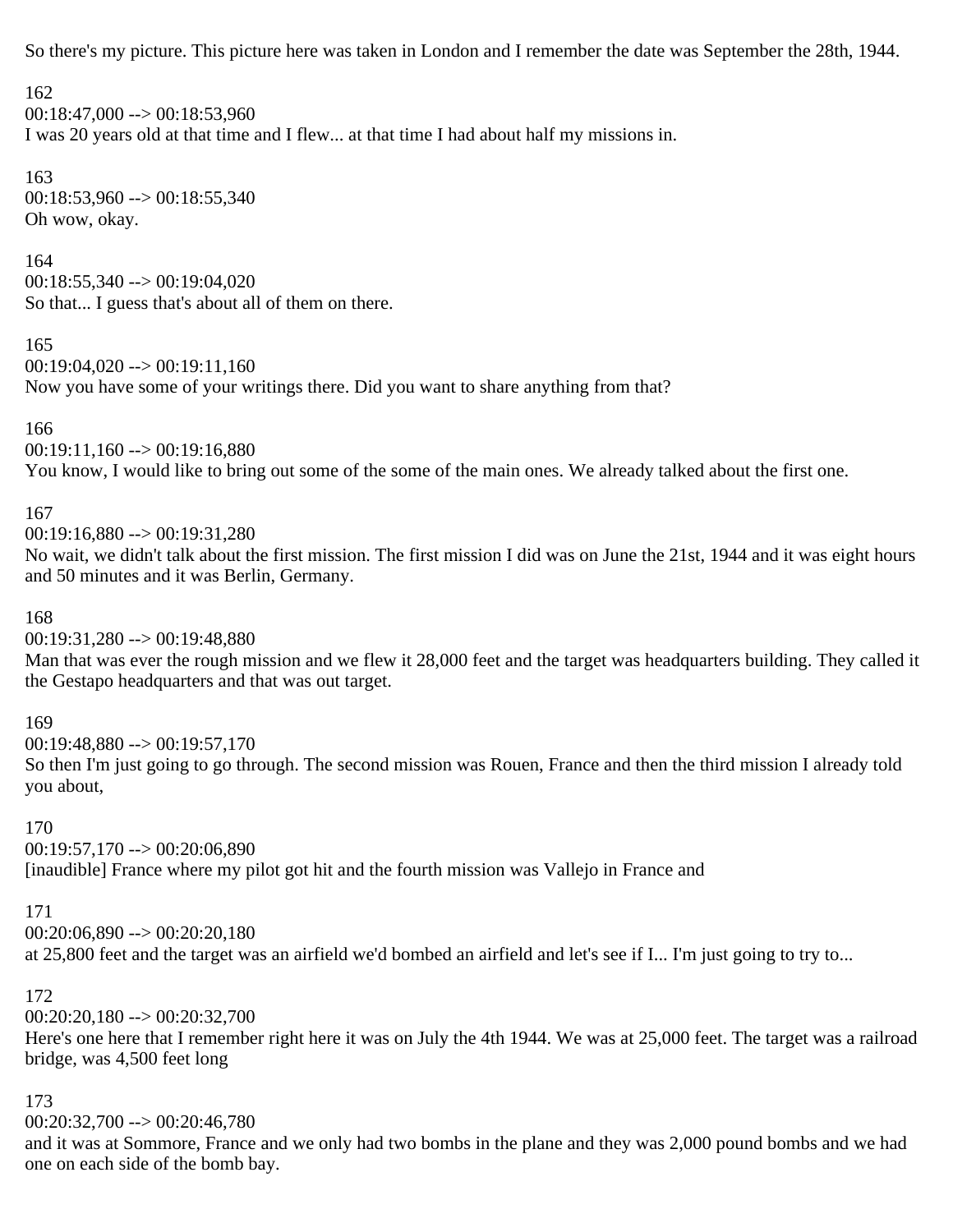174 00:20:46,780 --> 00:20:50,400 And here's a couple here. You've heard of Munich, Germany haven't you?

#### 175  $00:20:50,400 \rightarrow 00:20:51,140$ Umhm.

### 176

 $00:20:51,140 \rightarrow 00:21:01,860$ 

I went to Munich Germany on July 11th, 1944. That was that was 9 hours and 12 minutes you had sit back there in the back of the tail.

177 00:21:01,860 --> 00:21:02,720 [laughing]

### 178

00:21:02,720 --> 00:21:11,720

And the altitude was 24,000 well and what we bombed there was area of engine works. That's when it was... they called it area of engine works.

### 179

 $00:21:11,720 \rightarrow 00:21:20,520$ 

That's when they first started making jets. They was making jet engines down there and they found it out and they wanted to bomb them. So we did.

180 00:21:20,520 --> 00:21:21,800 [laughing]

181

 $00:21:21,800 \rightarrow 00:21:38,140$ So then is the seventh mission was July the 13th, '44, back to Munich again and we was 25,000 and we bombed marching yards.

#### 182

00:21:38,140 --> 00:21:47,080 Usually marching yards was our second target, you know, the prior, secondary target and the primary target I don't know what it was.

183

 $00:21:47,080 \rightarrow 00:21:50,040$ 

Then I put down there I saw six FW-190s somehow.

184  $00:21:50,040 \rightarrow 00:21:51,660$ Wow.

185  $00:21:51,660 \rightarrow 00:21:52,780$ Didn't get a shot at him though.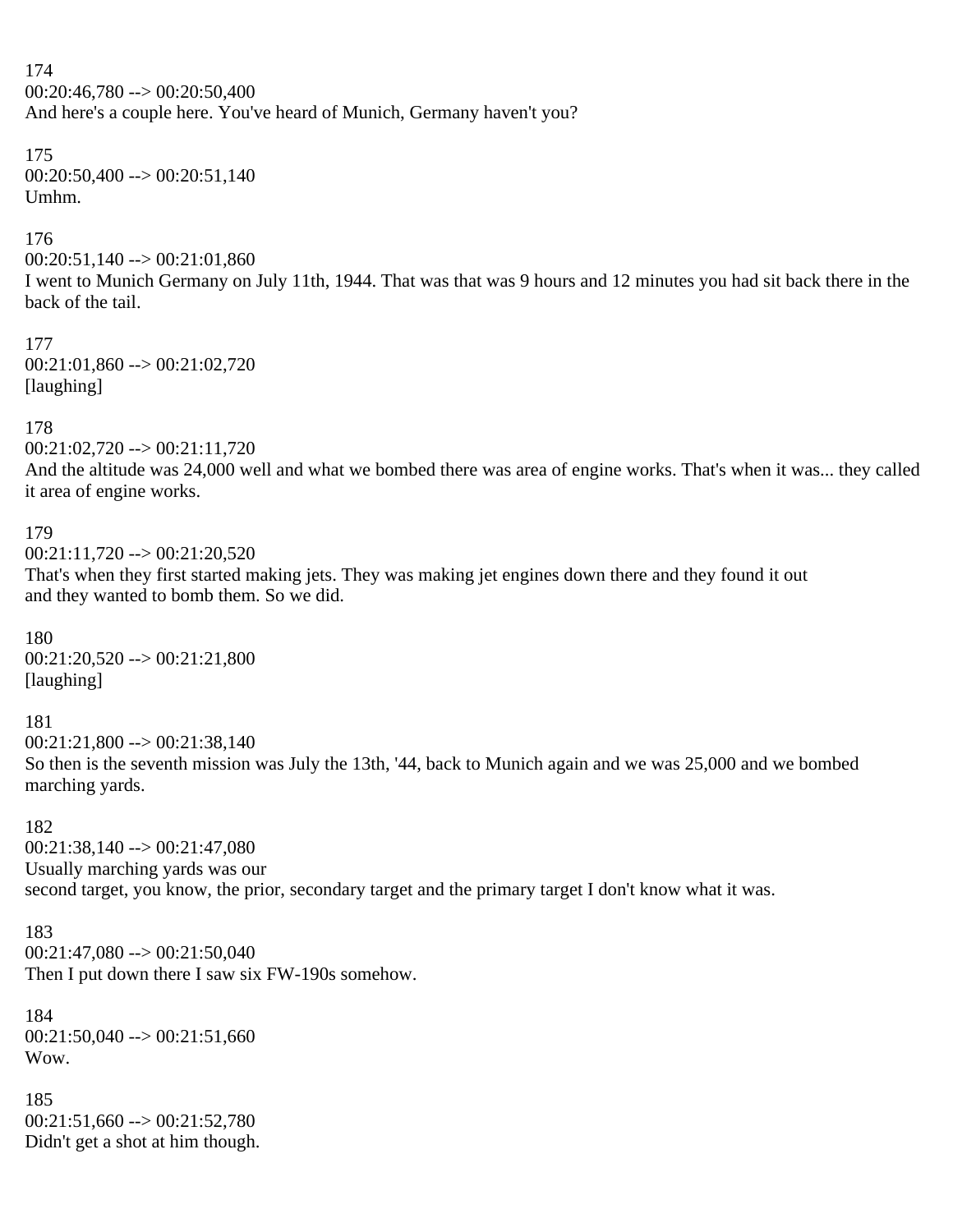186 00:21:52,780 --> 00:21:56,240 [laughing]

187

 $00:21:56,240 \rightarrow 00:22:04,400$ Now here was eighth one. I was telling you about Peenem $\tilde{A}$ <sup>1</sup>/4nde, Germany. That was July the 18th, 1944 and that was eight hours and 30 minutes over there

188

 $00:22:04,400 \rightarrow 00:22:14,040$ and what we bombed there was a hydrogen factory and I got it on the Baltic Sea here by that 23,000

189 00:22:14,040 --> 00:22:17,480 Then you ever hear of Saint-Louis, France?

190 00:22:17,480 --> 00:22:18,320 Ughtuh.

191

 $00:22:18.320 \rightarrow 00:22:24.140$ That's when the Germans was coming back before the Battle of the Bulge and they almost shipped our troops back.

192

00:22:24,140 --> 00:22:33,920 So we... that there was on July 24th, 1944 in Saint Louis, France and I got 1,500 yards in front of our troops.

193

00:22:33,920 --> 00:22:38,420 We was supposed to bomb the Germans in front of our troops see, because the Germans were breaking the line,

194 00:22:38,420 --> 00:22:44,260 they were coming back just like the Battle of Bulge. Only of this here is before the Battle of the Bulge.

195

00:22:44,260 --> 00:22:54,240 And so, but on that mission there we dropped our bombs and a lot of our bombs went on our own troops, killed a lot of troops there.

#### 196

 $00:22:54,240 \rightarrow 00:23:03,180$ You don't hear too much about that. But then I remember going in briefing the next day. They said "well you guys didn't do very good job yesterday".

197

 $00:23:03,180 \rightarrow 00:23:13,460$ They said "we're going to send you back to Saint Louis". Now we went in at 12,000 feet . That was low for a bomber.

# 198

 $00:23:13,460 \rightarrow 00:23:26,240$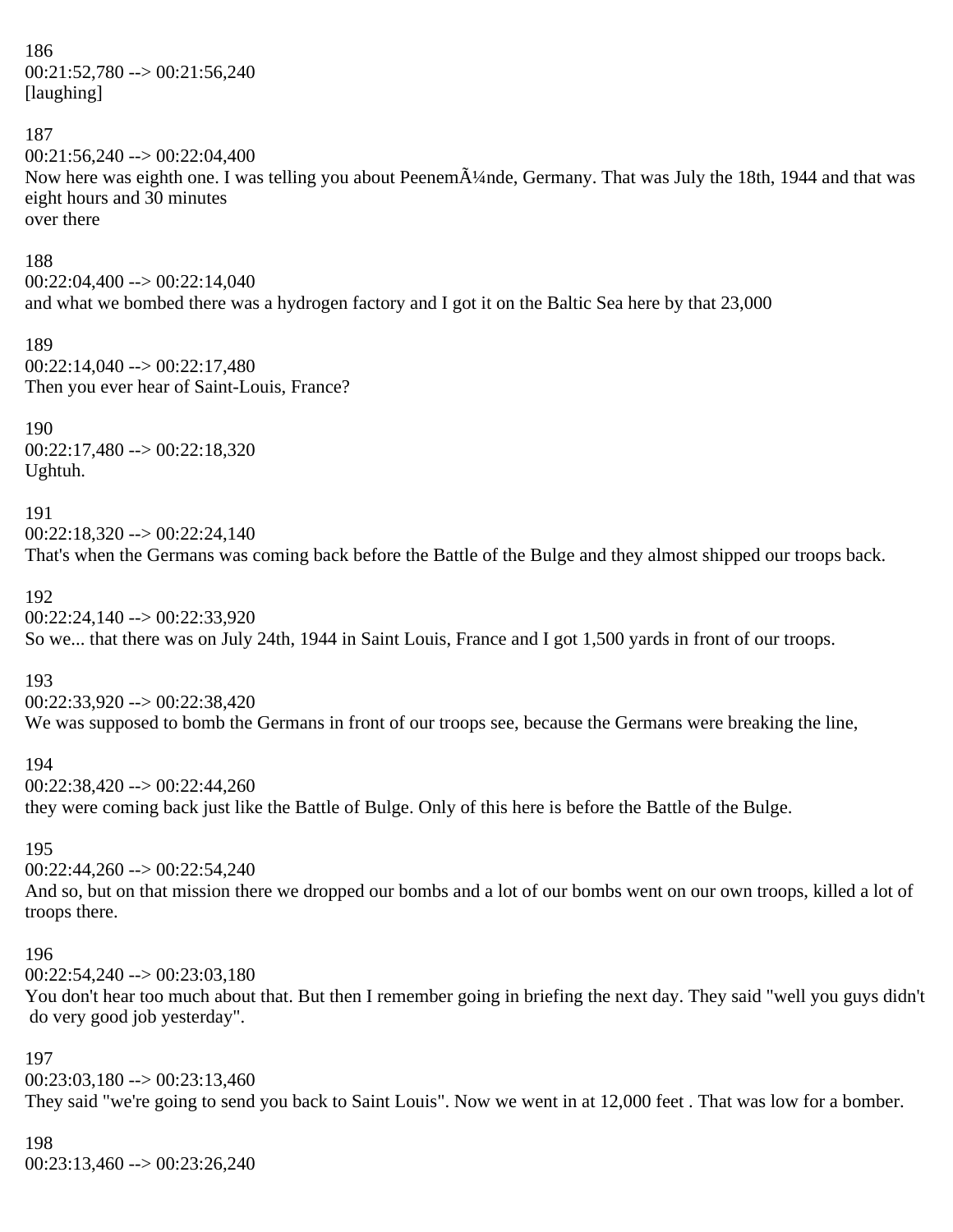And then the second second day of zone 10th missions on July 25th, Saint Louis again, in front of our troops at 12,500. That was Lorette,

# 199 00:23:26,240 --> 00:23:29,320 but we hit the Germans that time, stopped them. 200 00:23:29,320 --> 00:23:30,960 Okay. 201  $00:23:30,960 \rightarrow 00:23:37,460$ And the next one I told you it about already, Marsberg. That was the 11th mission and got down there and shut down a FW-190 202  $00:23:37,460 \rightarrow 00:23:42,100$ and we lost... oh and Canada got hurt. Canada was our waist gunner. That was his name, Canada. 203 00:23:42,100 --> 00:24:03,780 And let's see... this here's Bresse, France. That was on August 11th, 1944 and we bombed the submarine's pins and they said at the top of this, 204  $00:24:03,780 \rightarrow 00:24:13,140$ they told us in briefing at the top of submarine there's 11 feet thick with solid concrete with reinforcement and we had bombs that would go through that concrete

### 205

 $00:24:13,140 \rightarrow 00:24:24,460$ and never go off until they hit down in the... That's hard to believe, but I got pictures at home that the guy took after the war. It really worked, it really worked.

### 206

00:24:24,460 --> 00:24:44,340 And I've got down here best bombing weather that I've ever seen. I had 16 500-pound bombs in there and 16 in Leipzig, Germany.

### 207

00:24:44,340 --> 00:24:54,080

I see our hanger, we bombed hangar for ME-110s. That's a German to him he 110 with the twin-engine plane and we was 25,000 feet

### 208

 $00:24:54,080 \rightarrow 00:25:05,200$ 

and we got... it came back on three ends and I said there were a few holes other places. I saw a lot of fires and black smoke on the ground.

### 209

 $00:25:05,200 \rightarrow 00:25:14,380$ Marshall passed out on the way over like a... Marshall was our engineering and his oxygen mask come unfastened and he just fell out of the turret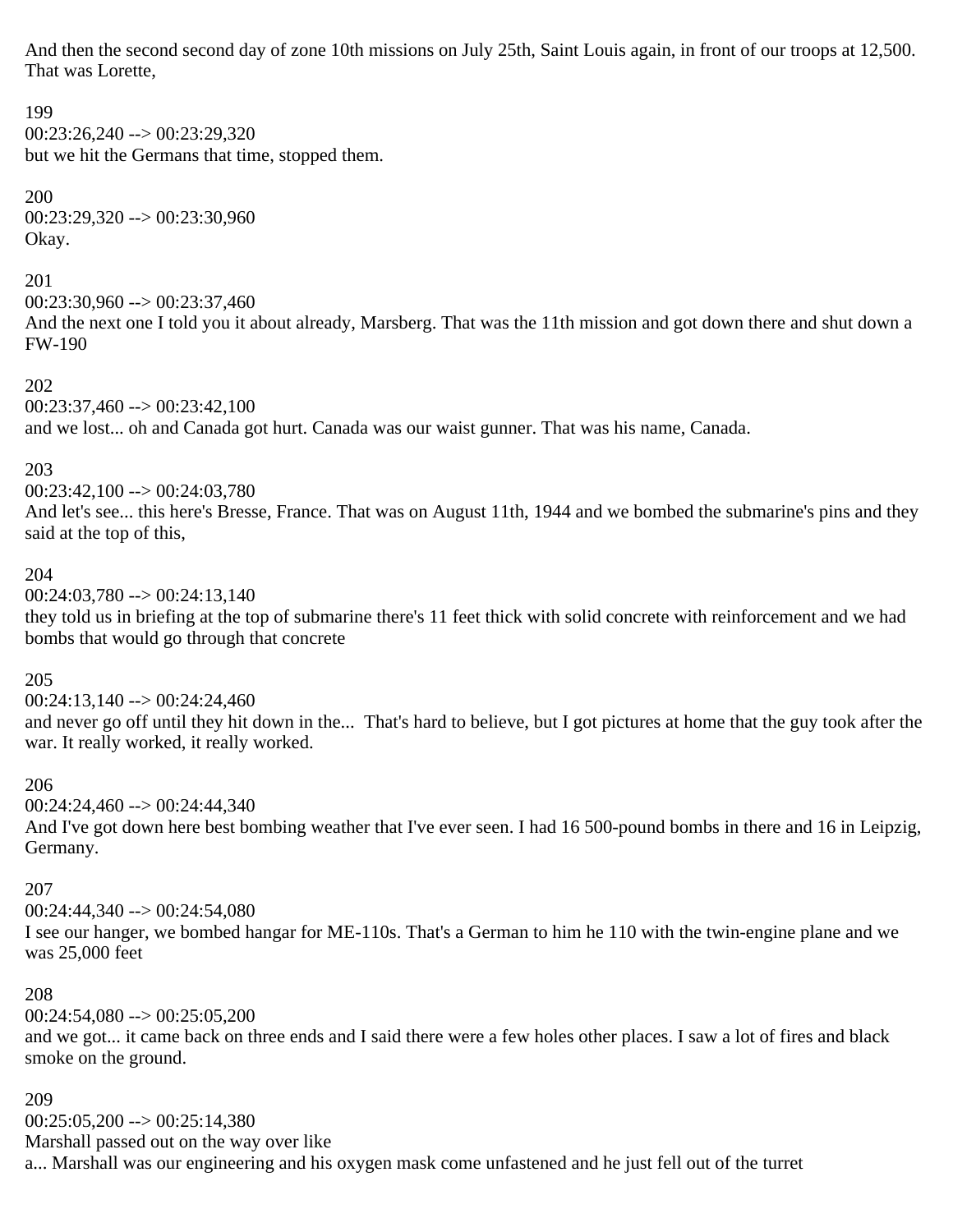### 210

 $00:25:14.380 \rightarrow 00:25:19.780$ 

and good thing the pilot seen him. He was right behind the pilots, you know. If he wasn't it would've killed him.

### 211  $00:25:19,780 \rightarrow 00:25:20,660$ Oh wow.

### 212

 $00:25:20.660 \rightarrow 00:25:30.880$ Yeah he'd have died on a count of that. Hosting back up real quick and so of course, I didn't know that when it happened. [laughing]

### 213

 $00:25:30,880 \rightarrow 00:25:48,540$ 

I was about what, 50 feet from him probably. [laughing] Let's see. Oh here's one. August 18th, 1944 is in Belgium and we were bombing the bridge

### 214

 $00:25:48,540 \rightarrow 00:25:57,180$ and I got down here 25,000 feet. Missed the bridge. [laughing] And here's another one in Peenem $\tilde{A}$ !/4nde, Germany.

### 215

 $00:25:57,180 \rightarrow 00:26:10,060$ 

That was on August 25th and I said the target was experimental stage for flying bombs and rocket ships and we got heavy flak with no fighters.

### 216

 $00:26:10,060 \rightarrow 00:26:23,519$ 

And let's see, there's 6 [inaudible]. That was in Belgium oil factories and oh here's... I've got down here lieutenant Mahoney.

### 217

 $00:26:23,520 \rightarrow 00:26:36,040$ 

He was our bombardier and he went down September the 5th flying over Germany he was our bomber dear but it was flying spare with Wright's crew that day.

### 218

 $00:26:36.040 \rightarrow 00:26:47.960$ 

And I tell you what happened. We were scheduled for to go on that mission, but we had a furlough and us guys decided --

### 219

 $00:26:47,960 \rightarrow 00:26:56,800$ -- we was up in the Edinburgh, Scotland - we decided to stay one day extra but we knew was going to get heck for it, but we stayed one day extra.

### 220

 $00:26:56,800 \rightarrow 00:27:06,420$ 

That one day extra they had us scheduled for a mission and we weren't there, but the bombardier was. He was there and they put him on Wright's crew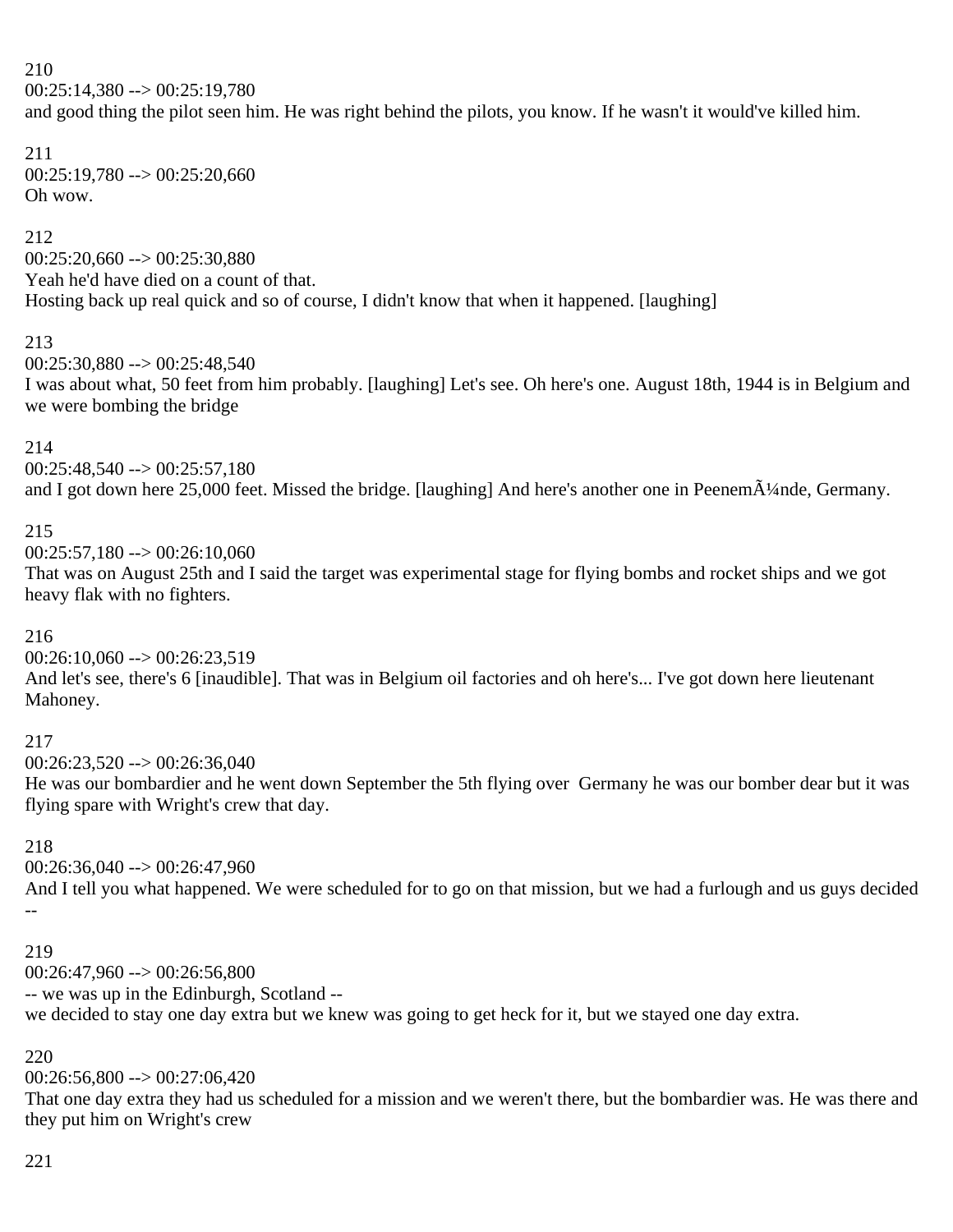### $00:27:06,420 \rightarrow 00:27:13,580$

and dog gone if he didn't get shot down. That's the way our bombardier got shot down, the rest of us didn't get shot down.

#### 222

 $00:27:13.580 \rightarrow 00:27:26.900$ 

And I called him up after the war was over and talked to him. He lived in Florida and man he really was mad at the US government. [laughing]

### 223

 $00:27:26,900 \rightarrow 00:27:40,660$ 

Let's see. Kassel, Germany, that was 29,000 feet. Let's see what kind of a target we had. Oh it's storage depot for tanks, guns, and trucks.

224  $00:27:40,660 \rightarrow 00:27:43,280$ Osnabr $\tilde{A}^{1}/4$ ck, you ever hear of Osnabr $\tilde{A}^{1}/4$ ck, Germany?

225 00:27:43,280 --> 00:27:44,280 Hugh uh.

226  $00:27:44.280 \rightarrow 00:27:54.020$ That's marching yards again and Cologne, you ever hear of Cologne, Germany? Are you kidding?

227 00:27:54,020 --> 00:27:54,940 Ugh uh.

### 228

00:27:54,940 --> 00:28:06,100 And Cologne, Germany was equal to our Detroit, Michigan about the industry and everything at that time. I don't [inaudible] anymore.

### 229

 $00:28:06,100 \rightarrow 00:28:19,460$ 

And as I said here, Hobie was our Ball turret gunner and got the bends and we had to come down from altitude and 004 got a direct hit in the ball turret.

### 230

 $00:28:19,460 \rightarrow 00:28:25,960$ 

That was a plane when we was flying deputy lead and he was flying lead and he got... I seen two guys go out of that plane.

### 231

 $00:28:25,960 \rightarrow 00:28:36,560$ 

That blew half the plane in two. I've got pictures of that somewhere. I don't know if it's in there not and what the number on the airplane was 0-0-4.

### 232

 $00:28:36,560 \rightarrow 00:28:49,100$ 

All these magazines got that in there. I can see that they got pictures of that airplane and they've got one here at Magdeburg, Magdeburg yeah, 27,000 feet.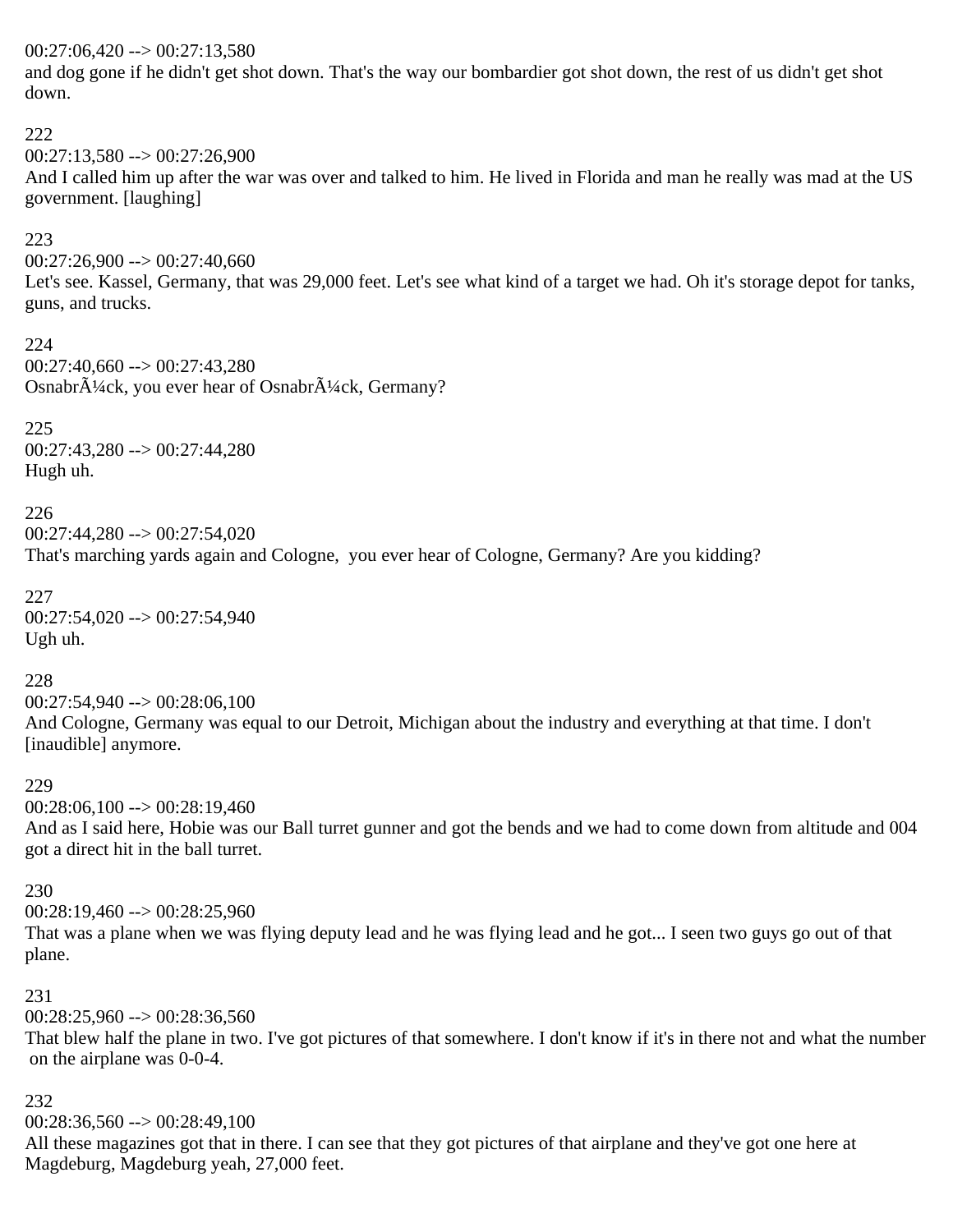233  $00:28:49,100 \rightarrow 00:29:03,140$ Let's see what... I said I got... I seen a ship blow up over the target. That shipped being another B-17, seen it and saw two planes crack up on the way back.

234 00:29:03,140 --> 00:29:07,200 Two of them run right into each other and I seen that happen.

235

 $00:29:07,200 \rightarrow 00:29:11,120$ Was that like you're... the U.S. planes or two..?

236 00:29:11,120 --> 00:29:11,760 Yeah.

237 00:29:11,760 --> 00:29:12,280 Oh.

238

 $00:29:12.280 \rightarrow 00:29:24.210$ 

I'll tell you what happened. When our group usually had had 36 airplanes in a group, they had three sectioned here, three, and then finally...

239

 $00:29:24,210 \rightarrow 00:29:29,140$ Another group, I don't know why they did... I was siting in the tail, I was in lead plane at that time.

240

 $00:29:29.140 \rightarrow 00:29:36.360$ 

I saw it. Got the lead... I made lead tail gunner after that or shot them planes down and this other group was over here.

### 241

 $00:29:36.360 \rightarrow 00:29:47.600$ 

Now they had 36 planes in that group too and that pilot, the lead pilot took that plane, that whole group like this, took him over like this, got right behind our prop wash

242

 $00:29:47,600 \rightarrow 00:29:54.920$ 

and two of them planes, that's what did the prop wash and why he ever brought them planes over there, I don't know why he got too close.

243  $00:29:54,920 \rightarrow 00:30:00,020$ And then you ever going flying much?

244 00:30:00,020 --> 00:30:02,220 Just in commercial airlines.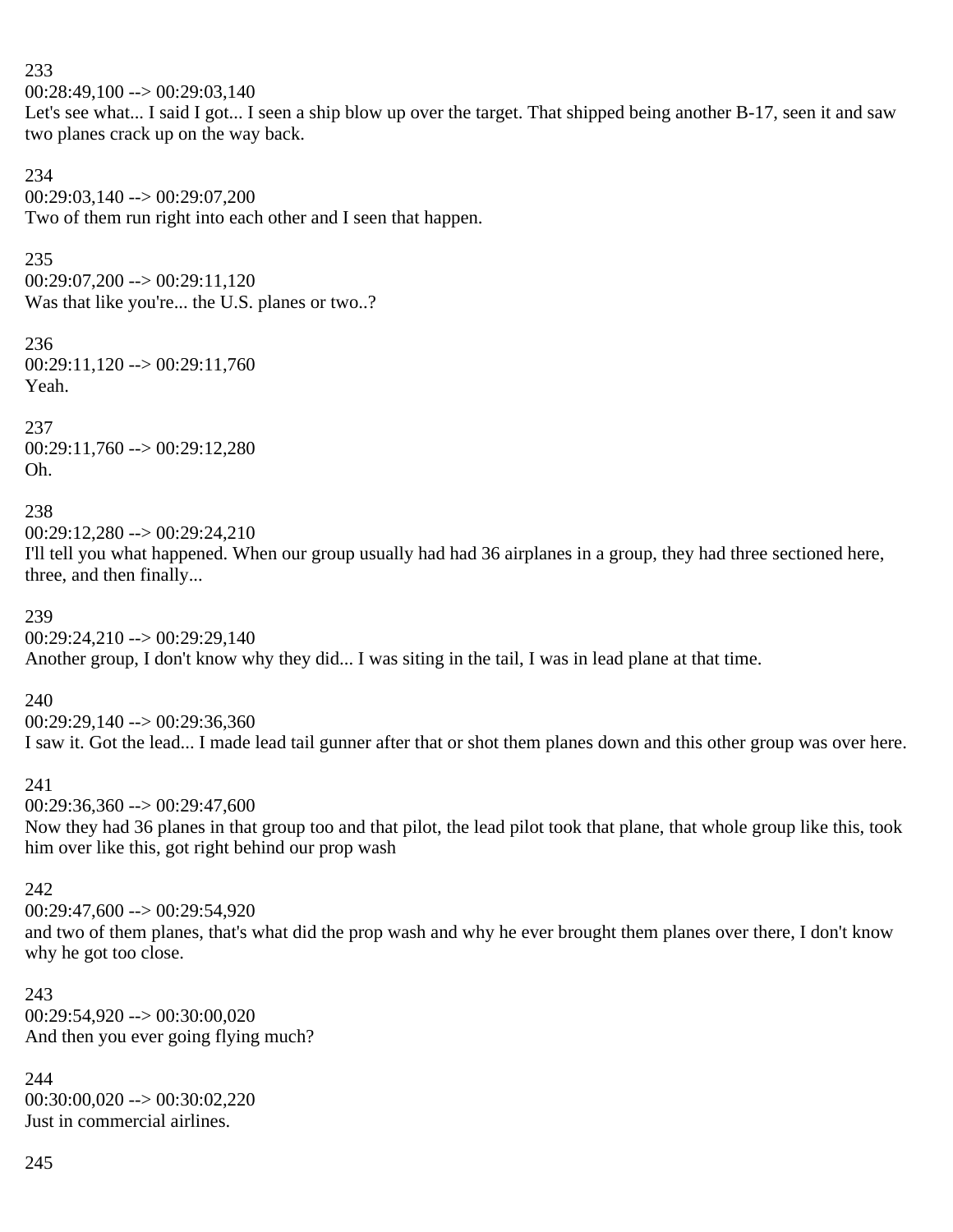### 00:30:02,220 --> 00:30:08,320

Yeah, but you've never gotten drop force. [laughing] I don't know whether the jets have that or not. Probably have.

246  $00:30:08,320 \rightarrow 00:30:11,660$ I have, yeah. It's not fun. [laughing]

### 247

 $00:30:11,660 \rightarrow 00:30:21,090$ And anyway, these planes, they've got an R-prop. He brought them too close to our group is what happened and he shouldn't have done that there,

### 248

00:30:21,090 --> 00:30:27,220 because we was on our way home and the two of them planes went together like that and it cut them both right in two.

### 249

 $00:30:27,220 \rightarrow 00:30:35,440$ 

I can still remember the one went down like this and engine was still running when it went down. They probably didn't run long, but could see them

#### 250

00:30:35,440 --> 00:30:46,580

and I remember the tail. I've seen the tail for a long time. It went like this, it floated down like this and I never seen nobody get out of them either, no parachutes or anything.

#### 251

00:30:46,580 --> 00:30:52,560 So that's what happened that day. So there was a lot of excitement. [laughing]

#### 252

 $00:30:52,560 \rightarrow 00:30:53,860$ Yep.

#### 253

 $00:30:53,860 \rightarrow 00:31:16,180$ 

You couldn't hardly wait to get back. Nuremberg, Germany, that was eight hours. I've got here, medium flack, none close to us.

### 254

 $00:31:16,180 \rightarrow 00:31:31,040$ 

Coming out of Aramits, France flack was shot up from railroad cars and I've got here, the target was a marshaling yards and the bombs lit right in the middle of them. [laughing]

#### 255 00:31:31,040 --> 00:31:32,340 So we done pretty good that time.

256  $00:31:32,380 \rightarrow 00:31:35,060$ [laughing]

### 257  $00:31:35,080 \rightarrow 00:31:51,600$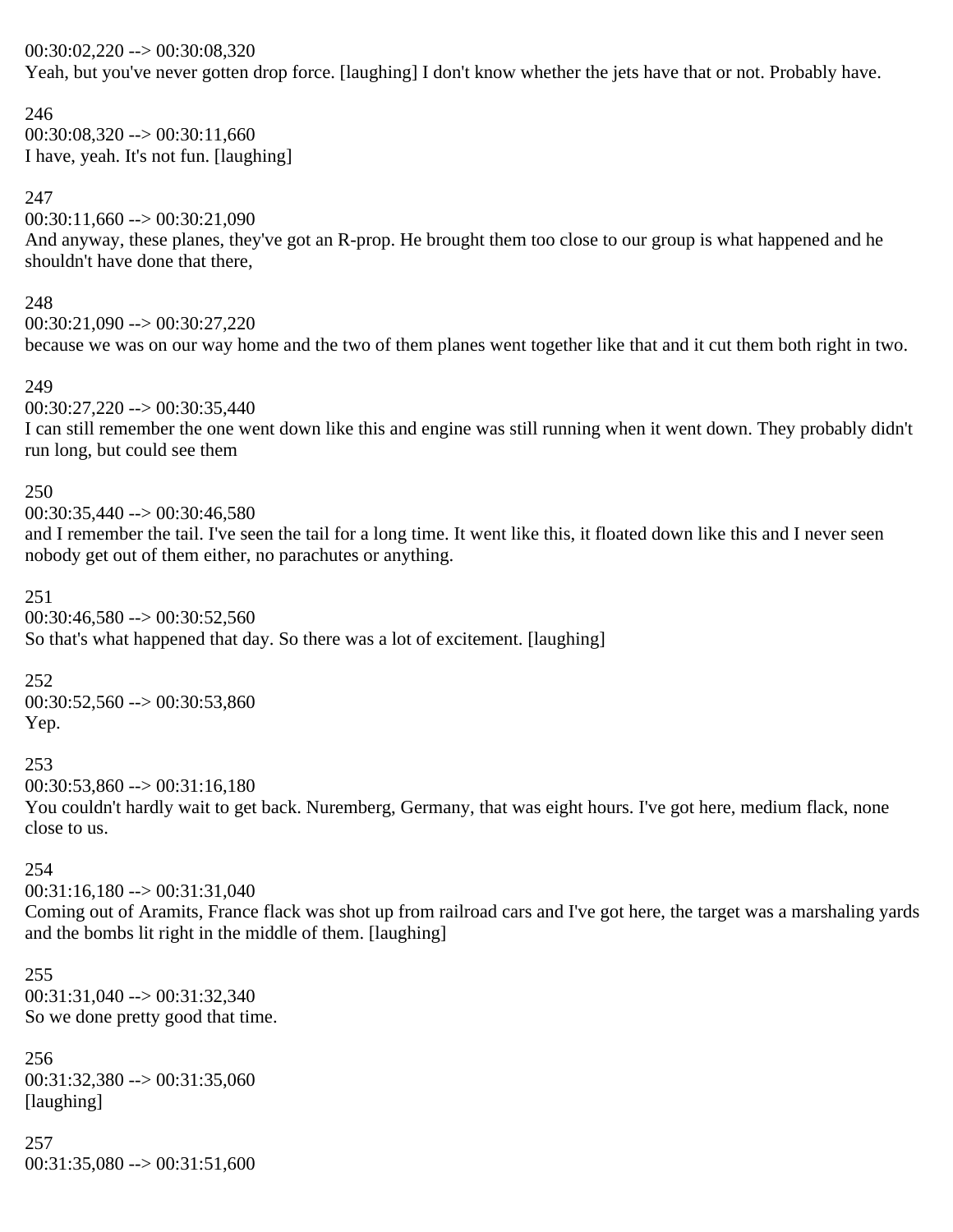Yeah, so that's about it. And here's another Cologne, Germany. We called that Happy Valley. And here okay, here's the one here that was flying at 25,000 feet.

258 00:31:51,600 --> 00:32:00,420 I saw my first jet propelled airplane. I saw a set of M-22.. 262. I'll get it right there pretty soon. 259  $00:32:00,420 \rightarrow 00:32:13,540$ I said there, I saw my first jet propelled German fighter or rather, seen where he had been. Damn fast, I put down. [laughing] 260

 $00:32:13,540 \rightarrow 00:32:20,880$ That's the first jet I've ever seen in my life. It was M-262. You've seen that one down at the Air Force Museum, haven't you?

261 00:32:20,890 --> 00:32:24,380 Oh yeah.

262 00:32:24,380 --> 00:32:39,920 Here's one Hamburg, that's up in Northern Germany. Let's see, oh we... it's right on the North Sea. I said docks in the middle of the city, flew lead tail gunner.

263

 $00:32:39,920 \rightarrow 00:32:50,640$ 

And here's one in ice water, that's on my 27th mission. I was going to see if there's any... Here's one way to landed at a British base and we stayed there two days.

264  $00:32:50.650 \rightarrow 00:32:54.900$ We couldn't get back to our base and...

265  $00:32:54,900 \rightarrow 00:32:55,540$ Why?

266

 $00:32:55,540 \rightarrow 00:33:06,440$ 

And all them guys,when we landed at that base they didn't have room for us on the base. So they put us in a truck, hauled us to an infantry thing

267

 $00:33:06.440 \rightarrow 00:33:13.160$ 

and we stayed there at this infantry base and them guys never seen any Air Force guys before and all them guys want to do,

268

 $00:33:13.160 \rightarrow 00:33:19.900$ they want to trade you for your clothing and I traded my jacket off her for an Eisenhower jacket. Do you remember the Eisenhower jackets?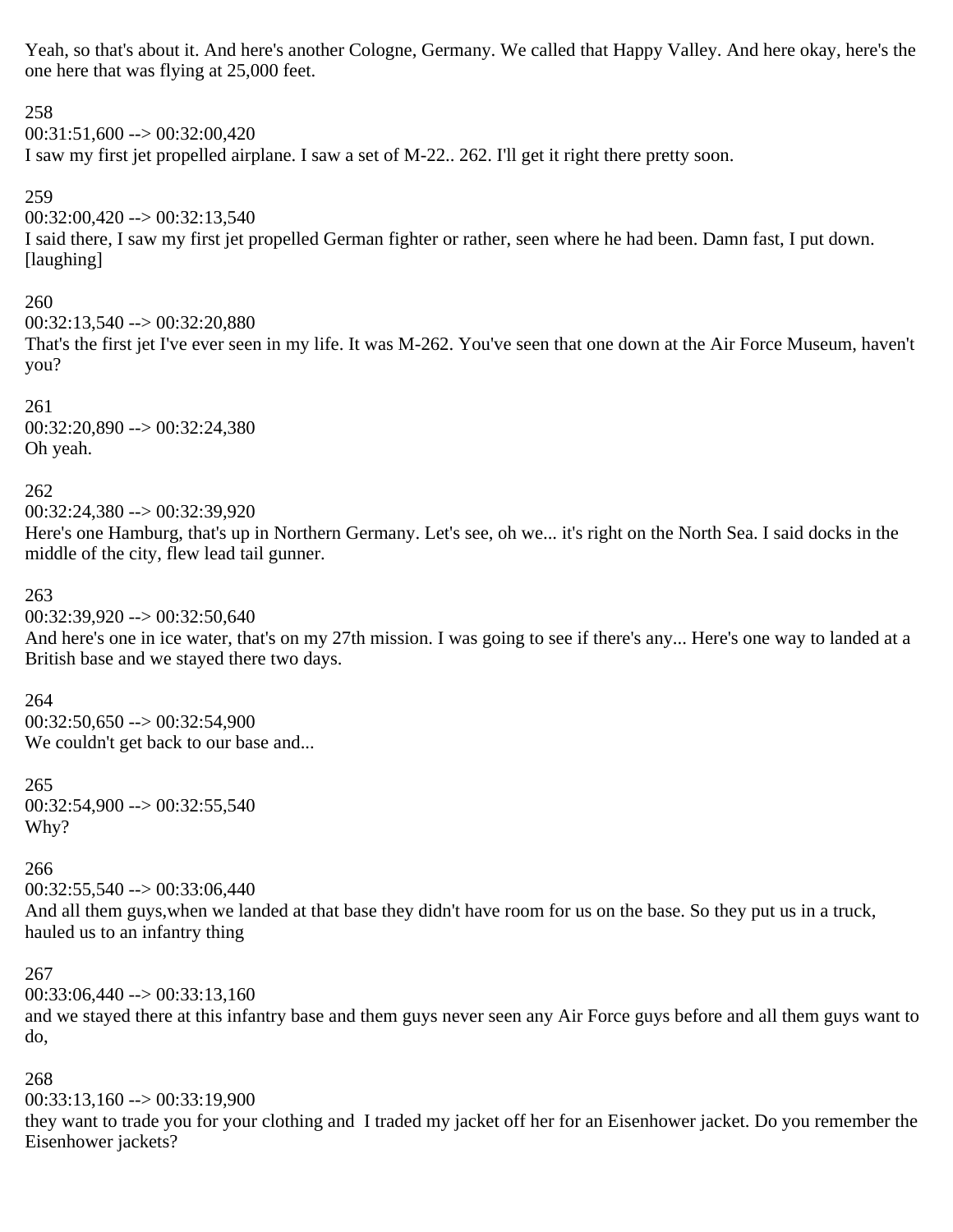269 00:33:19,900 --> 00:33:20,500 Yeah.

270 00:33:20,500 --> 00:33:21,480 [laughing]

271  $00:33:21,480 \rightarrow 00:33:23,440$ Had a good deal on that.

272 00:33:23,440 --> 00:33:29,280 I've still got that down in the basement. [laughing]

273 00:33:29,280 --> 00:33:37,340 There was the 28th May, we went to Kassel, Germany we went there before and then there's Frankfurt, Germany.

274

00:33:37,340 --> 00:33:51,120 Oh here's another that's kind of important. Frankfurt, Germany was 9 hours and 20 minutes on the... That was my 27th mission on December the 11th, 1944

275

00:33:51,120 --> 00:33:56,020 and what we did, we jump to drop chaff, we didn't have no bombs in airplane. You know what chaff is?

276  $00:33:56,020 \rightarrow 00:33:57,940$ Hught ugh.

277

00:33:57,940 --> 00:34:06,900

Pieces of tin foil, they look like tin foil about that long. If you take a regular drinking straw and flatten it, well that's what they look like,

278

 $00:34:06,900 \rightarrow 00:34:16,640$ but they were made out of tin foil or whatever. I don't know what they was made out of and we would drop those before...

### 279

 $00:34:16,640 \rightarrow 00:34:26,240$ 

We were the first lead group over the target. We didn't even go over the target, We had to stay back, let the wind take this flack down.

### 280

00:34:26,240 --> 00:34:32,740 They flew it down and their radar guns would attack this and they'd shoot down here instead of up here.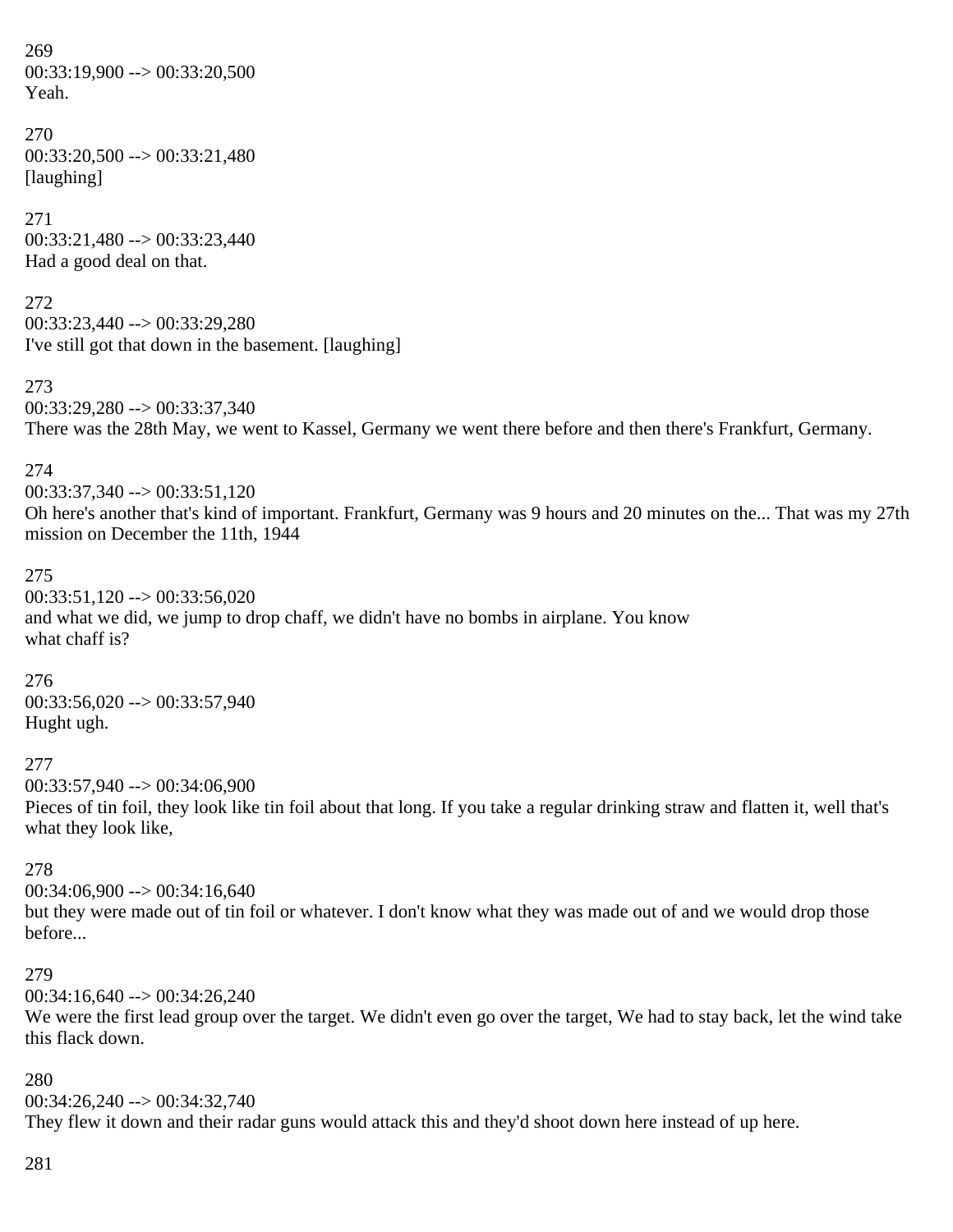### 00:34:32,780 --> 00:34:40,260

So when we dropped that then the other plant planes come in. They had it all timed and they knew what the wind going to be and everything.

### 282

00:34:40,320 --> 00:34:48,260

So we dropped the chaff. It was an easy easy mission. We didn't get shot at or nothing. [laughing]

### 283

00:34:49,900 --> 00:35:03,260

That was... Then here's one on the December the 15th, 28,500, marching yards again and that's when I flew with Lieutenant Stall.

### 284

 $00:35:03.260 \rightarrow 00:35:14.300$ 

I never will forget that and I flew as waist gunner. I didn't fly at tail gunner at that time and but they wanted me on that plane,

285  $00:35:14,300 \rightarrow 00:35:21,680$ because I had... so that was my 30th mission and I was supposed to be experienced. [laughing]

### 286

 $00:35:21,680 \rightarrow 00:35:30,720$ 

So this here was a green crew and they didn't have no experience at all. You know how I felt, I was just shaking all the time. [laughing]

### 287

 $00:35:30,720 \rightarrow 00:35:41,340$ 

Man, I'm telling you. If you had an experience crew you could get by better, because if you... Usually when they shot flack up and go four persons and burst here and

### 288

 $00:35:41.340 \rightarrow 00:35:50.080$ 

then up here and they say it's stair steps. Well if you've seen it and the pilot didn't see it or usually the pilot would see it, they would just move the plane over like this.

### 289

 $00:35:50,080 \rightarrow 00:35:59,560$ 

If they see the first burst you're going to be right where the second one was it and that way it saved you. You didn't get hit that way .

### 290

00:35:59,560 --> 00:36:09,420

So that was one of the things you had to be wise and but you couldn't move too much, because you're in formation see, but you could just move enough to...

### 291

00:36:09,420 --> 00:36:18,180

Another thing, if a flack explodes underneath you, they were dangerous. If they explode over top of you they weren't dangerous, but everything was up.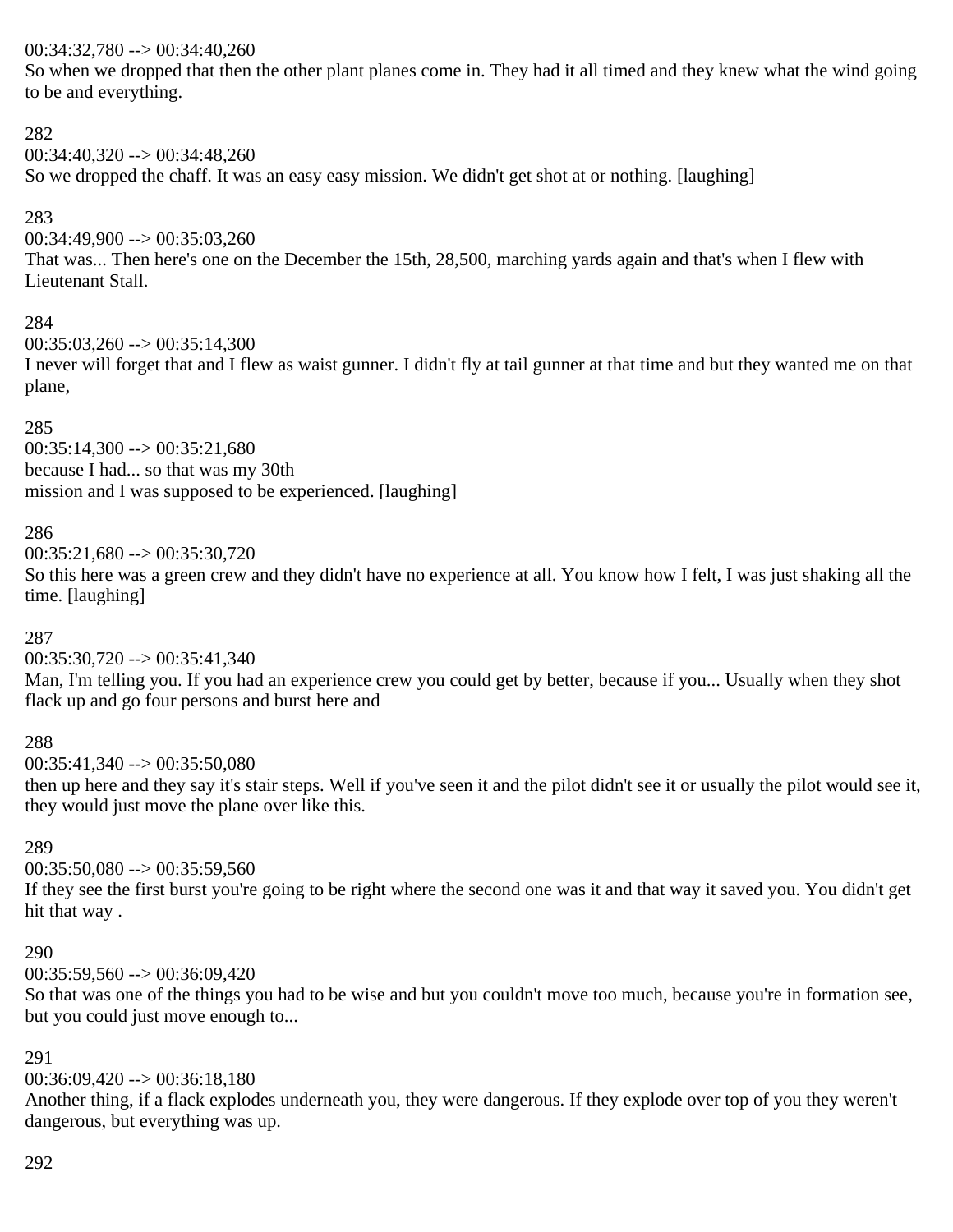00:36:18,180 --> 00:36:18,920 Alright.

### 293

 $00:36:18.920 \rightarrow 00:36:28.360$ And we always said if you can see the fire and the bomb in that flack, it's too close. [laughing]

#### 294

00:36:28,360 --> 00:36:40,360

So then here's the mission on the 24th, 1944. Why we... where's the chart?

### 295

00:36:40,360 --> 00:36:47,960

I flew as engineer that day, because the engineer and I, he wanted to fly the tail gun, so we asked the pilot if we could trade and he said "oh yeah, you can trade".

#### 296

00:36:47,960 --> 00:36:52,880 So yeah, I flew as engineer and he flew as tail gunner just to be doing it.

#### 297

00:36:52,920 --> 00:36:56,840 What was your job then to do as an engineer?

### 298

 $00:36:57,540 \rightarrow 00:37:17,640$ 

Just fly the top turret, get up in the top turret and you still had guns to maintain. And let's see, yeah I stayed at another field, came back on a

### 299

 $00:37:17.640 \rightarrow 00:37:33.780$ 

Oh yeah I remember that was December the 24th. That was Christmas Eve. We had bombs for the.... That's that's when the Battle of the Bulge was going on.

### 300

00:37:33,780 --> 00:37:43,190 We had bombs for the Battle of the Bulge and I think what our target, I don't have a target down here though exactly,

### 301

 $00:37:43,190 \rightarrow 00:37:56,700$ 

but I remember -- did you ever hear the secret line? They had line... you ever hear that? They had big propellers built up with cement that staggered around

### 302

 $00:37:56,700 \rightarrow 00:38:05,800$ 

so the tanks couldn't through. Our job was to bomb that cement out and let the tanks through there at the Battle of the Bulge.

### 303

 $00:38:05.880 \rightarrow 00:38:15.700$ 

That's that's what was holding them up. Of course, that and whether, but we didn't drop the bomb that day because they were too dangerous to drop them.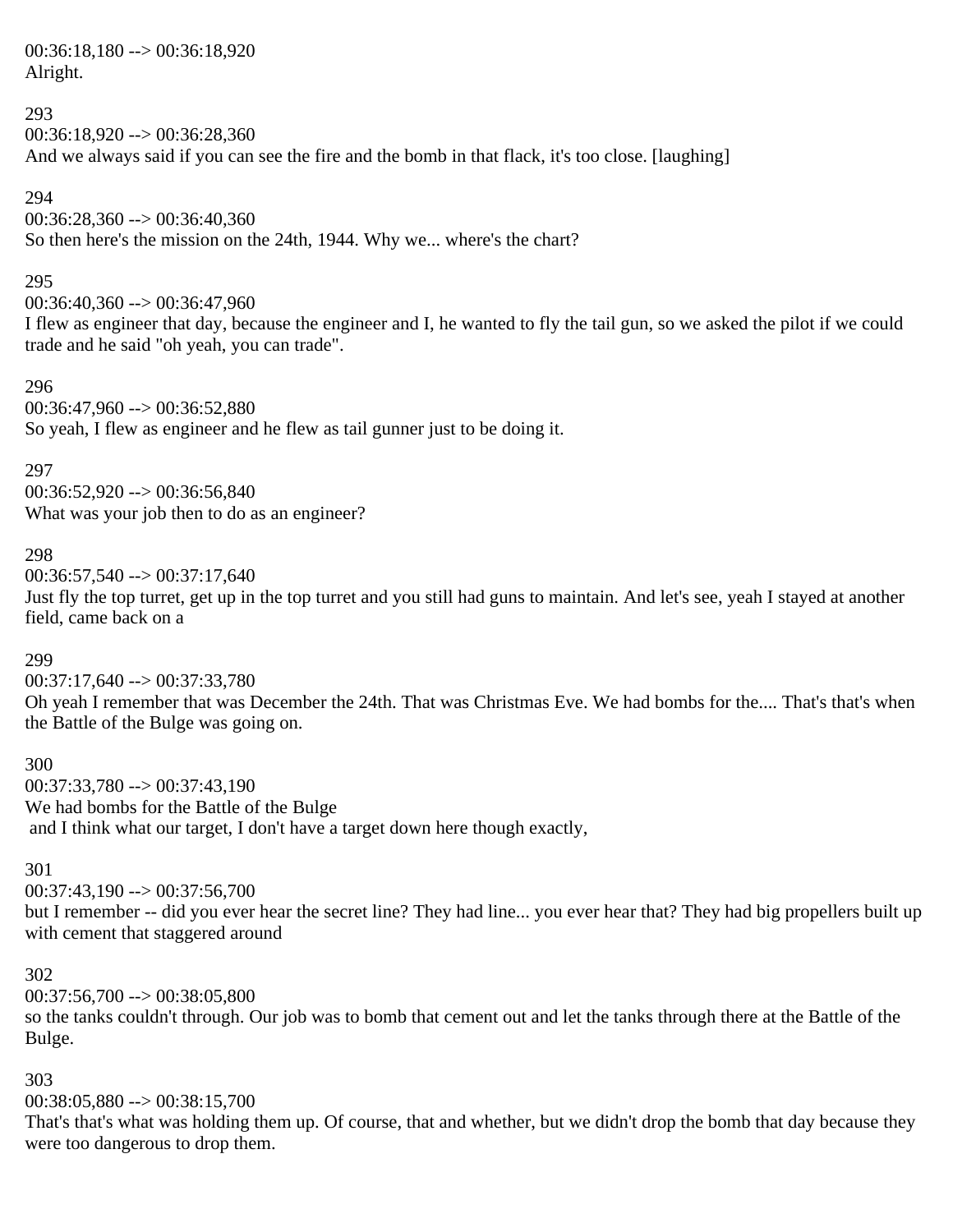304

00:38:15,700 --> 00:38:22,780

So we come back and dropped them in the English Channel and as engineer, I could... we were down to 8,000 feet then

305

00:38:22,780 --> 00:38:27,540

We took our oxygen masks off an I looked right down through the bomb bay like that and I seen them hitting the water.

306

00:38:27,540 --> 00:38:33,580 Man they exploded when they hit the water. [laughing] I always wondered not many fish it killed. [laughing]

307

00:38:33,580 --> 00:38:49,220

So that was December, that was Christmas Eve and then on... I flew one on January the 2nd, 1945 and as a road junction and squadron lead again.

308

00:38:49,220 --> 00:38:59,400

And almost done. There's another in Cologne, I think I went to Cologne three different times. That was a rough mission, really. And...

309

00:38:59,400 --> 00:39:00,340 Why?

310

00:39:00,340 --> 00:39:12,340

We went in there, you know what, yeah 25,000 feet and here's another one in Saigon, Germany. I don't know if I'm pronouncing these right or not.

311

 $00:39:12.340 \rightarrow 00:39:20.480$ But the marshaling yard, we had a lot of marshaling yards. That was our secondary target. Marshaling yards, it's the same as your railroad yards.

312 00:39:20,480 --> 00:39:21,260 Oh, okay.

313  $00:39:21.260 \rightarrow 00:39:30.460$ And of course, they were important too. And the 31st mission was Ludwigshafen, -- I think that's the way you pronounce it -- eight hours.

314 00:39:30,460 --> 00:39:42,140 That was February the 1st, 1945 and I flew deputy. That was it, that was 35. [laughing]

315 00:39:42,140 --> 00:39:48,560 Here's a... I've got this picture here, I'll show you it.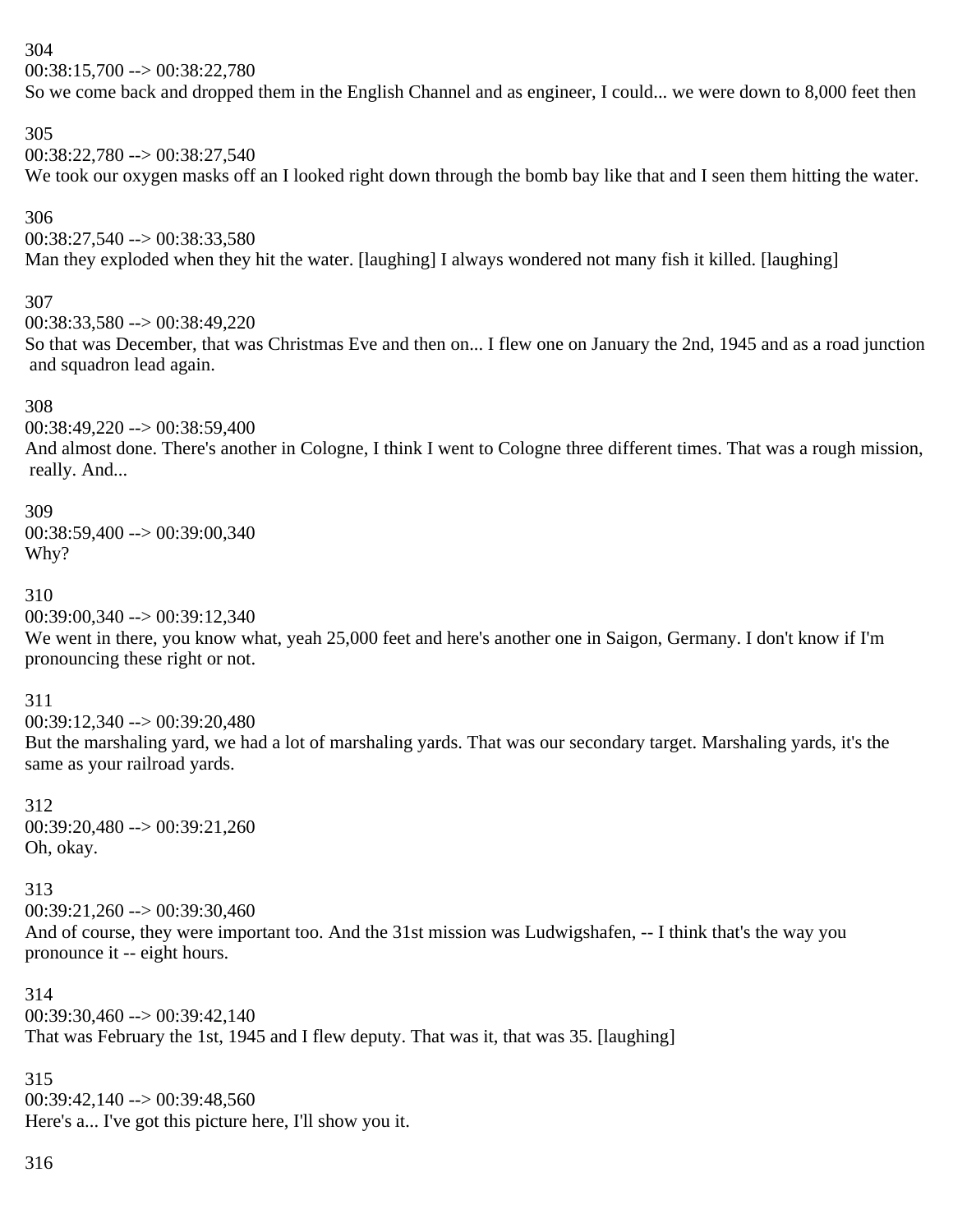00:39:48,560 --> 00:39:59,870

There's a picture of me right there. That's an escape picture. During when World War II, boy if you put civilian clothes on, that was a no no

```
317
00:39:59.870 \rightarrow 00:40:05.600and a lot of guys got turned in for
putting civilian clothes on when they was home on furlough.
```
### 318

 $00:40:05,600 \rightarrow 00:40:16,640$ 

We wasn't allowed to do that. So when I got overseas this here was on my base. We went in a building there they had all kinds of suites in there and everything.

### 319

00:40:16,640 --> 00:40:23,500

Put them civilian clothes on and then that's some of the suits there to put on and for escape.

### 320

 $00:40:23,500 \rightarrow 00:40:30,340$ 

These here was to carry with you in case you got shot down and if you wanted to tell them you was German or France... Frenchman,

### 321

00:40:30,340 --> 00:40:36,900 you could tell them you was a Frenchman, but you really had to be careful not to speak German, but I never got shot,

### 322

00:40:36,900 --> 00:40:40,600 but some guys did and they used these and they got back alright

### 323

00:40:40,600 --> 00:40:41,579 Yeah?

### 324

 $00:40:41,580 \rightarrow 00:40:47,600$ 

So I had two of them. I don't where the other one is. I thought both of them was here. I showed you the...

### 325

 $00:40:47,600 \rightarrow 00:40:56,500$ and here's a throat mic. You don't know what they are? [laughing]

### 326

 $00:40:56,500 \rightarrow 00:41:04,860$ 

Well this goes around your neck, this here goes right here and that's... your voice goes through your throat right here, see.

### 327

 $00:41:04.860 \rightarrow 00:41:14.440$ 

That there's what you used. You put that on there. You wore these every mission like this and then you had a button on your guns.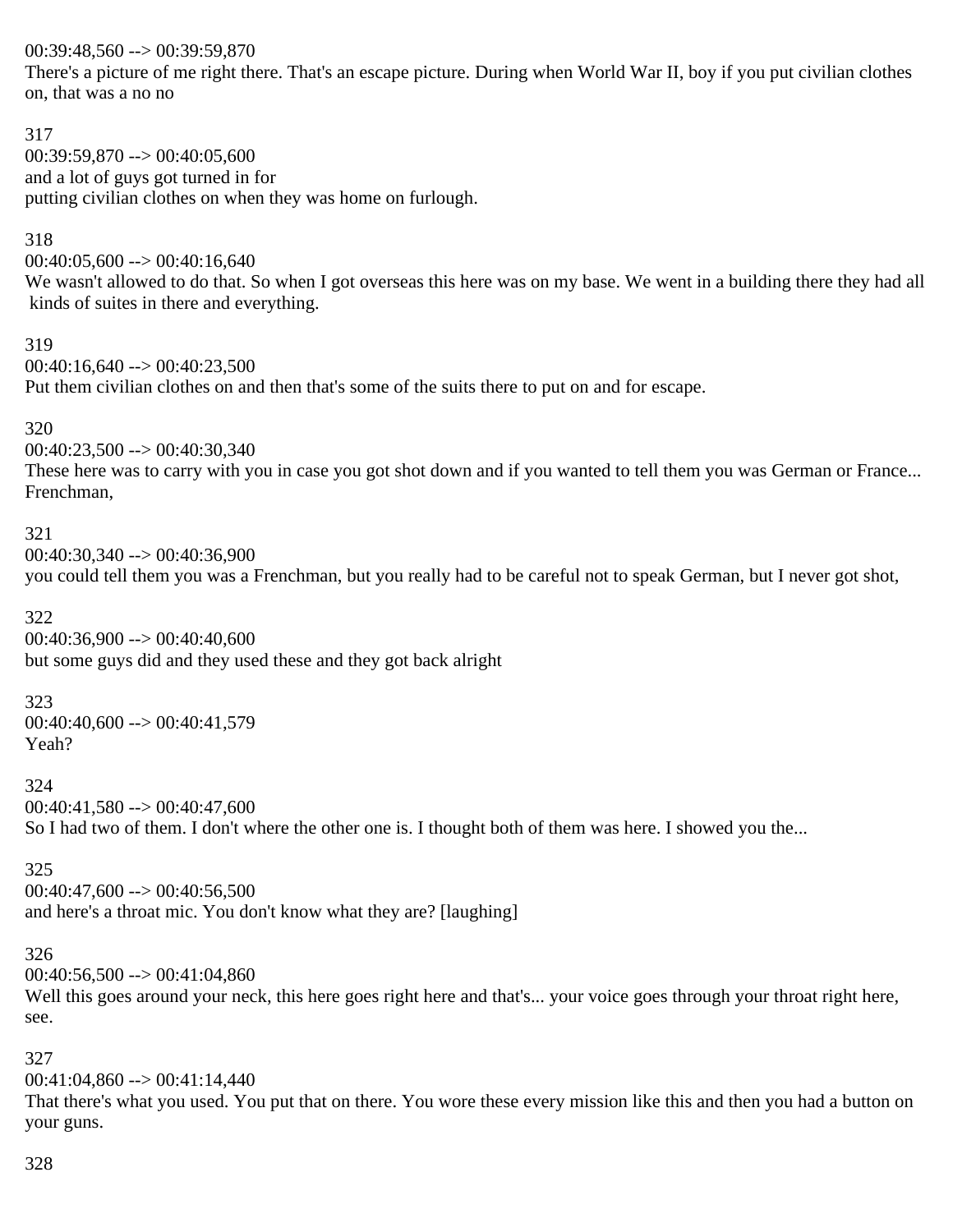#### 00:41:14,440 --> 00:41:18,140

You just pressed the button if you wanted to talk to the pilot or whoever you wanted to talk to.

329

 $00:41:18,140 \rightarrow 00:41:21,320$ And that's how you did it? [laughing]

330

### $00:41:21,360 \rightarrow 00:41:31,800$

And so I know I used this. Did I show you these pieces of flack? If I dump this stuff out here I'll put it back.

#### 331

 $00:41:31,800 \rightarrow 00:41:45,260$ 

Here's a piece of flack, German flack that went through the engine, went through number four engine and caused the crankshaft to break on the right of pilot engine

332

 $00:41:45,260 \rightarrow 00:41:49,280$ and the way I got this, the ground crew guy after we come back, he picked that out.

### 333

00:41:49,280 --> 00:41:56,820 It landed, lodged in the cell in the back of the engine and he picked that out and give it to me. That's where I got that piece.

#### 334

 $00:41:56,820 \rightarrow 00:42:05,080$ 

So then I got another piece there, this piece right here. It came right through over my head in the tail end, it just...

### 335

 $00:42:05,080 \rightarrow 00:42:14,820$ 

I expect it went about an inch above my head. Of course, it landed on the other side of the airplane. I picked it out of there, that's where I got that piece.

336 00:42:14,820 --> 00:42:16,000 [laughing]

### 337

 $00:42:16,000 \rightarrow 00:42:23,860$ So then I don't know if you can see these are not? Does that look like a button?

# 338

00:42:23,860 --> 00:42:24,760 Yeah.

### 339

 $00:42:24.760 \rightarrow 00:42:36.900$ 

Okay, here's it here's another button. What that is is a compass, yeah a compass. So that's got a real sharp edge. Can you see a sharp edge on there?

### 340  $00:42:36,900 \rightarrow 00:42:37,520$ Umhmm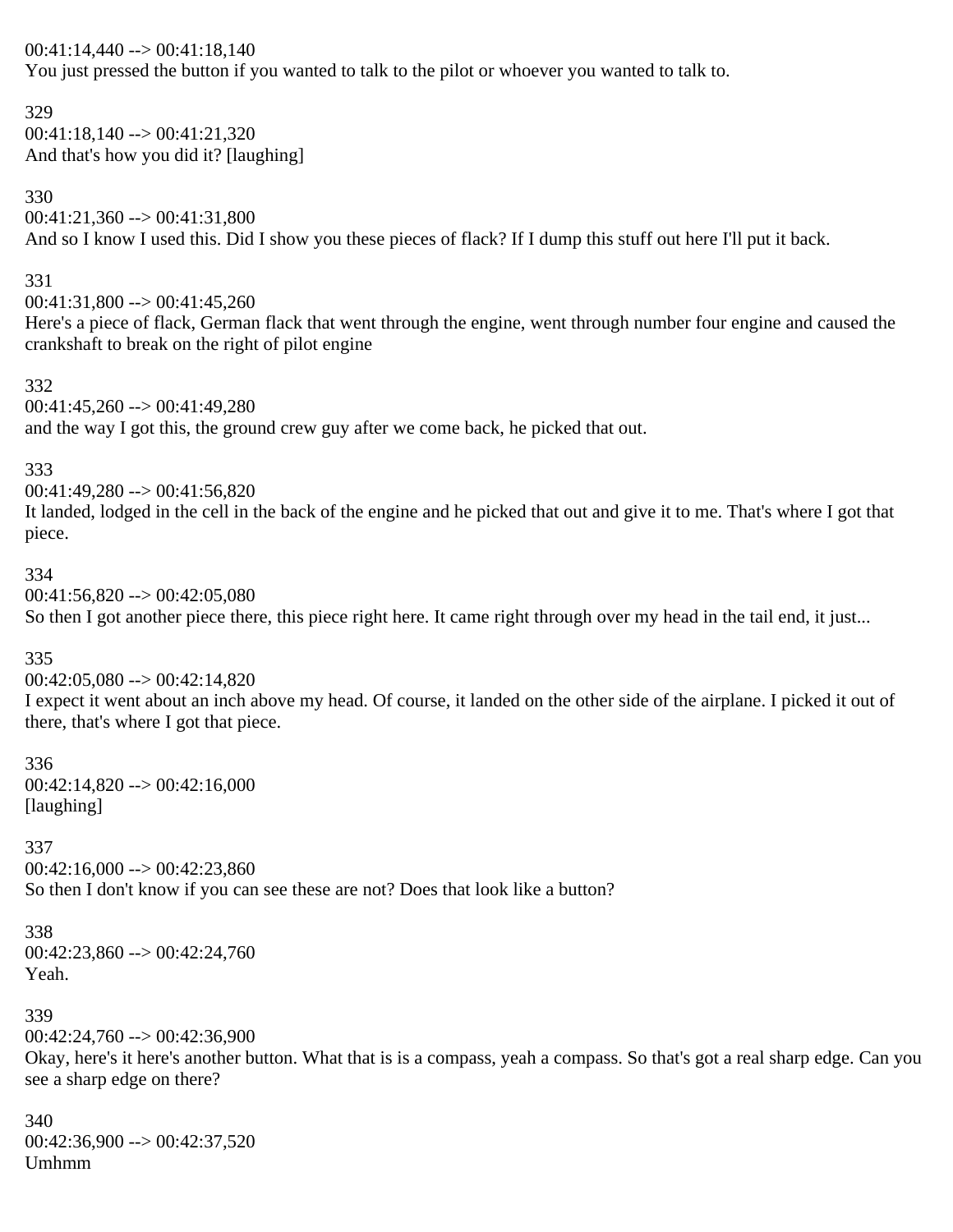### 341

 $00:42:37.520 \rightarrow 00:42:49.180$ 

It doesn't work anymore. It's... see it won't stay up there like... Then then if you got shot down you sewed this in your clothing.

# 342

00:42:49,180 --> 00:42:49,920 Ummhmm.

### 343

00:42:49,920 --> 00:43:00,420

And then we got shot down why, you took a knife, they always had a kit with a knife in it, well a sewing kit too and you just take them buttons off

### 344

 $00:43:00,420 \rightarrow 00:43:04,740$ and you can see what way North was when you got shot down, see.

### 345

00:43:04,740 --> 00:43:05,710 Oh wow.

### 346

 $00:43:05,710 \rightarrow 00:43:12,260$ But the Germans looked at your coat, see if they got a hold of it, they just looked like the buttons to him.

### 347

 $00:43:12,260 \rightarrow 00:43:22,060$ 

Okay here's some more. Now these babies here work good right here. Those work. These here were to sew in your clothing,

### 348

 $00:43:22.060 \rightarrow 00:43:29.300$ sew in somewhere where you could do that yourself, put it wherever you want, but I never did though, as soon as I got them. [laughing]

### 349

00:43:29,300 --> 00:43:38,740

I forgot, I never got shot down and I didn't. So anyway, that's what these are here. I had three or four sets. These are all government issuing stuff.

### 350

00:43:38,740 --> 00:43:49,020

I had three or four sets of them. I gave them away, only kept one and if it's is lost it doesn't work anymore. But that was the idea.

### 351

 $00:43:49:020 \rightarrow 00:43:54.150$ That's neat, I've never heard about that before.

### 352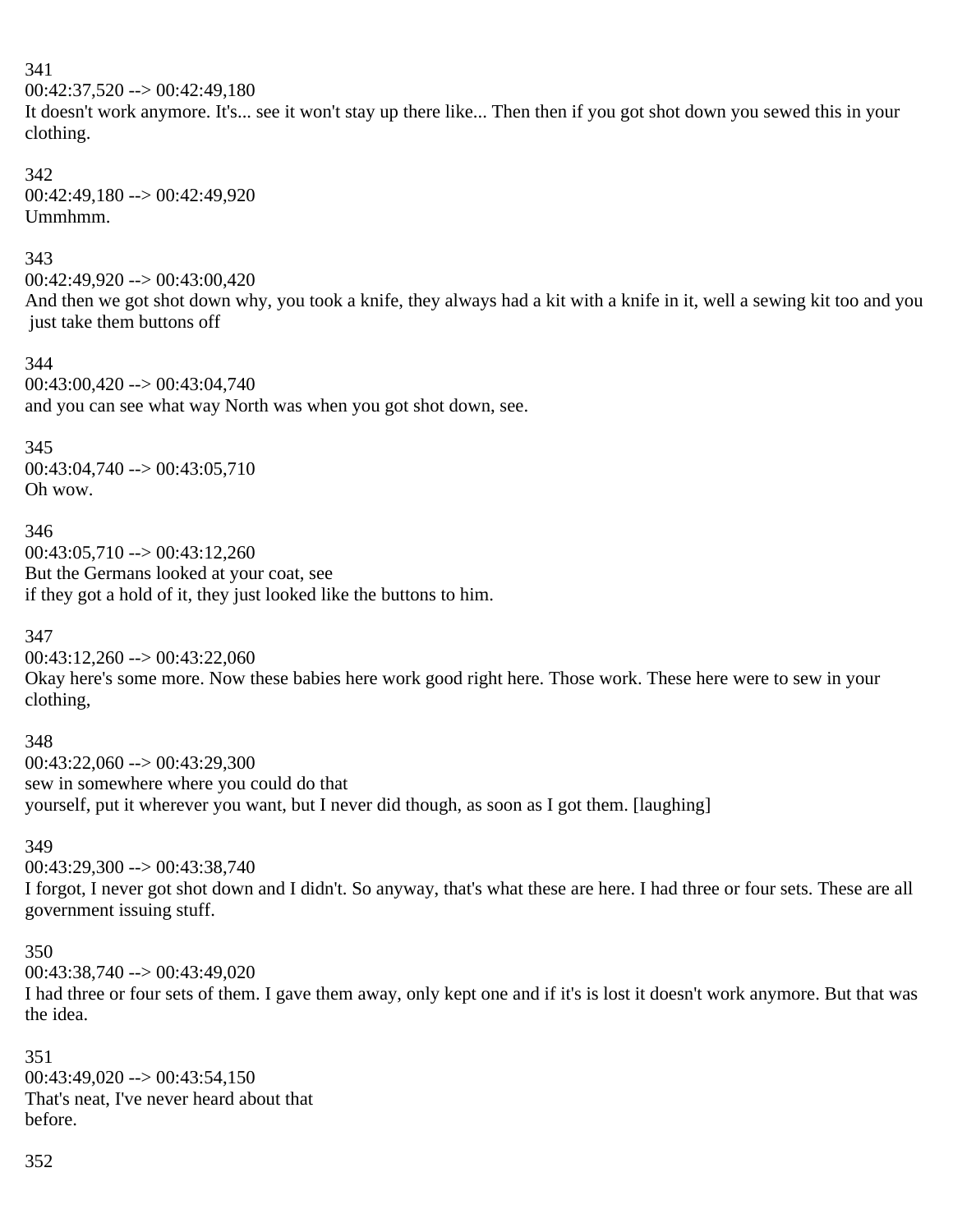00:43:55,500 --> 00:44:02,890 Show your 50 caliber round there that you had to dig the flack out of.

353 00:44:02,890 --> 00:44:03,480 Huh?

354  $00:44:03,480 \rightarrow 00:44:05,040$ Show her the 50 caliber round you had too.

355  $00:44:05,040 \rightarrow 00:44:06,120$ I think I did, didn't I?

356  $00:44:06,120 \rightarrow 00:44:06,620$ Hught-uh

357 00:44:06,620 --> 00:44:07,380 I didn't show you this?

358 00:44:07,420 --> 00:44:08,380 No.

359  $00:44:08,420 \rightarrow 00:44:22,540$ 

There's a 50 caliber bullet or shell. It was right by my leg her in the track and I got hit by a piece of flack just like his piece here hit that there and the powder came out of it,

360

00:44:22,540 --> 00:44:37,280 but this here was a live hit back here and so I had to take that out of the track at altitude and it was cold up there too, probably 30 or 40 below zero.

361

 $00:44:37,280 \rightarrow 00:44:44,060$ I forget now what it was and we had big heated gloves on. I had to take them off and then we had some goatskin cloves,

362

 $00:44:44,060 \rightarrow 00:44:53,400$ 

which are real flexible and I took the track apart and took this shell out and put the track back. I probably couldn't do that today,

363  $00:44:53,520 \rightarrow 00:45:01,100$ because I forgot how to do it. But that's that's the way I got the shell. I kept the shell in.

364

 $00:45:01,100 \rightarrow 00:45:11,680$ 

Then the primer was back here and so the primers was, they were dangerous too. So we put a blanket --after we got back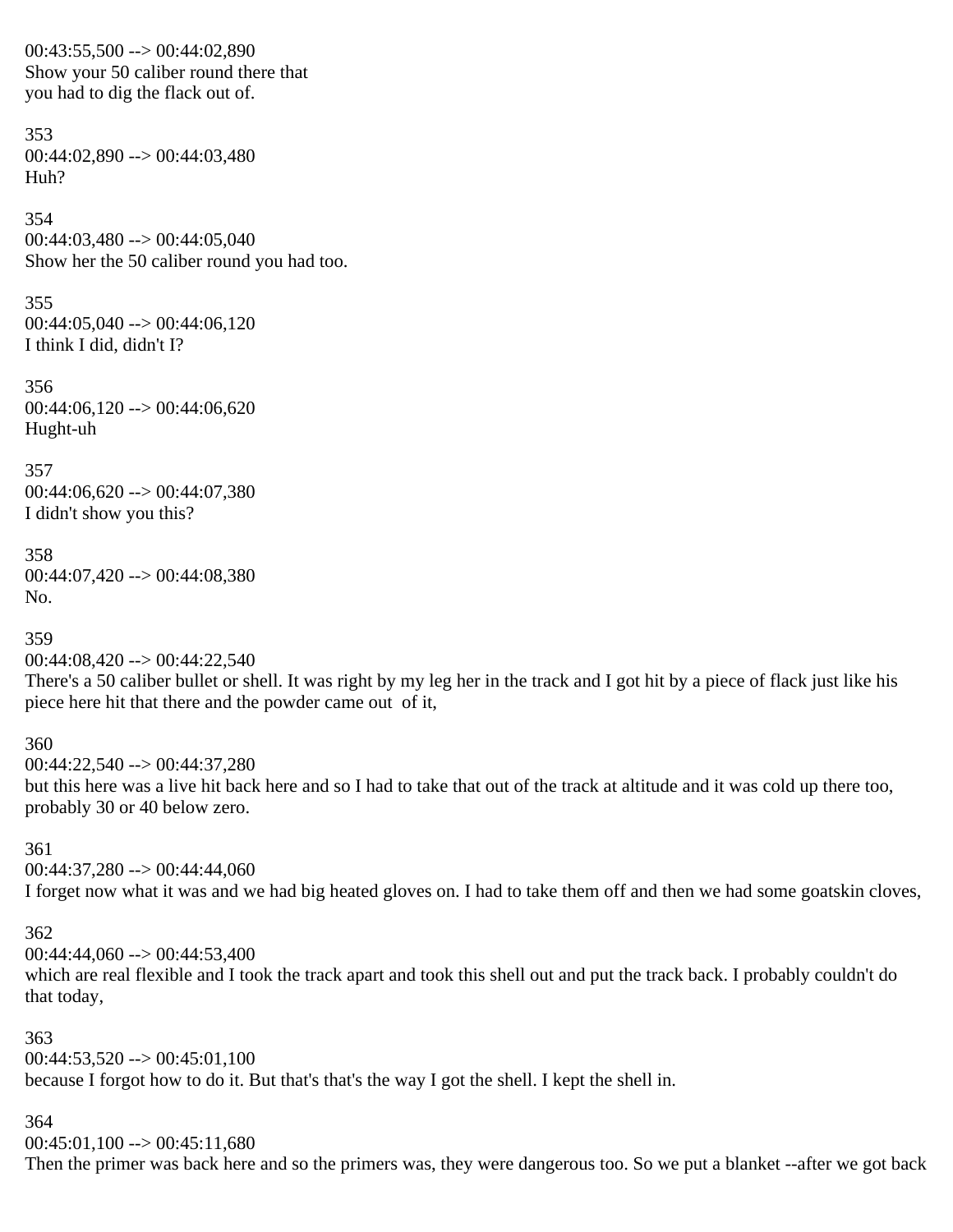to base -- put a blanket over this

#### 365

 $00:45:11,680 \rightarrow 00:45:21,120$ and put your foot on there, left foot on there and then take a spike nail on there and hit like it that. They would crack, but the blanket would keep from hitting.

366  $00:45:21,120 \rightarrow 00:45:23,840$ They would... it would protect, you see.

#### 367

 $00:45:23,840 \rightarrow 00:45:25,340$ Yeah.

368

00:45:25,340 --> 00:45:34,320 So that's the way I brought the shell back. If they even knew I had that shell they probably would have thrown it away from me. [laughing]

### 369

00:45:34,320 --> 00:45:48,840 I kept this shell and a 45 that I had. They always issued us a 45 and and I when I come back I took that 45 all apart put it in a cigar box

#### 370

00:45:48,840 --> 00:45:52,540 and I had to hide it a couple times. Same way with this, I had to hide this.

371

 $00:45:52,540 \rightarrow 00:45:53,640$ [laughing]

### 372

 $00:45:53,640 \rightarrow 00:46:05,460$ 

Because they'd have taken it away from us. And these here, these here weren't mine. I bought these at a flea market after. It's been several years ago.

### 373

 $00:46:05,460 \rightarrow 00:46:14,020$ 

A nice woman, I said "what are those?" She said "I don't know" she said "what they are" and I said, I looked at them... I got the box that they came in and everything

374  $00:46:14,020 \rightarrow 00:46:14,880$ Oh.

375

 $00:46:14,880 \rightarrow 00:46:25,280$ 

And the Signal Corps put these out, put them out for the Air Force and so I said "what do you want for them?" She said "a dollar".

376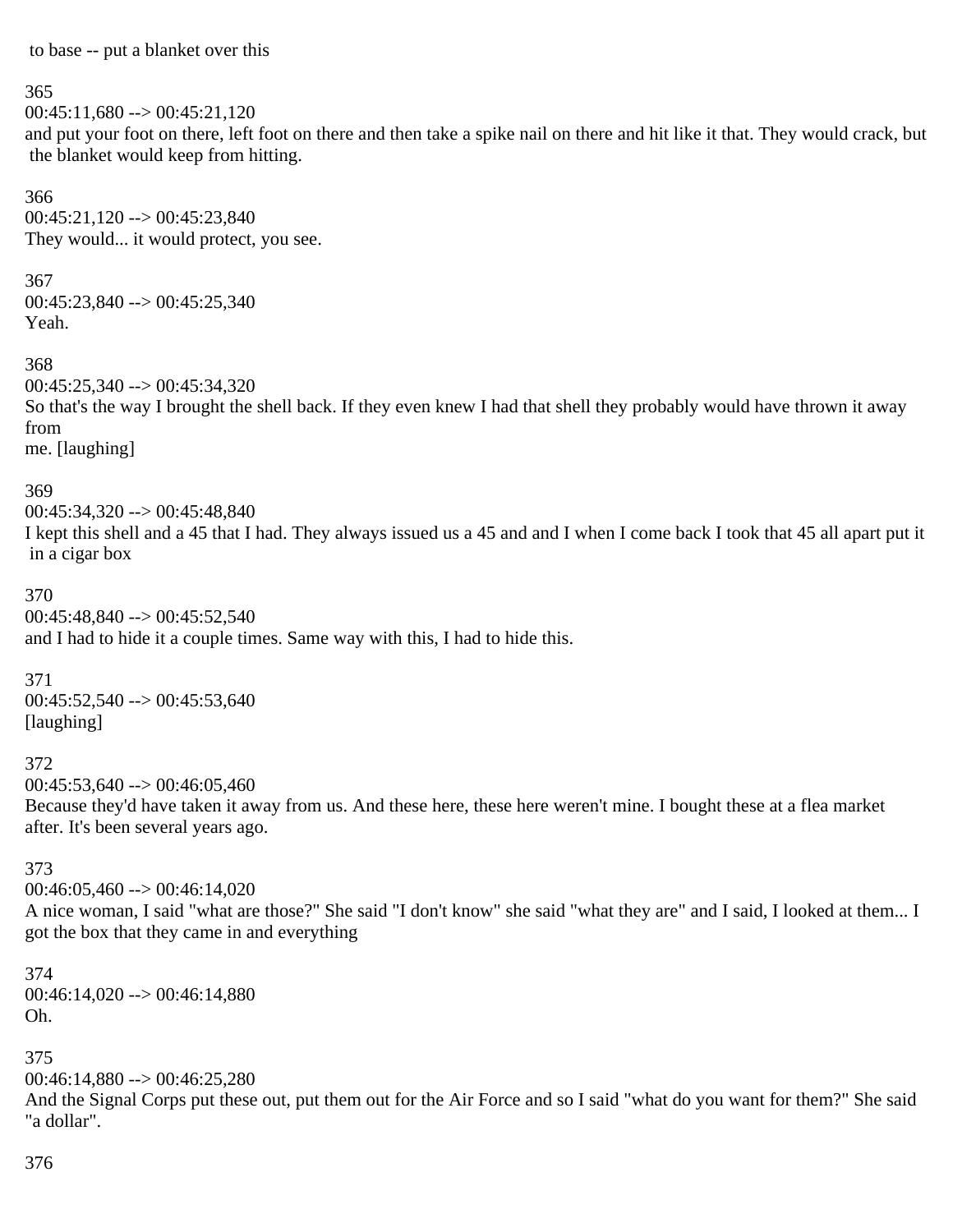# 00:46:25,280 --> 00:46:27,380 I just pulled a dollar before she changed her mind.

### 377

 $00:46:27,380 \rightarrow 00:46:35,020$ I'd have probably gave her 15 or 20 dollars for it, maybe more. [laughing] So that's the way I got those.

378  $00:46:35,020 \rightarrow 00:46:39,240$ But this here came, this here was on the airplane with me. Same way with this watch here

### 379

 $00:46:39.240 \rightarrow 00:46:52.140$ This here's a watch, a genuine Elgin watch. This here was my watch right here. It's all brown now and doesn't run, but it's got the Air Force markings on the back here

### 380

 $00:46:52,140 \rightarrow 00:47:05,420$ and everything and so that went on all the missions with me. But this here was on most the missions. [laughing]

### 381

 $00:47:05,420 \rightarrow 00:47:07,340$ So any more questions?

### 382

 $00:47:07.340 \rightarrow 00:47:18.280$ Sure, do you still talk to anybody that you flew with?

383  $00:47:18,280 \rightarrow 00:47:19,620$ Do I see anybody?

384  $00:47:19,660 \rightarrow 00:47:21,600$ Umhmm.

385  $00:47:21,600 \rightarrow 00:47:33,680$ Not anymore. The only person I ever seen since I was out of the service was my pilot when he was in Dayton

### 386

 $00:47:33,680 \rightarrow 00:47:40,620$ and he came up to see me twice and I went down to see him a couple times and... do you live in Dayton, do you?

### 387

 $00:47:40,620 \rightarrow 00:47:44,820$ I live near Dayton.

### 388

 $00:47:44.820 \rightarrow 00:47:53.440$ 

He married a girl by the name of Magnus Flora or Manga Flora or something like that and they had a lot of money and he lived in big...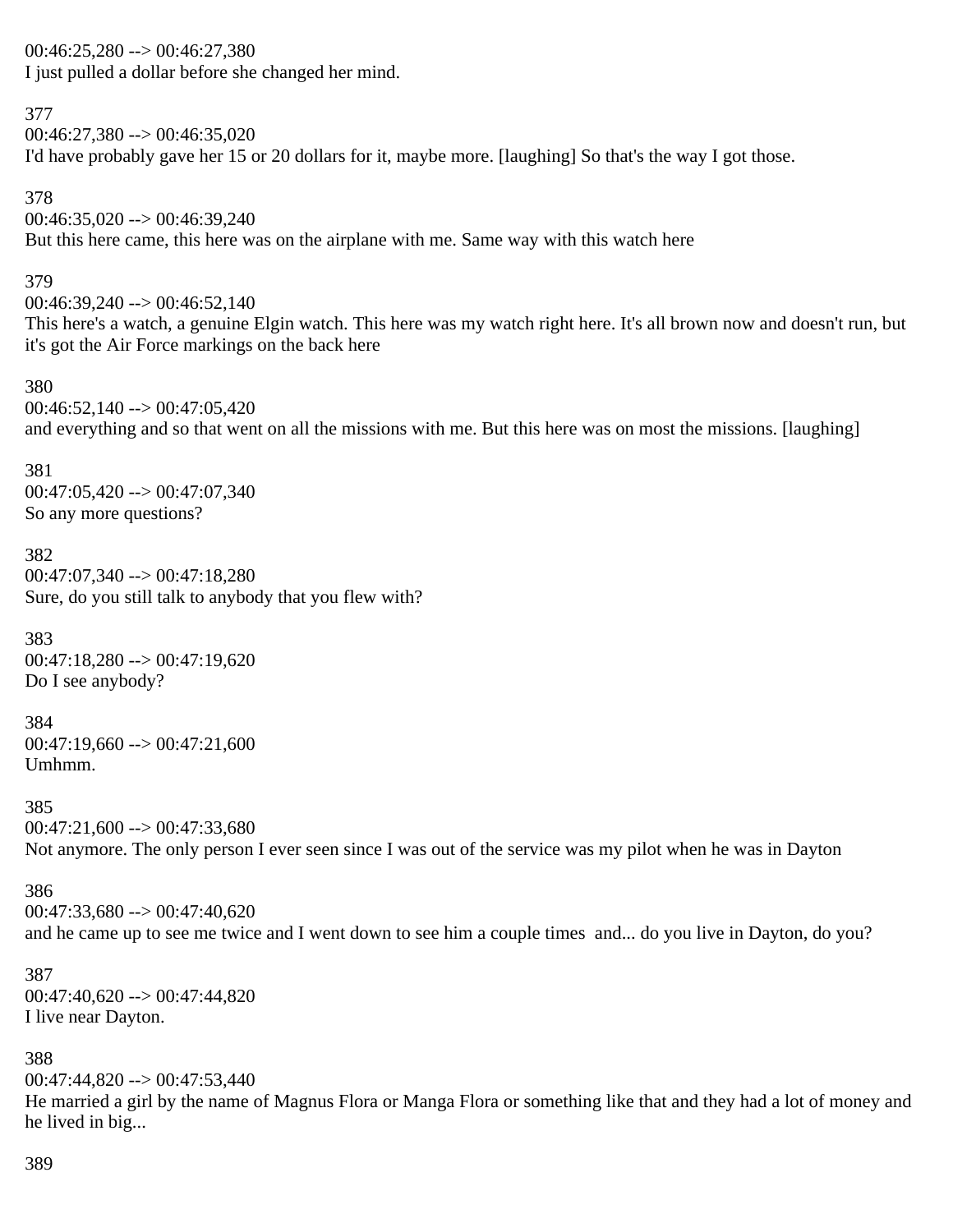### 00:47:53,440 --> 00:48:06,960

I was down his house and he lived in a big mansion like. Had a big cupola on top and he said -- of course had lost his leg and was out of the service then --

### 390

00:48:06,960 --> 00:48:12,380

I don't know what he did for a job whether he's working yet or not. He probably got a pretty good pensions at that time.

### 391

00:48:12,400 --> 00:48:24,000

That was in 1948 or 49, I expect. He said "I go up in the cupola like that" and he said "I can sit up there and looked right over and watch the airplanes over at Wright Field.

### 392

 $00:48:24.000 \rightarrow 00:48:39.520$ 

And so that's what he did for his pastime at that time. Then he could drive a car yet and they amputated his leg and then he had it yet an artificial leg

### 393

### 00:48:39,520 --> 00:48:50,280

and he get around, but he still... and when I see him he still had to use a cane to walk with and he was only, well he was probably about 23 or 24 years old at that time then,

### 394

 $00:48:50,280 \rightarrow 00:49:01,260$ 

when I seen him after the war, you know. And I went to see him a navigator one time down in Shadyside, Ohio and he wasn't home.

### 395

00:49:01,260 --> 00:49:10,220

He was an engineer. He worked on oil refineries up in Pennsylvania and he stayed up there all week. He was only home on the weekend

### 396

00:49:10,220 --> 00:49:20,380

and I was down there through the week and I never got to see him. I never did see him. This pilot was the only one I ever seen after the war.

### 397

 $00:49:20,380 \rightarrow 00:49:25,040$ What did you do when you came home?

### 398

00:49:25,040 --> 00:49:38,300 Well my dad run a garage and I worked on automobiles and did precision work on rebuilding engines, stuff like that and I finally went to work

### 399

00:49:38,300 --> 00:49:44,380 at the Monarch Machine and Tool Company and I run a milling machine up there for good many years.

### 400

00:49:44,380 --> 00:49:59,700

Then I got in the tool and die and I was tool and die maker for about 35 years [laughing] and I retired as a tool and die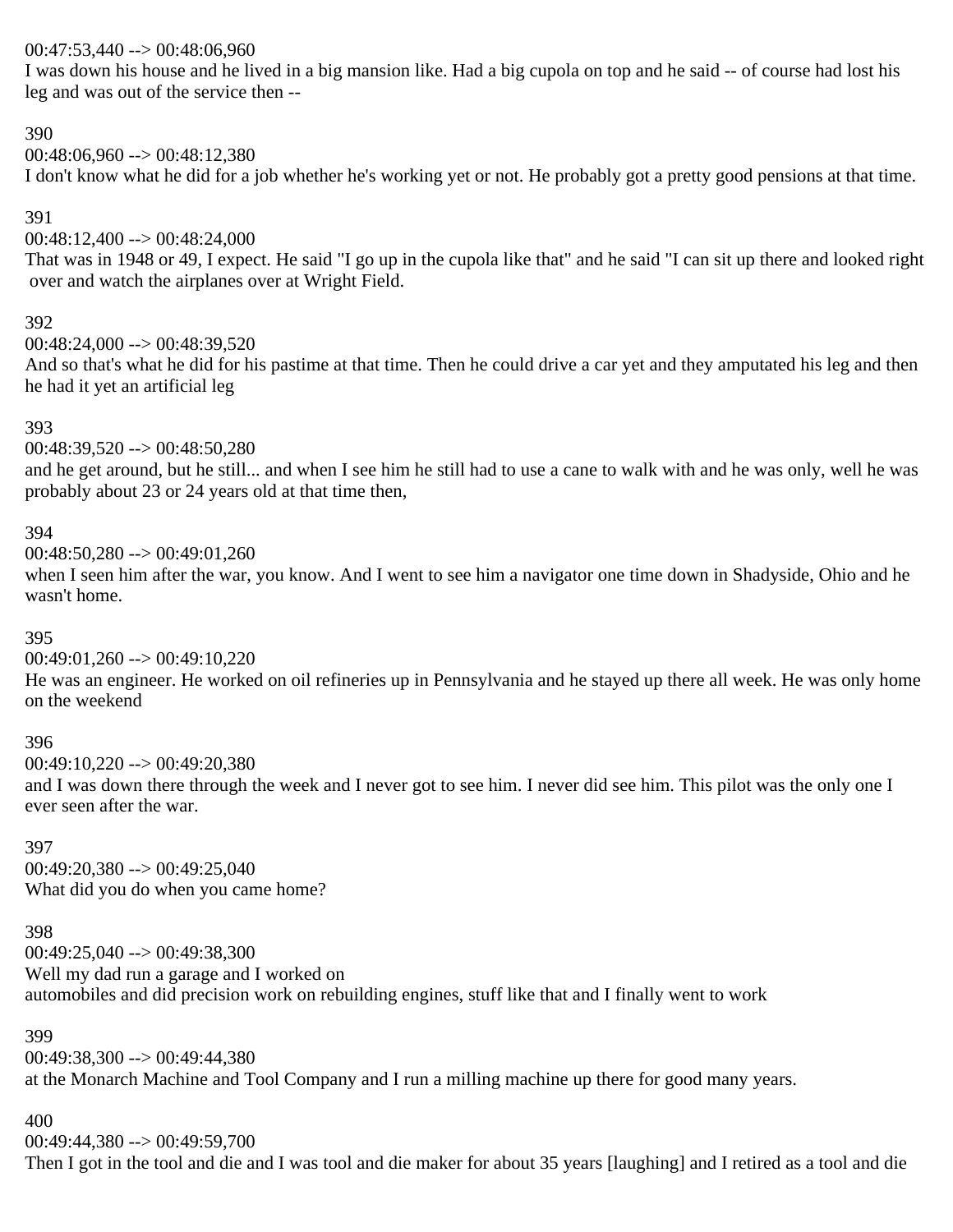maker. I retired from Siemens in Bellefontaine.

### 401

 $00:49:59.800 \rightarrow 00:50:12.340$ So then I got an airplane down here in Urbana and I come down here and I flew it quite a bit. [laughing]

### 402

00:50:12,380 --> 00:50:27,820 That was... when I did most my flying was in the 90's. I think I bought the airplane in 1987 and I'm flew mostly in the 90s and flew up to 2-0-0-6

### 403

 $00:50:27.820 \rightarrow 00:50:43.060$ and then I had a mini stroke and my physical wasn't any good after that, so, but I still get fly once in while.

### 404

 $00:50:43,060 \rightarrow 00:50:44,840$ Do you take him out flying?

### 405

00:50:44,840 --> 00:50:55,440 No, no, he said he's got a lot of friends that own airplanes. He had a fellow he made friends with here not long ago that had a Trojan, T-28 Trojan,

### 406

 $00:50:55,440 \rightarrow 00:51:00.120$ 

a fellow out of Texas. So he took him up and let him fly the trojan here a while back.

### 407

 $00:51:00,120 \rightarrow 00:51:12,140$ 

Yeah I flew that plane that day, that T-28. He let me fly it. In fact, I done everything almost, but landing. When we was out here at Simmons we started taxiing.

### 408

 $00:51:12.140 \rightarrow 00:51:22.200$ He said "it's all yours". So I taxied out there and got on the runway. Why, he was going to work the engines from the back seat.

### 409

 $00:51:22,200 \rightarrow 00:51:33.569$ Normally, you fly it from the front seat on that airplane and I was in the front seat and then soon as soon as we took off, got airborne,

### 410

00:51:33,569 --> 00:51:46,380 he said "it's all yours" again. So I... that thing had 1,400 horse engine [laughing] and I looked and man, the airspeed was really building up,

### 411

 $00:51:46.380 \rightarrow 00:51:53.080$ 

really building up fast and I thought I'm better pull back on my stick a little bit. We were climbing and I pulled back on the stick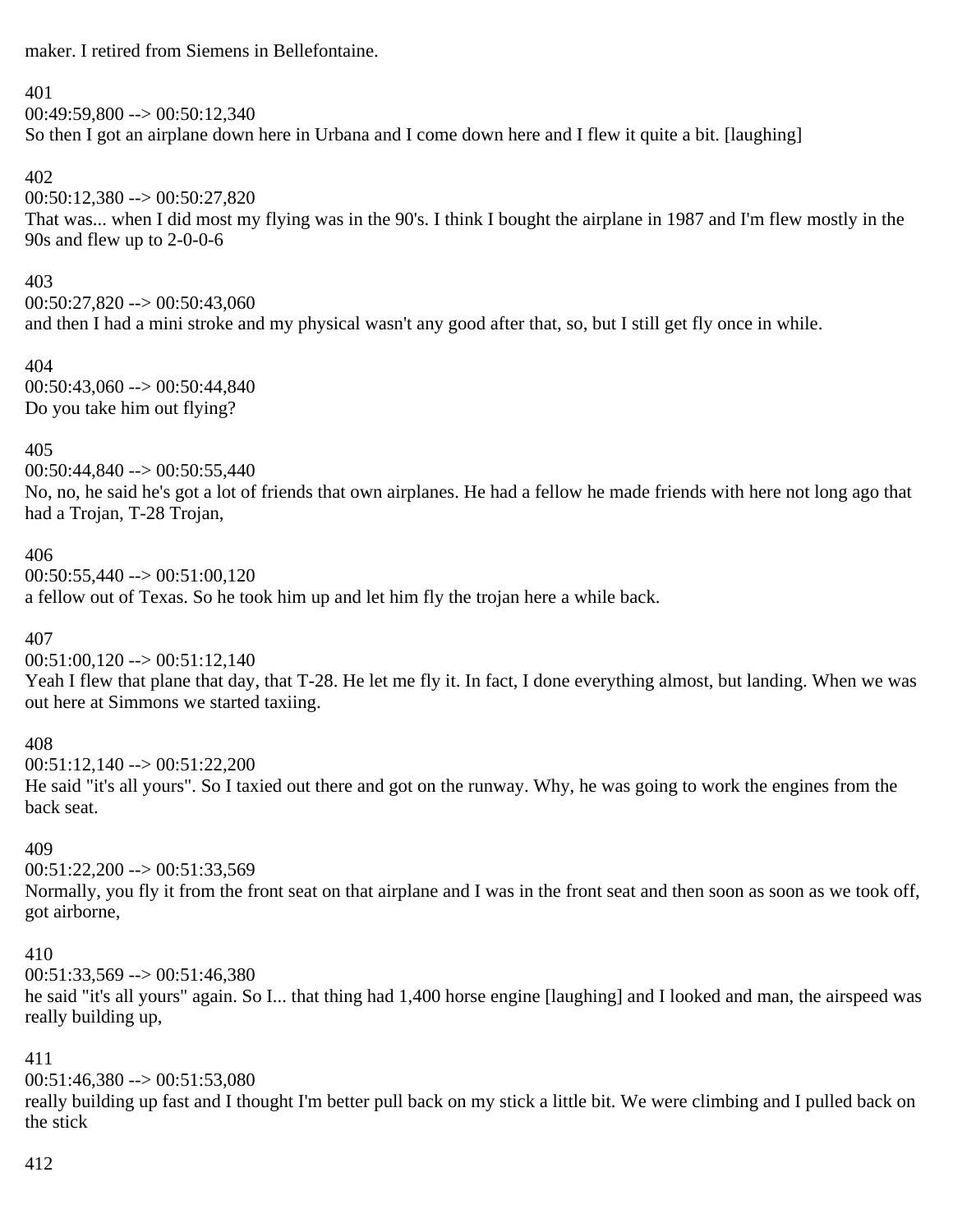#### $00:51:53,120 \rightarrow 00:52:05,760$

and were were climbing to bleed the airspeed off and when I got the air speed down to about 115-120, well I am going about 120 and looked

#### 413

 $00:52:05,760 \rightarrow 00:52:14,960$ 

and we was at 3,500 feet again. So I had to level it off, because at 4,000 feet you've got to fly according to the federal rule. Did you know that?

414  $00:52:14,960 \rightarrow 00:52:15,520$ Ughntuh

### 415

 $00:52:15.520 \rightarrow 00:52:31.620$ 

Yeah, you got to fly East certain altitude. When you fly West it's even altitude plus 500. When it's East you fly an uneven altitude

#### 416

 $00:52:31,620 \rightarrow 00:52:38,320$ 

Anything over 3,500 feet you've got to obey the rules when you're flying up there.

### 417

 $00:52:38,320 \rightarrow 00:52:39,360$ [laughing]

### 418

00:52:39,360 --> 00:52:43,700 I was forced to, [laughing] as far I was going.

#### 419

 $00:52:43,700 \rightarrow 00:52:46,960$ Are you a member of any veterans organizations.

### 420

 $00:52:46,960 \rightarrow 00:53:06,400$ 

Oh yeah, I belong to AMVETS, I belong to American Legion, I belong VFW and I belong to couple pilots clubs and a couple museums. [laughing]

421  $00:53:06,400 \rightarrow 00:53:11,000$ Anyway, did you talk about after couple weeks ago?

### 422  $00:53:11,000 \rightarrow 00:53:12,180$ Here at, Dayton?

423  $00:53:12,180 \rightarrow 00:53:14,420$ No the museum in Bellefontaine.

424  $00:53:14,420 \rightarrow 00:53:18,080$ No, no, I never met this young lady until today, so.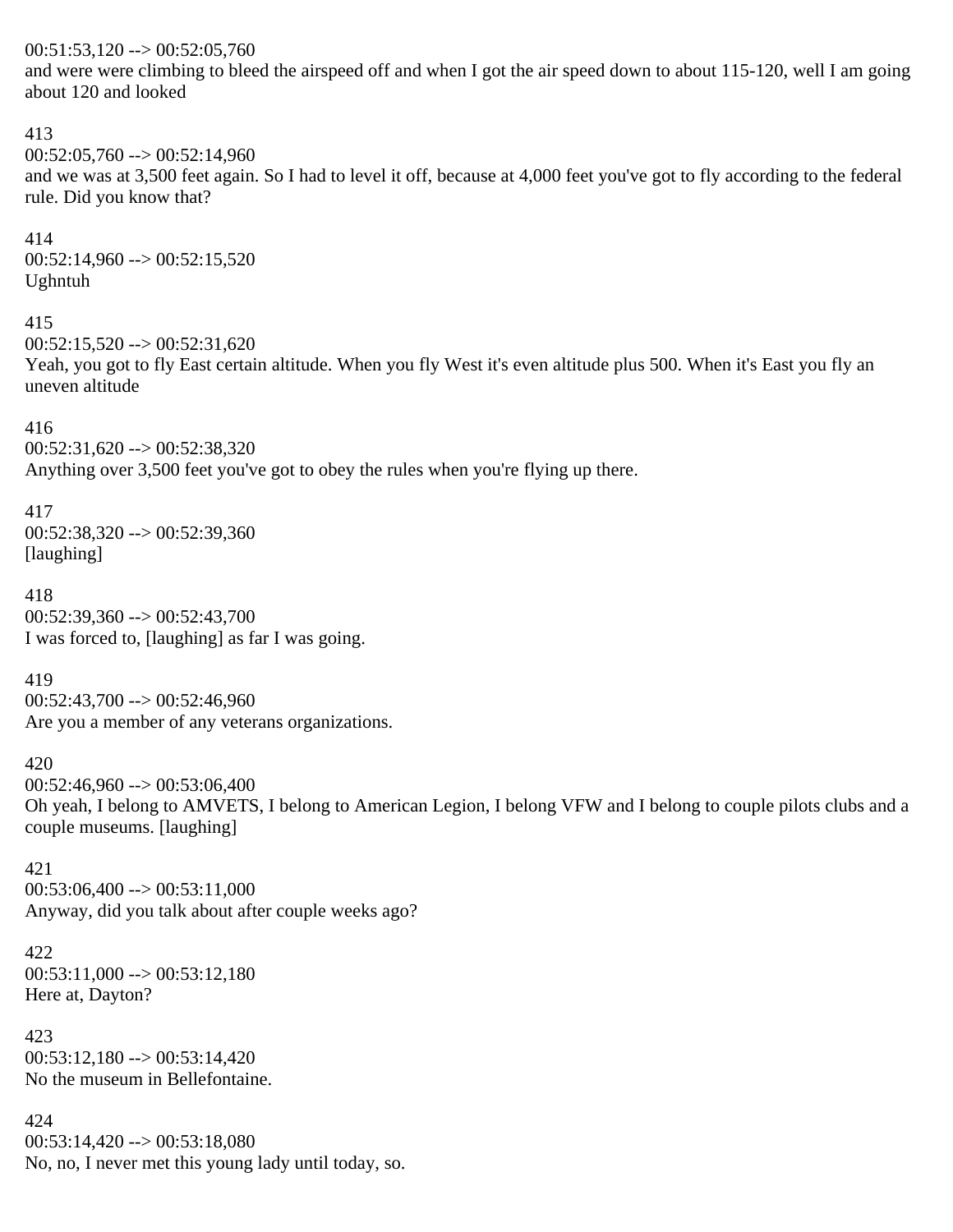425  $00:53:18,080 \rightarrow 00:53:18,620$ Huh?

426  $00:53:18,620 \rightarrow 00:53:21,620$ I've never met this young lady until today. Tell them about that.

#### 427

 $00:53:21.620 \rightarrow 00:53:35.800$ 

We was up there looking at World War I planes and they had open house that day, so they interviewed me up there.

#### 428

00:53:35,800 --> 00:53:37,980 I didn't know who he was, did you know him ahead of time?

#### 429

00:53:37,980 --> 00:53:38,520 Yeah.

# 430

00:53:38,520 --> 00:53:39,020 Did you?

#### 431

 $00:53:39,020 \rightarrow 00:53:39,560$ Yep.

#### 432

00:53:39,560 --> 00:53:48,200

I didn't know him and they put my picture in the paper up there in the Bellefontaine paper and had an article in there about it.

433  $00:53:48,200 \rightarrow 00:53:51,120$ They didn't say much about me flying missions on there, did they?

434  $00:53:51,120 \rightarrow 00:53:56,460$ No, I think that was more about the unveiling of the Whistler airplane than anything else.

#### 435

 $00:53:56,460 \rightarrow 00:54:01,580$ 

The one... We was standing by the one we worked on about 20 years ago. Has it been 20 years since we worked on it?

436  $00:54:01,580 \rightarrow 00:54:03,840$ Oh yeah, it's been 20 plus years. Yeah.

437 00:54:03,840 --> 00:54:04,360 Yeah.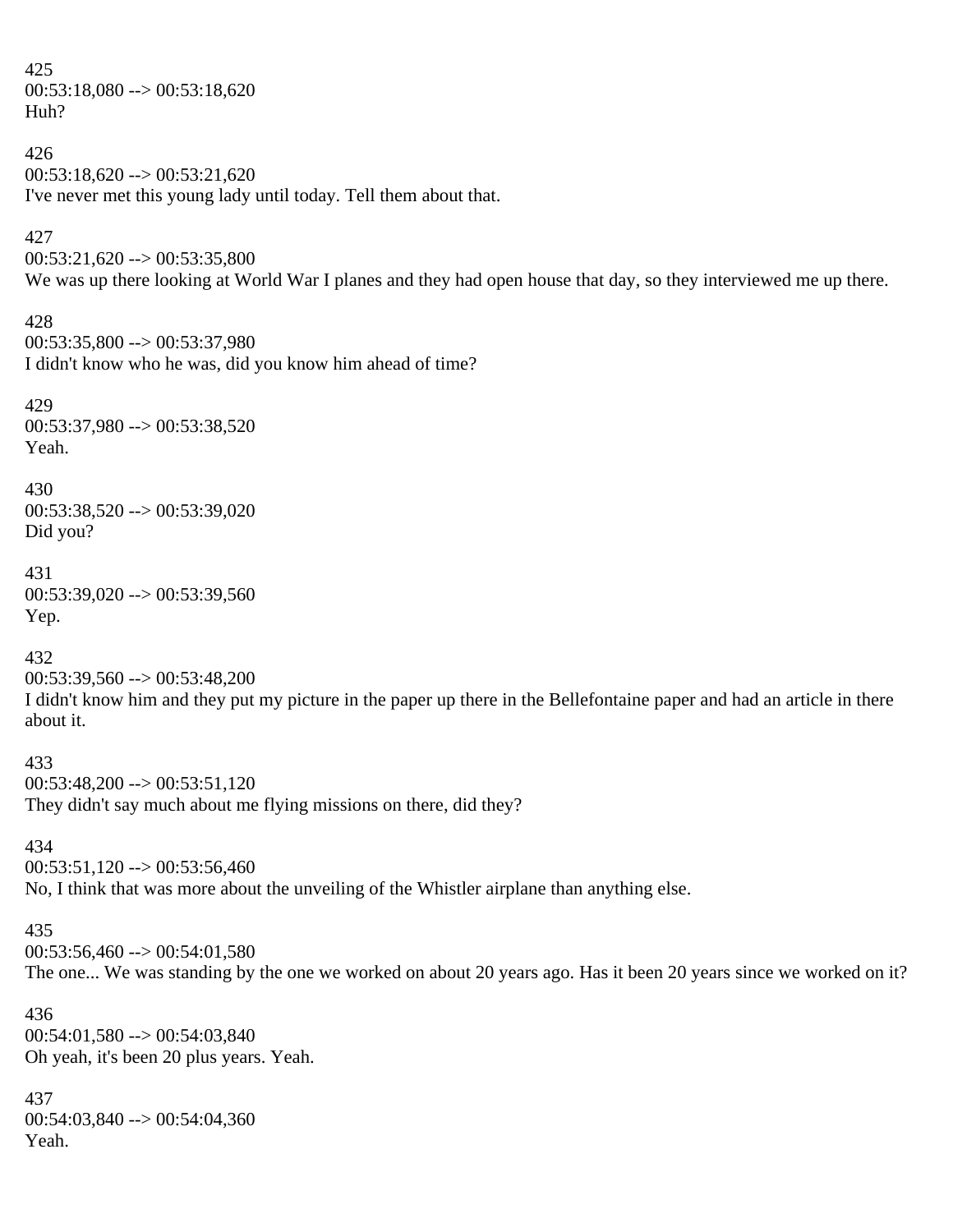438  $00:54:04,360 \rightarrow 00:54:05,040$ That's how we met.

439  $00:54:05,040 \rightarrow 00:54:05,860$ Yeah.

440  $00:54:05,860 \rightarrow 00:54:12,230$ 

We were working on a replica. A fellow by the name of Clarence Whistler built one of the first airplanes in Logan County 441

 $00:54:12.230 \rightarrow 00:54:19.420$ and we made a replica of that about 20 years ago and they pulled it out of mothballs and put it back together they got it hanging in the museum in Bellefontaine now.

442 00:54:19,420 --> 00:54:20,420 Oh wow.

443  $00:54:20,420 \rightarrow 00:54:29,660$ So that's where we met. We worked on that airplane together that was a fun project.

444 00:54:29,660 --> 00:54:32,200 Have you been on the Honor Flight?

445 00:54:32,200 --> 00:54:33,040 Nope.

446 00:54:33,040 --> 00:54:33,620 No?

447  $00:54:33,620 \rightarrow 00:54:34,320$ Not going

448 00:54:34,320 --> 00:54:35,800 No?

450

449  $00:54:35,800 \rightarrow 00:54:43,100$ No, I don't think I want to go. I don't know why, but I just don't want to go.

 $00:54:43,100 \rightarrow 00:54:54,940$ I've been asked several times. A lot of guys will take me in push me in a wheel chair if I need it and everything, but I just... I might someday when I get older. [laughing]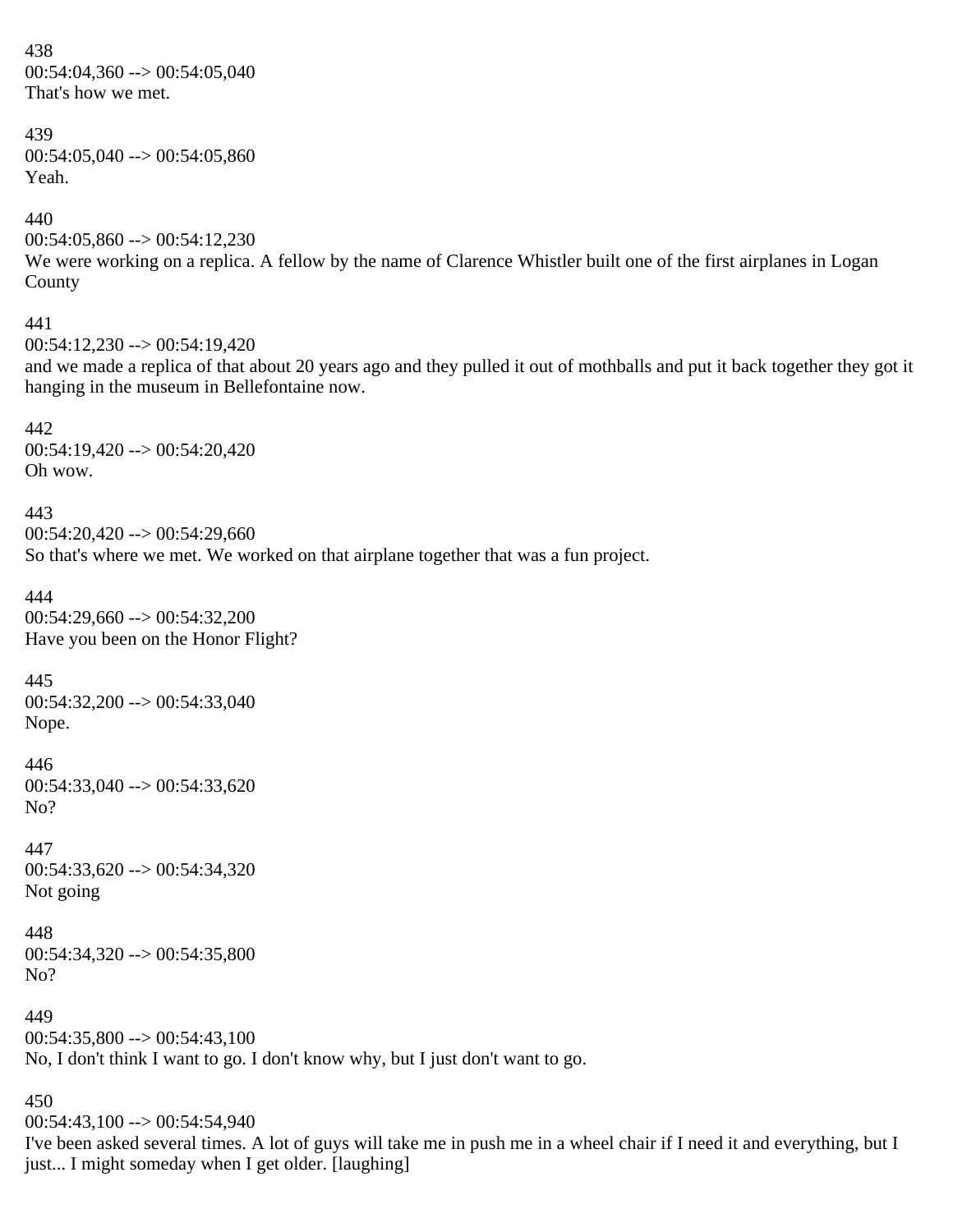451  $00:54:54,940 \rightarrow 00:54:56,440$ You know, I've been there and I think should go. 452 00:54:56,440 --> 00:54:56,940 Huh? 453 00:54:56,940 --> 00:54:58,860 I've been there and I think you should go. 454  $00:54:58,860 \rightarrow 00:55:01,480$ Yeah, if you're the one who wants to push me. 455  $00:55:01,480 \rightarrow 00:55:05,450$ Yeah, Deana said I could go with you and and I could take you wherever you needed to go. 456  $00:55:05,450 \rightarrow 00:55:13,160$ Tom who works here, he wants me to go too, but I don't know. 457  $00:55:13,160 \rightarrow 00:55:15,720$ Maybe after you get your other good knee work. 458  $00:55:15,720 \rightarrow 00:55:17,800$ Yeah, I might get that other knee done, I might go. 459 00:55:17,800 --> 00:55:20,600 Yeah. 460  $00:55:20,600 \rightarrow 00:55:29,720$ It almost hurts all the time now. It's hurting now. I can stand it, but that's some of your privilege right, here? 461 00:55:29,720 --> 00:55:34,080 Yep. So just a couple more questions. 462 00:55:34,080 --> 00:55:34,680 Okay. 463 00:55:34,680 --> 00:55:38,320 How did your wartime experiences affect your life?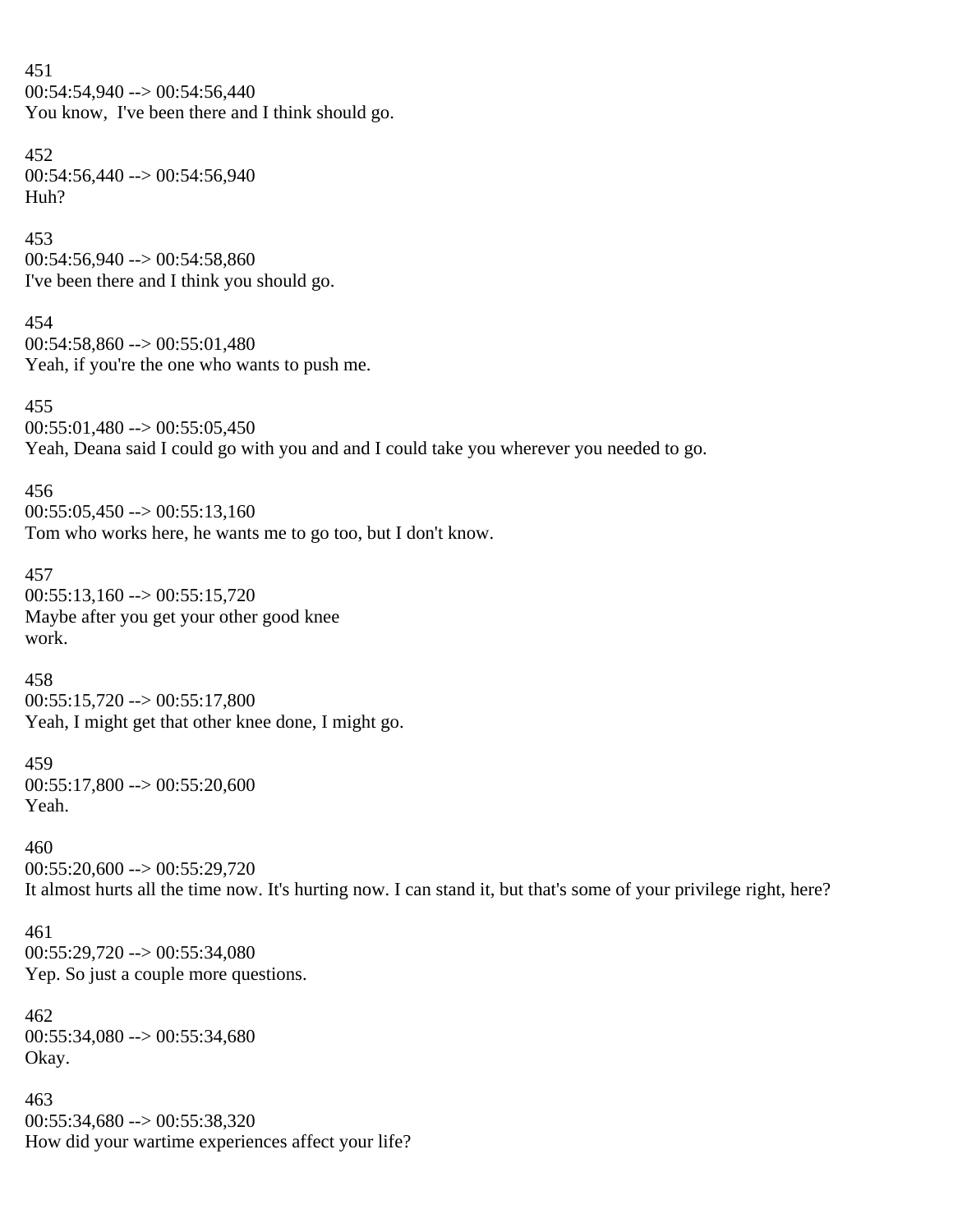464  $00:55:38,320 \rightarrow 00:55:39,400$ They what now?

#### 465

 $00:55:39.400 \rightarrow 00:55:44.000$ How did your wartime experiences affect your life?

#### 466

 $00:55:44,000 \rightarrow 00:55:58,020$ Well quite a bit, made me lazy, [laughing] because when I was a link trainer instructor down there, we'd go to work at 9 o'clock in the morning, get off at 11:00

#### 467

 $00:55:58.020 \rightarrow 00:56:05.200$ and go back at 1:00 and get off at 3:00 and that was our day and two hours in the morning 2 in the afternoon.

#### 468

 $00:56:05,200 \rightarrow 00:56:15,640$ So that made me kind of lazy, but the thing that I really noticed mostly when I got out of the service, in the service we was on the go all the time,

#### 469

 $00:56:15.640 \rightarrow 00:56:21.280$ on the go, going here, which if we didn't have any work to go we was in town or something like that

#### 470

00:56:21,280 --> 00:56:29,780

and that was something that I couldn't stay home with my mom and dad. I had to get out and walk. I didn't have no car at that time

#### 471

 $00:56:29,780 \rightarrow 00:56:39,060$ and I had to... I'd walk down to the.. there was two or three blocks to a service station, I'd walk down there and there was always some guys there to talk to.

#### 472

 $00:56:39.060 \rightarrow 00:56:45.040$ I wouldn't be there only five minutes. I'd want to walk back home then be there a little bit and want to go back.

#### 473

 $00:56:45,040 \rightarrow 00:56:51,680$ 

And then there was a pond back at our place in the wintertime. I used to do a lot of the ice skating back there when that was a pond

#### 474

00:56:51,700 --> 00:56:59,820

and you know, when it was fit in the wintertime. And of course, I didn't have no car and I had to do something without a car.

#### 475

00:56:59,820 --> 00:57:04,820

I had a car before, but my brother, he wrecked it while I was in the service. [laughing]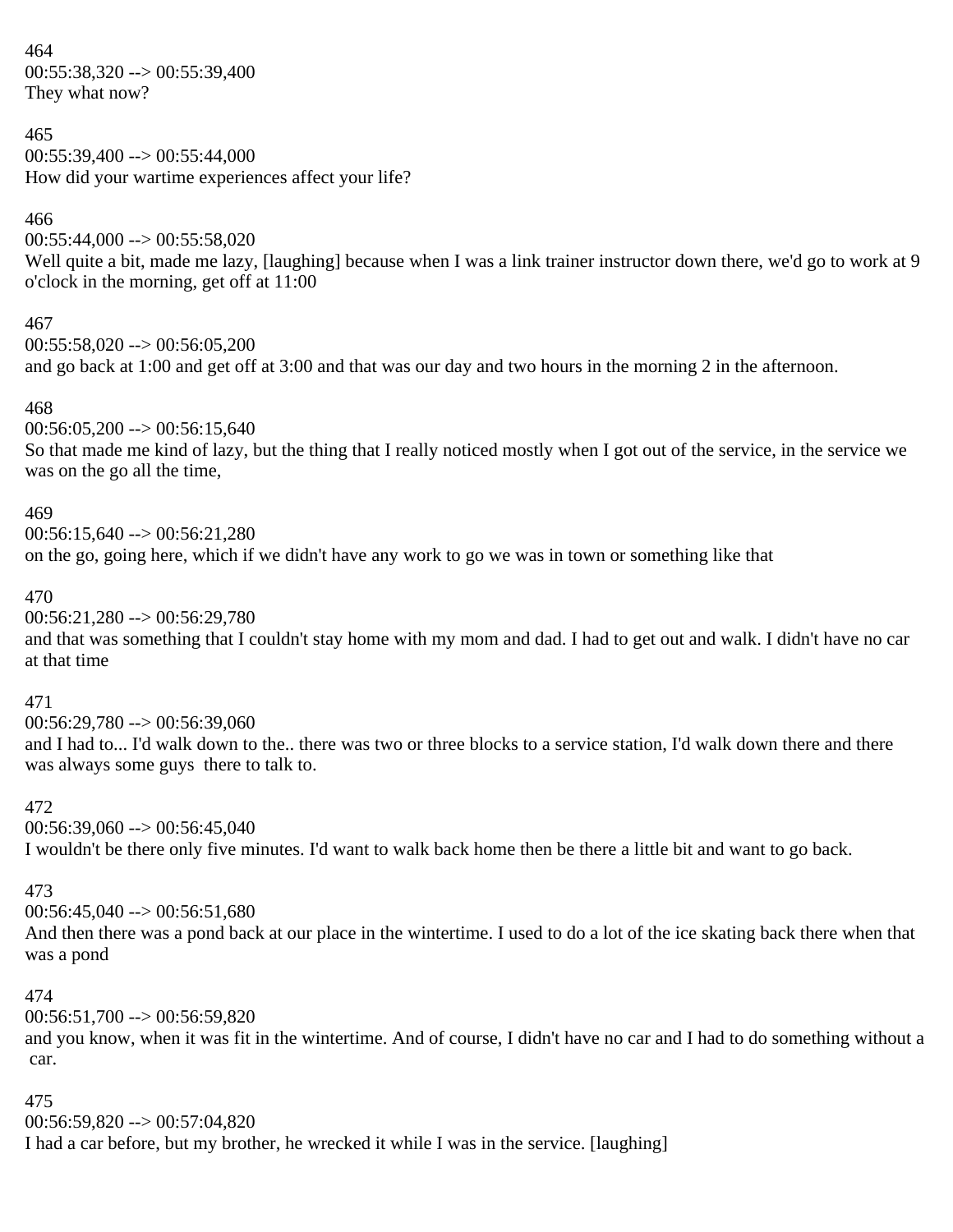### 476

 $00:57:04.840 \rightarrow 00:57:14.620$ 

So anyway that was that was the main thing that I had to get used to was settling down you know, settle down.

### 477

 $00:57:14,620 \rightarrow 00:57:32,020$ So, but I finally, I got a job at let's see, where did I..? Well I worked for my dad for several years in a garage and of course, he was pretty tough to work for, my dad was.

### 478

 $00:57:32,020 \rightarrow 00:57:38,160$ I did a machine work there. I had a lathe and stuff like that I did most of the machine and close work.

### 479

 $00:57:38.180 \rightarrow 00:57:46.400$ 

I'd fit the wrist pans and stuff like that. I'd do a lot of honing, stuff like that and I'm older brother he'd done all the welding and had an uncle,

### 480

 $00:57:46,400 \rightarrow 00:58:00,060$ 

he done the work on the automobiles [laughing] and it was divided up and... but but anyway, then I finally got a job at the Monarch Machine Tool Company.

### 481

00:58:00,060 --> 00:58:14,740

I run a milling machine for about ten years and then I had got married and moved to Bellefontaine and they laid me off over there on a count of lack of work.

### 482

 $00:58:14,740 \rightarrow 00:58:25,180$ And then I got a job at Miller... they called it A.J. Miller company. You ever here of that? Probably not.

### 483

00:58:25,180 --> 00:58:26,940 Yeah, that sounds familiar.

### 484

00:58:26,940 --> 00:58:37,260

Yeah, they made ambulances there. That was a good job, but I didn't like the looks of an ambulance, but they wasn't any different anything else after you...

### 485

00:58:37,260 --> 00:58:49,220

And so I worked there as a tool and die maker. I built dies and the first job though, before I got into tool and die there, I used to use a...

486 00:58:49,220 --> 00:58:56,040 We'd have.. you ever see a flower car in a parade, like when they had flowers on there?

487  $00:58:56,060 \rightarrow 00:58:58,360$ Umhmm.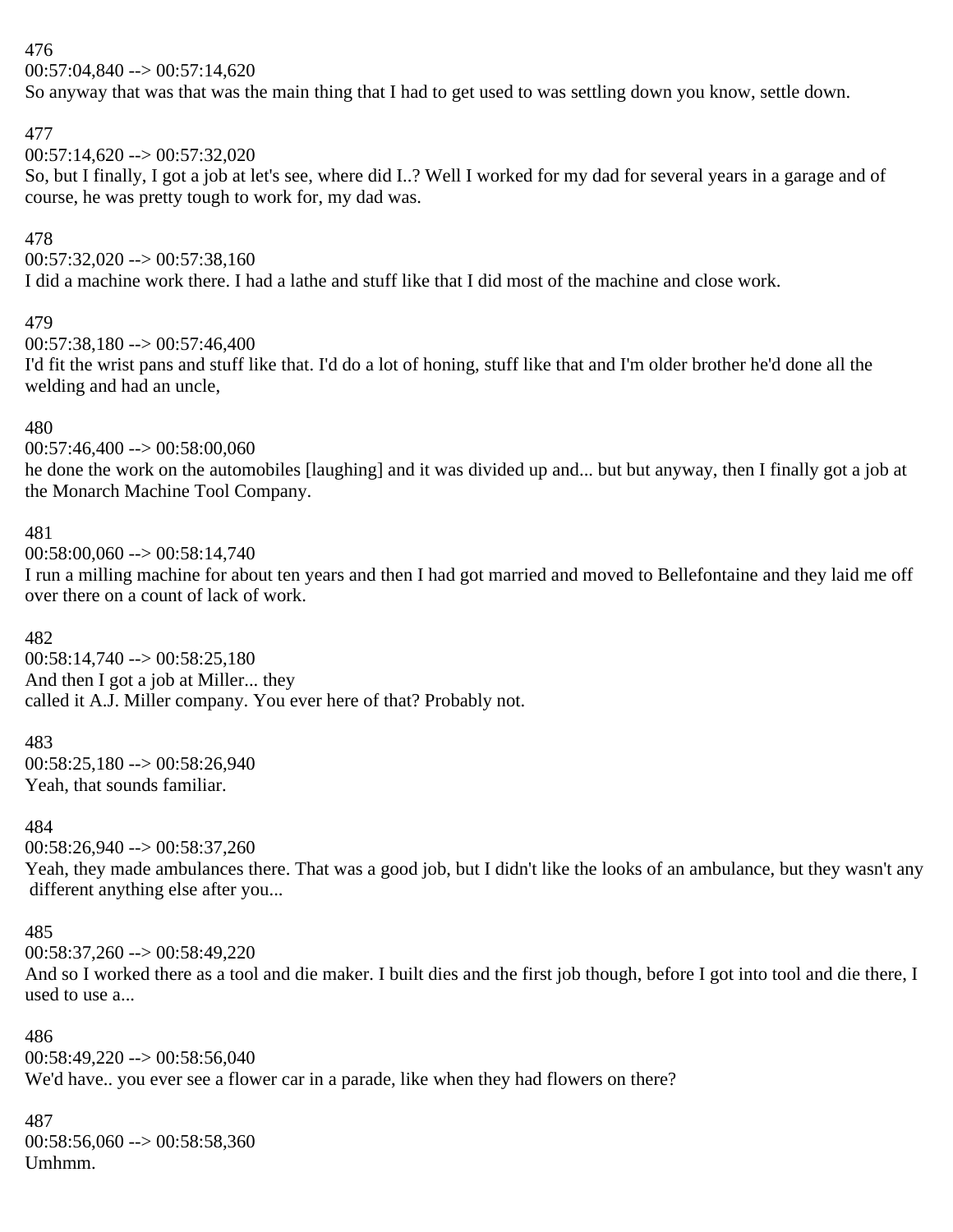488

 $00:58:58,360 \rightarrow 00:59:12,520$ 

And then they had trays in there and I made that tray, it was a big tray. It was a lot longer than this. It was 10 foot long, I think and I had to cover that with the stainless steel

489

00:59:12,520 --> 00:59:19,080 and make sure there wasn't no dents in it and stuff like that. Then we had to line inside with stainless steel,

#### 490

00:59:19,080 --> 00:59:28,300

then I had to put hydraulic cylinders in there to raise this up so when they put the flowers in, lastly when they went down when he was going on road,

491

00:59:28,300 --> 00:59:33,120 they'd lower that to keep the flowers from from blowing off.

492

00:59:33,120 --> 00:59:33,620 [laughing]

### 493

 $00:59:33.640 \rightarrow 00:59:43.580$ 

And I really liked that job, that was a good job, because you got to do a lot of plumbing on the things, the electrical wiring and had to do some welding.

494

 $00:59:43,580 \rightarrow 00:59:50,260$ 

I don't know how I ever told you or not. I had weld those cylinders, the bottom part of the cylinder, the mount on it,

495

 $00:59:50,260 \rightarrow 00:59:54,400$ 

I had to reach in like this and I couldn't even see where I was welding. I had to do it by feel.

496 00:59:54,400 --> 00:59:55,900 How do you know if it was any good or not?

497 00:59:55,900 --> 00:59:56,400 Huh?

498 00:59:56,400 --> 00:59:58,020 How do you know if the weld was any good or not?

499  $00:59:58,020 \rightarrow 01:00:01,580$ You'd have to get a hold of it and try to break.

500  $01:00:01,580 \rightarrow 01:00:03,320$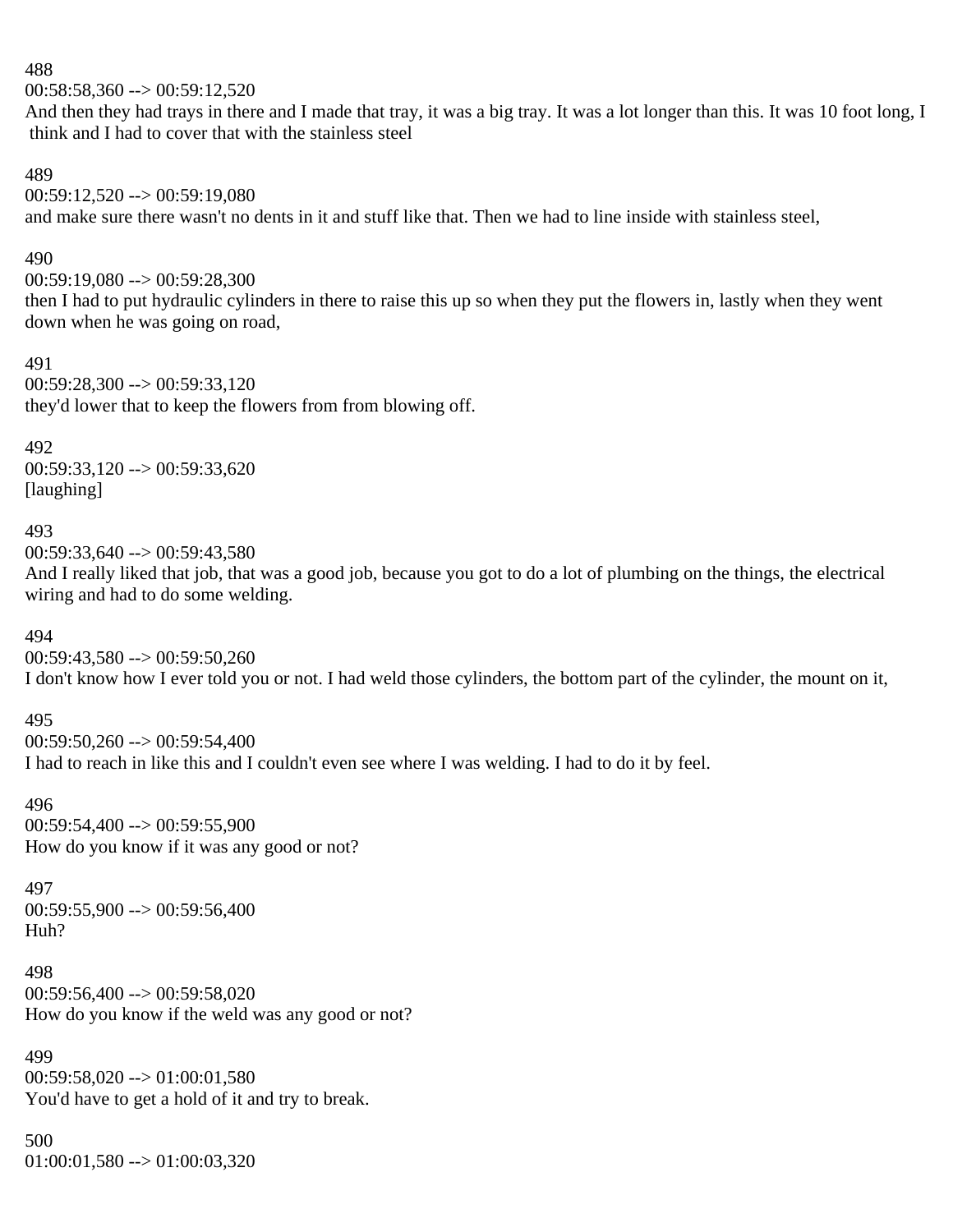### [laughing]

#### 501

 $01:00:03.320 \rightarrow 01:00:14.980$ That's the way we were told and then we had big chrome-plated hinges on the back, tried to put them... get that settle down.

#### 502

 $01:00:14,980 \rightarrow 01:00:23,920$ Then the guys would put rubber down there and then that's a bring the rubber down and compress it and put the hinges in there and bolt the hinges in there

### 503

 $01:00:23,920 \rightarrow 01:00:26,340$ and it was... I really like that job.

504  $01:00:26,340 \rightarrow 01:00:28,120$ Yeah, sounds like a lot fun.

### 505

 $01:00:28,200 \rightarrow 01:00:41,420$ Then I had to get on a scooter and got underneath and put a cable in there. The cable was eight foot long, regular cable and I forget how many feet,

### 506

 $01:00:41,420 \rightarrow 01:00:55,500$ 

9/16 -- oh I can't think -- tenting where this is where the hydraulic fluid goes through. What do they call that, the cable? You know, I can't think of the...

### 507

 $01:00:55,500 \rightarrow 01:01:02,480$ tubing, tubing, yeah, 9/16 tubing. I think there was 27 feet of tubing in there.

### 508  $01:01:02,480 \rightarrow 01:01:03,300$ Wow.

### 509

 $01:01:03,300 \rightarrow 01:01:08,020$ Had to run it on each side of the cylinder and back this and then up to the...

### 510

 $01:01:08,020 \rightarrow 01:01:16,320$ 

And they had a controller unit in there and I had to build them control units up and they had a pump on there, the same pump that they used in a convertible.

511  $01:01:16,320 \rightarrow 01:01:17,500$ Wow.

512  $01:01:17,500 \rightarrow 01:01:22,220$ [laughing] And they were more expensive and than an ambulance...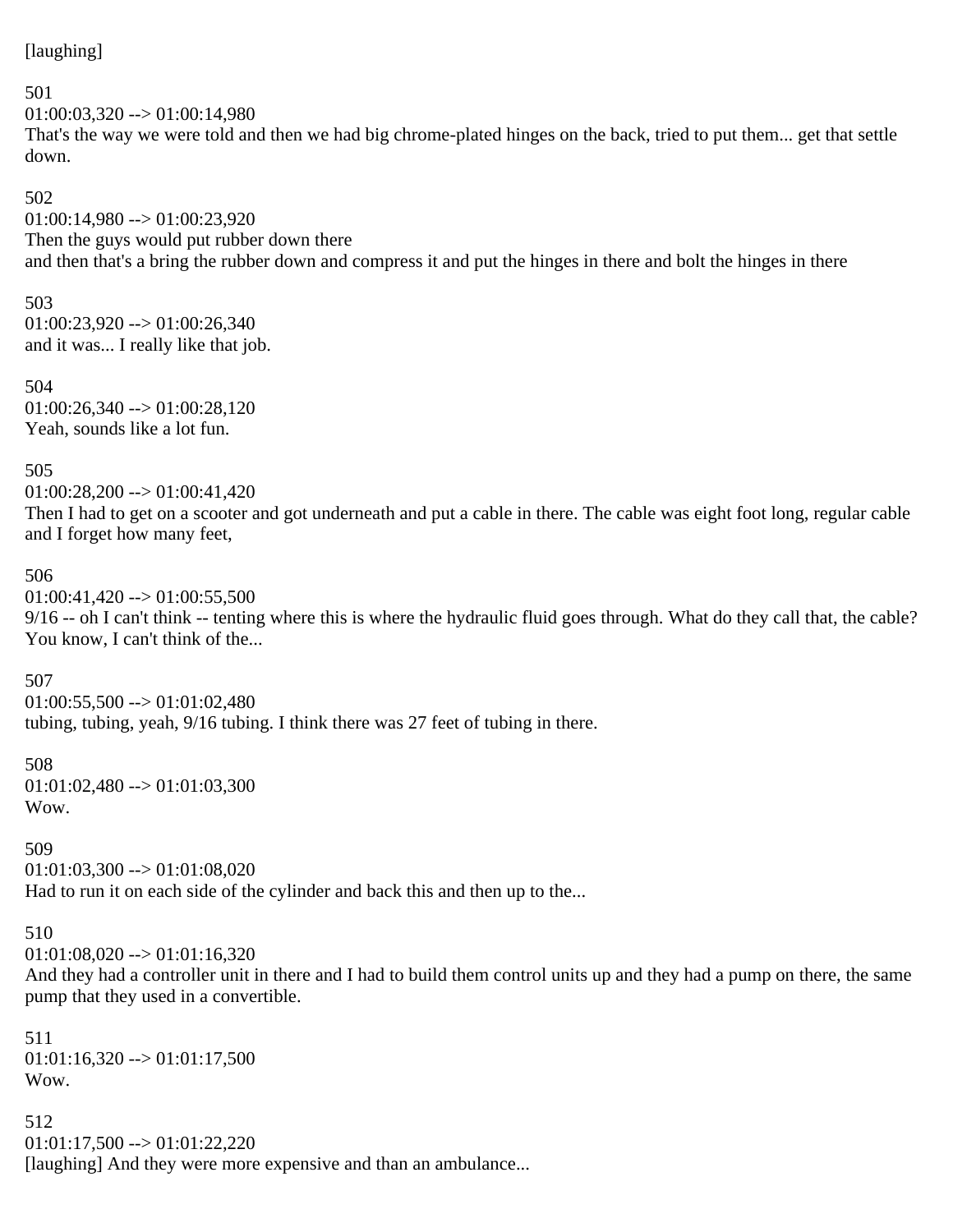513  $01:01:22,220 \rightarrow 01:01:23,260$ I bet, yeah.

514

```
01:01:23,260 \rightarrow 01:01:34,580
```
...because they was all hand-built. These guys, we would build one up and it took two weeks to build it. We built two a month and I gorget now what the price was on them,

### 515

 $01:01:34,580 \rightarrow 01:01:50,780$ 

but they were... The only time they used those is when big shots had a funeral. [laughing] I've seen a few of them and you don't see them anymore.

516

 $01:01:50,780 \rightarrow 01:01:57,040$ Okay, what message would you like to leave for future generations who will watch this video?

517

 $01:01:57,040 \rightarrow 01:01:58,320$ I can't hear you.

518  $01:01:58,320 \rightarrow 01:02:00,160$ What message would you like to leave for

519  $01:02:00,160 \rightarrow 01:02:03,400$ future generations who will watch this interview?

520

 $01:02:03,400 \rightarrow 01:02:16,860$ Well from the kids, I'd like to see them stay in school, get a good education and if they don't want to go to college to get it go to a technical school,

521

 $01:02:16,860 \rightarrow 01:02:25,940$ which is as good as a college in some cases and be good citizens. That's all can say. [laughing]

### 522

 $01:02:25.940 \rightarrow 01:02:36.560$ 

Okay. Was there anything else you'd like to add or talk about that we may have not... I might not have asked you?

### 523

 $01:02:36,560 \rightarrow 01:02:48,280$ 

Well I can't think of anything, but the only thing that I'd like for people to know, that I come down here at this museum every Saturday afternoon or try to make it every Saturday afternoon

524

01:02:48,280 --> 01:02:54,820 and I don't work on a B-17, but I come down here and talk my missions. [laughing]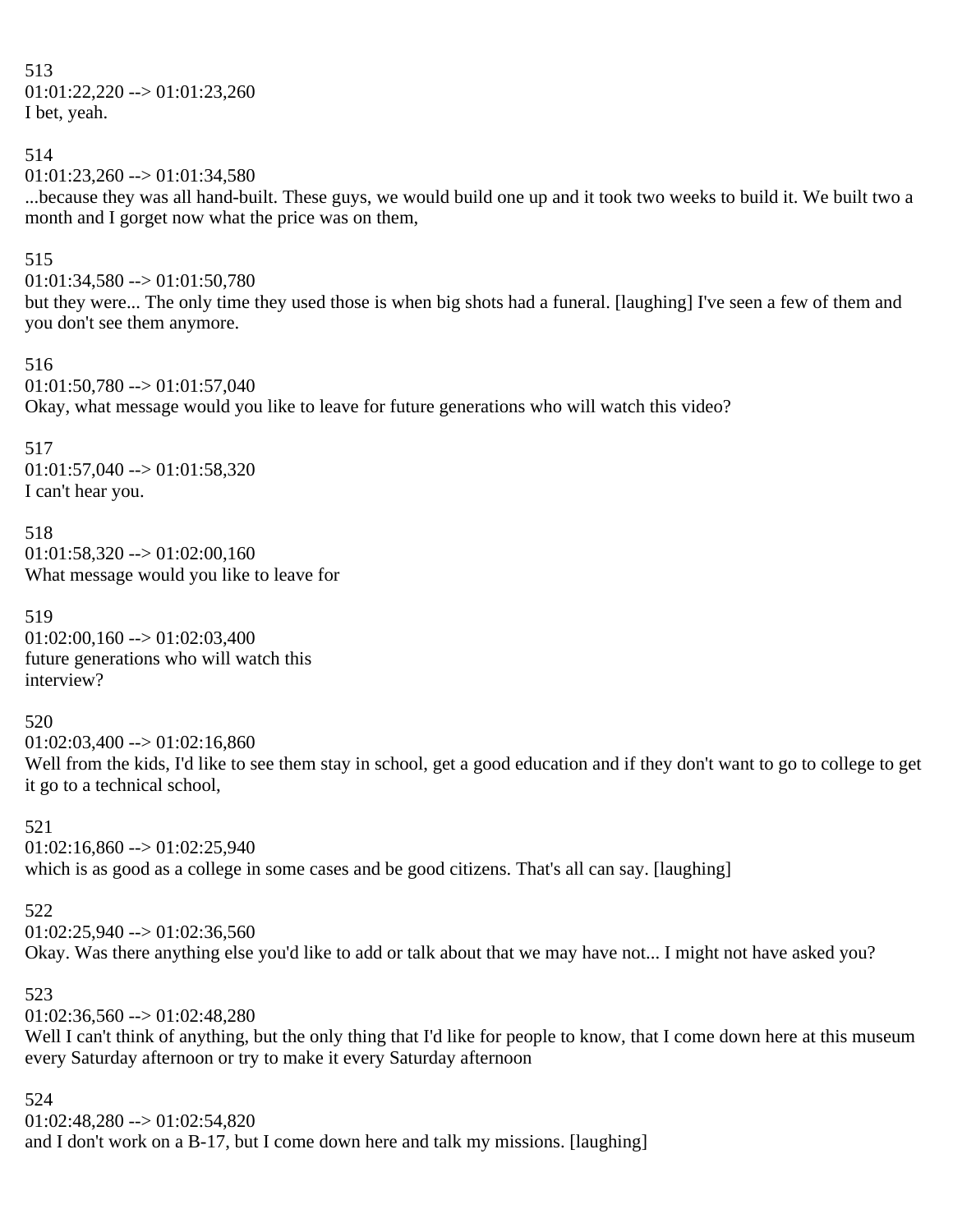525  $01:02:54,820 \rightarrow 01:03:02,260$ And that's about what I do on Saturday and the rest of week I stay home, so.

526  $01:03:02,260 \rightarrow 01:03:11,260$ See, what's interesting about Art is we've done research about his missions, specifically the Merseburg raid when he had those to shoot downs

527  $01:03:11,260 \rightarrow 01:03:19,300$ 

and we actually found out who one of the German pilots was that he shot down. So you remember what his name was?

528  $01:03:19,300 \rightarrow 01:03:20,400$ Yeah, Hirschfeld.

529  $01:03:20,400 \rightarrow 01:03:22,120$ Yeah, Ernst Hirschfeld

530  $01:03:22,120 \rightarrow 01:03:25,560$ It wasn't '-field', it was Hirsch-...

531  $01:03:25,560 \rightarrow 01:03:31,100$ Hirschfeld, it's on the paper right behind you there to your left.

532

 $01:03:31,100 \rightarrow 01:03:37,400$ Hirschfeld, Hirschfeld yeah, yeah. Oh, I forgot, did you take a picture of this?

533 01:03:37,400 --> 01:03:38,780 I can, yes.

534  $01:03:38,780 \rightarrow 01:03:46,440$ That there's... that picture there was taken then when that picture was taken in London in September the 28th, 1944.

```
535
```
 $01:03:46,440 \rightarrow 01:04:00,060$ I was 20 years old there and up there's all the missions listed up there and I guess the rest of it speaks for itself.

536 01:04:00,060 --> 01:04:00,860 Okay.

537  $01:04:00,860 \rightarrow 01:04:03,960$ There's another big thing back there. Did you go back there yet?